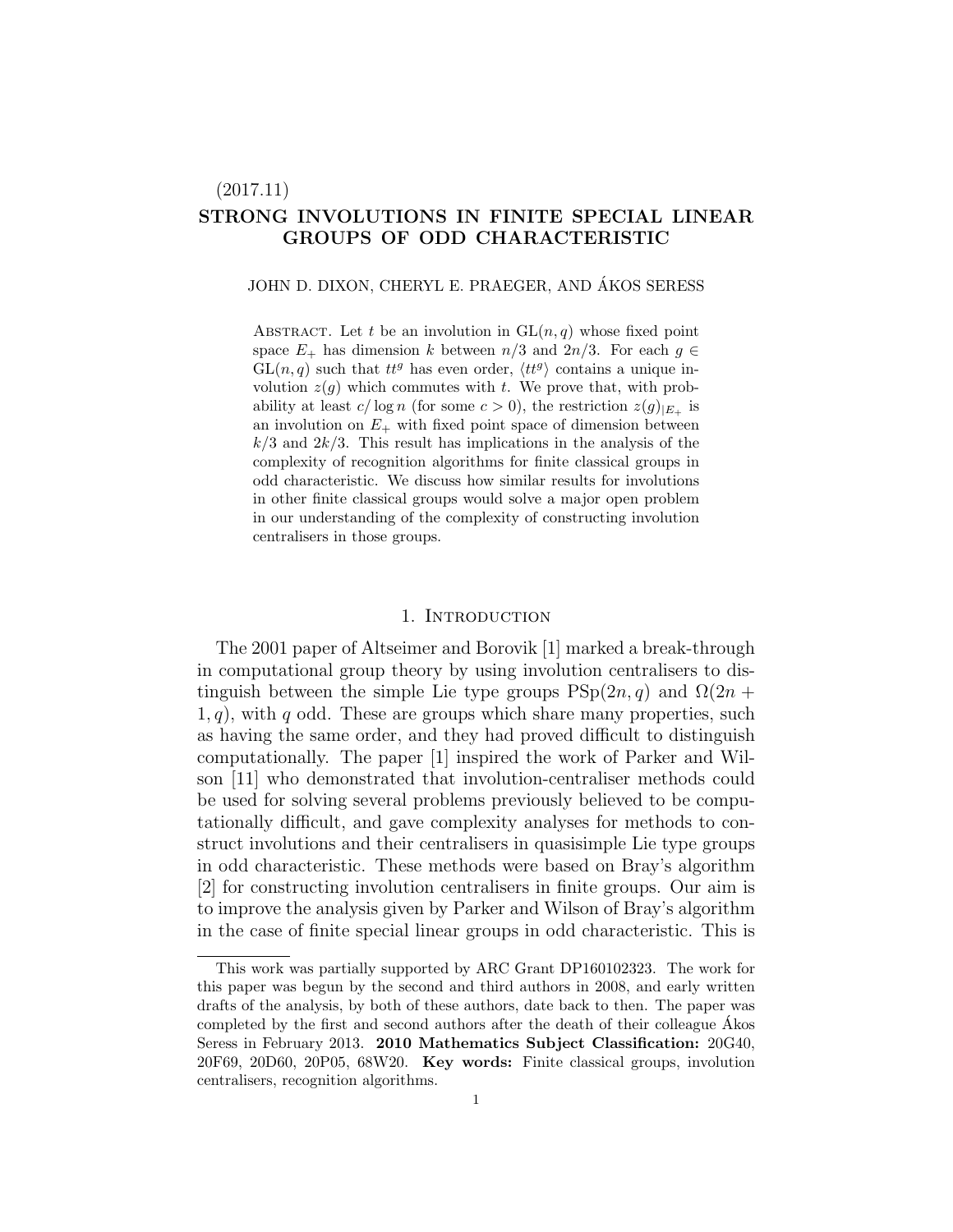part of a program to improve the complexity analyses of a number of algorithms for computing with Lie type groups. In particular, we focus on its application in the recognition algorithm for special linear groups of Leedham-Green and O'Brien in [7]. In the rest of this section we give a brief overview of these applications to set the scene for our main result Theorem 1.1, and to pose some open problems.

1.1. Algorithmic backgrond. Leedham-Green and O'Brien [7] describe and analyse an algorithm which constructs a 'standard generating set' for a finite classical group  $G = SX(n, q)$  (q odd) in its natural representation. Here (abusing the notation in [7] slightly)  $SX$  is one of SL, SU, Sp, SO<sup> $\varepsilon$ </sup>, or  $\Omega^{\varepsilon}$ , where  $\varepsilon \in \{+,-,\circ\}$ . In [7, Section 3] the authors define a standard generating set for SX (see especially [7, Table 1 for all groups except those of type  $\Omega^{\varepsilon}$ , and [7, Lemmas 3.2-3.4] for those of type  $\Omega^{\varepsilon}$ ). The algorithm is recursive in the sense that it finds a certain direct decomposition  $V_m \oplus V_{n-m}$  of the underlying ndimensional vector space, where  $\dim(V_m) = m, \frac{n}{3} \leq m \leq \frac{2n}{3}$  $\frac{2n}{3}$  and the decomposition is orthogonal if  $SX \neq SL$ . It then constructs classical groups acting on each of  $V_m$  and  $V_{n-m}$  and finds standard generators for them recursively. The algorithm concludes by 'patching together' these standard generating sets for the subgroups to obtain standard generators for G.

The key challenge is to obtain an appropriate direct decomposition  $V_m \oplus V_{n-m}$  and construct the classical subgroups acting on each direct summand. This is done in [7] by finding an involution  $t \in G$  with  $\pm 1$ eigenspaces of suitable dimensions  $m, n - m$ , then constructing (the second derived subgroup of) its centraliser  $C<sub>G</sub>(t)$ , and extracting the central 'factors' of  $C_G(t)$  induced on the eigenspaces of t.

The analysis given in [7] is based on the construction of  $O(n)$  random elements at several stages in the algorithm (see [7, bottom of page 835]). O'Brien mentioned in private communication to the second and third authors, probably in 2008, that the practical performance of the algorithm was much faster than the analysis in [7] suggested. He wondered whether the number of random elements required may be much smaller than a multiple of  $n$ .

We briefly discuss the steps in the algorithm in [7] where it was estimated, in [7], that  $O(n)$  random elements might be needed. We highlight where subsequent improvements on these estimates are available, and where more work is still needed. Our comments, in particular, refer to improvements on the complexity analysis in [11] for finding involution centralisers in finite classical groups in odd characteristic.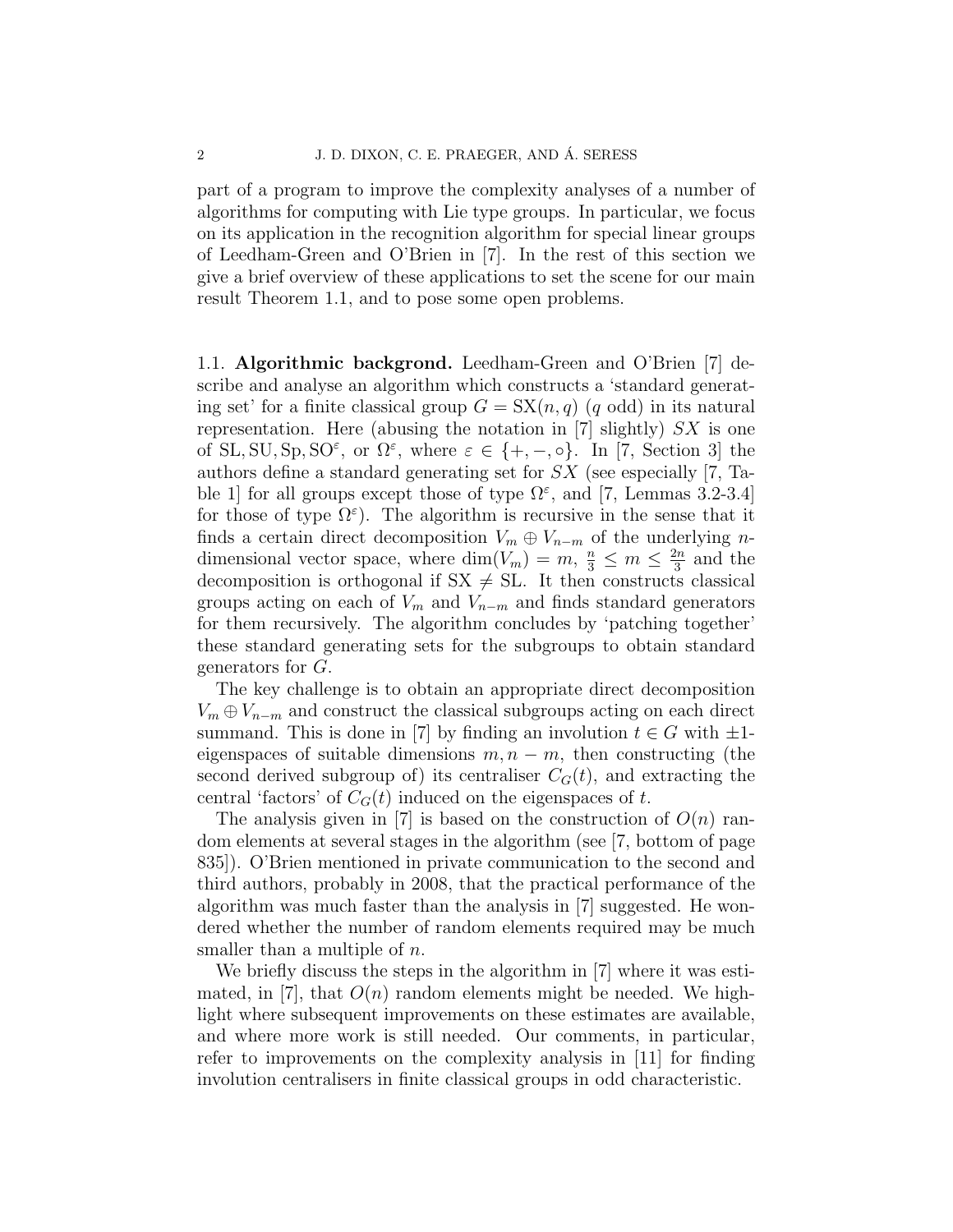Step 1. Finding the involution t. An involution  $t \in G$  with  $\pm 1$ eigenspaces having dimensions in the interval  $\left[\frac{n}{3}, \frac{2n}{3}\right]$  $\frac{2n}{3}$  is said to be a strong involution. Involutions are constructed in [7] by finding an element  $g \in G$  of even order, by random selection, and computing the involution  $g^{|g|/2}$ . For any  $g \in G$ , let us write inv(g) for the involution obtained from g in this way (and set inv(g) = I if g has odd order). By [7, Theorem 8.12], examination of a constant multiple of  $n$  random elements suffices to find, with high probability, an even ordered element  $q$ such that  $inv(g)$  is a strong involution. This estimate was improved by Lübeck, Niemeyer and the second author in  $[8,$  Theorem 1.1 to show that only  $O(\log n)$  random elements were needed for this step.

Step 2. Finding  $C_G(t)$ : Bray's algorithm. This is the critical step and uses ideas of John Bray ([2, Section 2], see also [11, Theorem 10]). Let  $g \in G$ , and note that  $D := \langle t, t^g \rangle$  is a dihedral group. Bray observed that, if the product  $tt^g$  has odd order  $2s + 1$ , then  $g(tt^g)^s$  commutes with t; while if  $tt^g$  has even order, then both inv $(tt^g)$  and inv $(tt^{g^{-1}})$ commute with  $t$ , as they are the central involutions in the dihedral groups  $D, D^{g^{-1}}$ , respectively. Moreover, if g is (nearly) uniformly distributed among the elements of  $G$  for which  $tt^g$  has odd order (the 'odd case'), then Richard Parker showed that  $g(t t^g)$ <sup>s</sup> is (nearly) uniformly distributed among the elements of  $C_G(t)$  (see [2, Theorem 3.1] or  $[11,$  Theorem 11]). On the other hand, if g is uniformly distributed among the elements of G for which  $tt^g$  has even order (the 'even case'), then each of inv $(tt^g)$  and inv $(tt^{g^{-1}})$  is uniformly distributed among the elements of the  $C<sub>G</sub>(t)$ -conjugacy class containing it. (Note that if  $x = inv(tt^g)$  is obtained precisely for the elements  $g \in \{g_1, \ldots, g_N\}$ then, for  $y \in C_G(t)$ ,  $x^y = inv(tt^g)$  precisely for  $g \in \{g_1^y\}$  $\{y_1^y, \ldots, y_N^y\}$ .)

Although involutions in  $C<sub>G</sub>(t)$  obtained from the even case are 'gratefully accepted' and used in implementations of Bray's algorithm, complexity analyses up to the present have been unable to take them into account because of their relatively poor randomisation properties (see for example  $[6, Section 3]$ ,  $[7, Theorem 12.3]$ , or  $[11, Theorem 2]$ . Indeed, Parker and Wilson [11, Theorem 2] prove that, for a uniformly distributed random element  $g \in G$ , the product  $tt^g$  has odd order (that is, the 'odd case' occurs) with probability at least  $c/n$  for some constant c. Hence  $O(n)$  random elements suffice to obtain, with high probability, a random element of  $C_G(t)$ . This result underpins the analyses in [6, 7] which use the estimate of  $O(n)$  random elements for this step of their algorithms.

A series of computer experiments conducted by the third author indicated that the even case does indeed occur much more frequently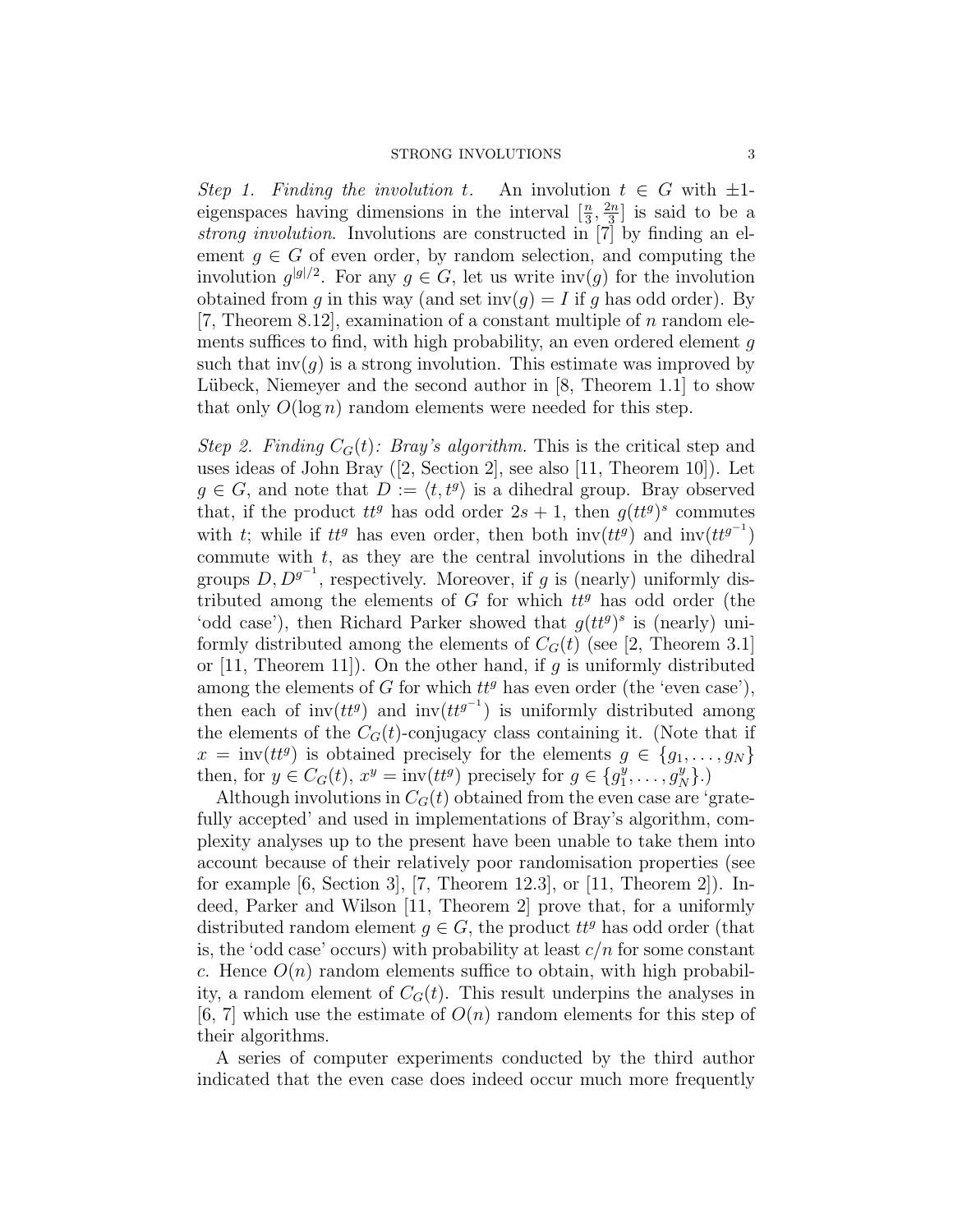than the odd case. Moreover when  $t$  is a strong involution, then fairly often an element  $z = inv(tt^g)$  obtained in  $C_G(t)$  in the even case induces a balanced involution on each eigenspace of  $t$ , that is to say, there are constants  $\alpha, \beta$  satisfying  $0 < \alpha < \beta < 1$  such that, if the  $\pm 1$ eigenspace  $E_{\pm}(t)$  of t has dimension k, then the involution induced by z on  $E_{\pm}(t)$  has fixed-point space of dimension in the range  $[\alpha k, \beta k]$ . Such an involution in a  $k$ -dimensional classical group is said to be  $(\alpha, \beta)$ -balanced. The major result Theorem 1.1 of [12] is critical for the analysis of Bray's algorithm for balanced involution centralisers: namely, consider  $H = SY(k, q)$  (q odd) in its natural representation, where SY is one of SL,  $SU$ ,  $Sp$  or  $SO^{\varepsilon}$ . Then, for given  $\alpha, \beta$  such that  $0 < \alpha < \frac{1}{2} < \beta < 1$ , there is an explicitly computable constant  $c =$  $c(\alpha, \beta)$  such that, with probability at least  $1-q^{-k}$ , H will be generated by a sequence  $(x_1, \ldots, x_c)$  of  $(\alpha, \beta)$ -balanced involutions of H such that each  $x_i$  is random and uniformly distributed in its  $H$ -conjugacy class.

Since elements  $z \in C_G(t)$  constructed from the even case of Bray's algorithm possess this randomisation property, it follows that, with high probability, a constant number of such elements  $z$ , which are in addition  $(\alpha, \beta)$ -balanced on the *t*-eigenspaces, will generate (the second derived subgroup of)  $C_G(t)$ . Given this result, the missing link in the program to improve the analysis of Bray's algorithm for strong involutions is therefore a more realistic estimate for the number of random elements needed to produce an element  $z$  in the 'even case' such that, in addition, z induces an  $(\alpha, \beta)$ -balanced involution on a t-eigenspace. Our main result Theorem 1.1 addresses this problem in the case  $(\alpha, \beta) = (\frac{1}{3}, \frac{2}{3})$  $\frac{2}{3})$ for special linear groups. Theorem 1.1 implies that, for a strong involution t in  $G = SL(n, q)$ , only  $O(\log n)$  random elements are required to obtain a strong involution in the induced action on a t-eigenspace, and hence on average only  $O(\log n)$  elements are required in Bray's algorithm to construct the second derived subgroup of  $C_G(t)$ .

**Theorem 1.1.** [Main Theorem] There exist positive constants  $\kappa$  and  $n_0$ such that the following is true. Suppose that  $n \geq n_0$ , that t is a strong involution in  $GL(n, q)$ , and that q is a uniformly distributed random element of  $GL(n, q)$ . Let  $z(g) := inv(tt^g)$  (recalling that  $inv(tt^g) := I$ if  $|tt^g|$  is odd), and let  $z(g)_{\varepsilon}$  be the restriction of  $z(g)$  to the eigenspace  $E_{\varepsilon}(t)$  ( $\varepsilon = +$  or -). Then

(i)  $z(g)_+$  is a strong involution with probability at least  $\kappa / \log n$ ; and (ii)  $z(g)$ <sub>−</sub> is a strong involution with probability at least  $\kappa / \log n$ .

**Remark 1.2.** (a) The proof shows that we can take  $n_0 = 700$  and  $\kappa =$ 0.0002 but we believe that these constants are far from best possible.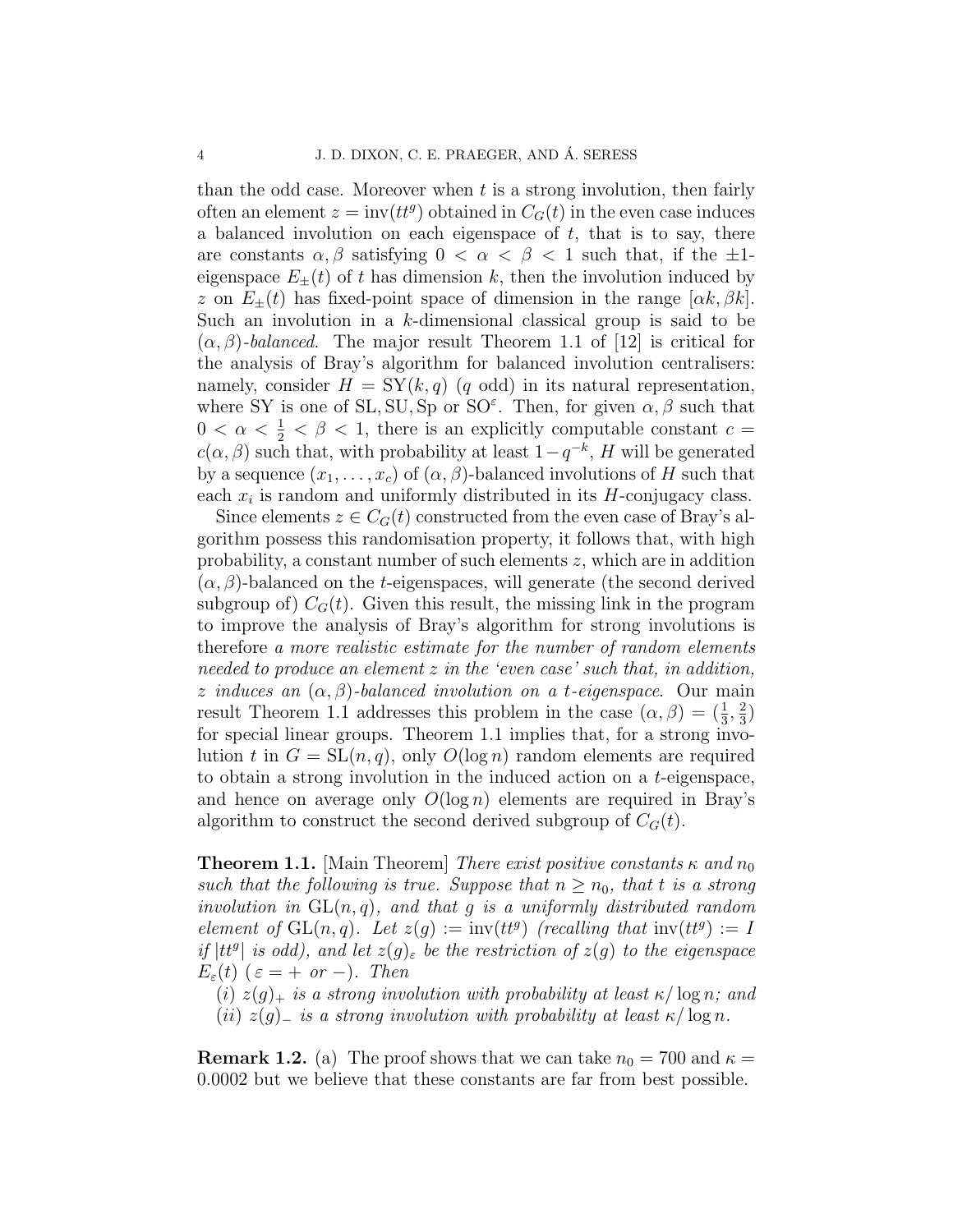#### STRONG INVOLUTIONS 5

(b) We comment on the reason for considering elements  $t, g$  in  $GL(n, q)$  rather than  $SL(n, q)$ . Our aim is to construct the centraliser of an involution  $t$ . In the discussion above we consider products  $tt^g$  (where g is random in  $GL(n, q)$ . Such products always have determinant 1 (since t and  $t^g$  have the same determinant  $\pm 1$ ) and so these products lie in  $SL(n, q)$ , and hence the involutions we construct  $z = inv(tt^g)$  also lie SL $(n, q)$ . However, the restrictions  $z_+$  and  $z_-$  may or may not lie in the special linear groups on the eigenspaces  $E_{+}(t)$  and  $E_{-}(t)$  respectively, and the groups induced by the centraliser of t on these spaces are general linear groups. Thus recursively we must consider elements  $t, g$  in general linear groups.

To complete a similar improvement of this step of Bray's algorithm for the other classical groups we need an analogue of Theorem 1.1 for them.

Problem 1.3. Prove an analogue of Theorem 1.1 with a similar bound for the other classical groups.

Step 3. Extracting the 'factors' of  $C_G(t)$ . This step is discussed and analysed in [7, Section 11]. A linear transformation x on a space V over  $\mathbb{F}_q$  is called a *ppd-element* if there is an x-invariant subspace U of V such that: (i) x is irreducible on U; (ii)  $e := \dim U > \frac{1}{2} \dim V$ ; and (iii) the order of x is divisible by a primitive prime divisor (ppd) of  $q^e - 1$  (that is, a prime divisor r of  $q^e - 1$  such that  $r \nmid q^i - 1$  for all  $i < e$ ). The basic idea in Step 3 is to find elements  $x \in C<sub>G</sub>(t)$  such that the induced action of some power  $x^s$  on one of the eigenspaces,  $E_+(t)$ or  $E_-(t)$ , is a ppd-element, and such that  $x^s$  fixes the other eigenspace pointwise.

The analysis is based on the theory of ppd-elements developed in [5, 9, 10], and shows that  $O(\log \log n)$  random elements from  $C_G(t)$ are sufficient to find, with high probability, suitable ppd-elements to construct the factors (see [7, Theorem 11.10] and other results in [7, Sections 13 and 14] for small dimensions).

Thus application of Theorem 1.1 reduces, for  $SL(n, q)$ , estimates of the number of random elements required for the algorithms in [6, 7, 11] from  $O(n)$  to  $O(\log n)$ . A solution to Problem 1.3 would yield the same improvement for the other classical groups.

The rest of the paper is devoted to proving Theorem 1.1. We discuss aspects of dihedral subgroups of  $GL(n, q)$  in Section 2, some preliminary inequalities in Section 3, estimates related to coefficients in various power series in Section 4, and we complete the proof of Theorem 1.1 in Section 5.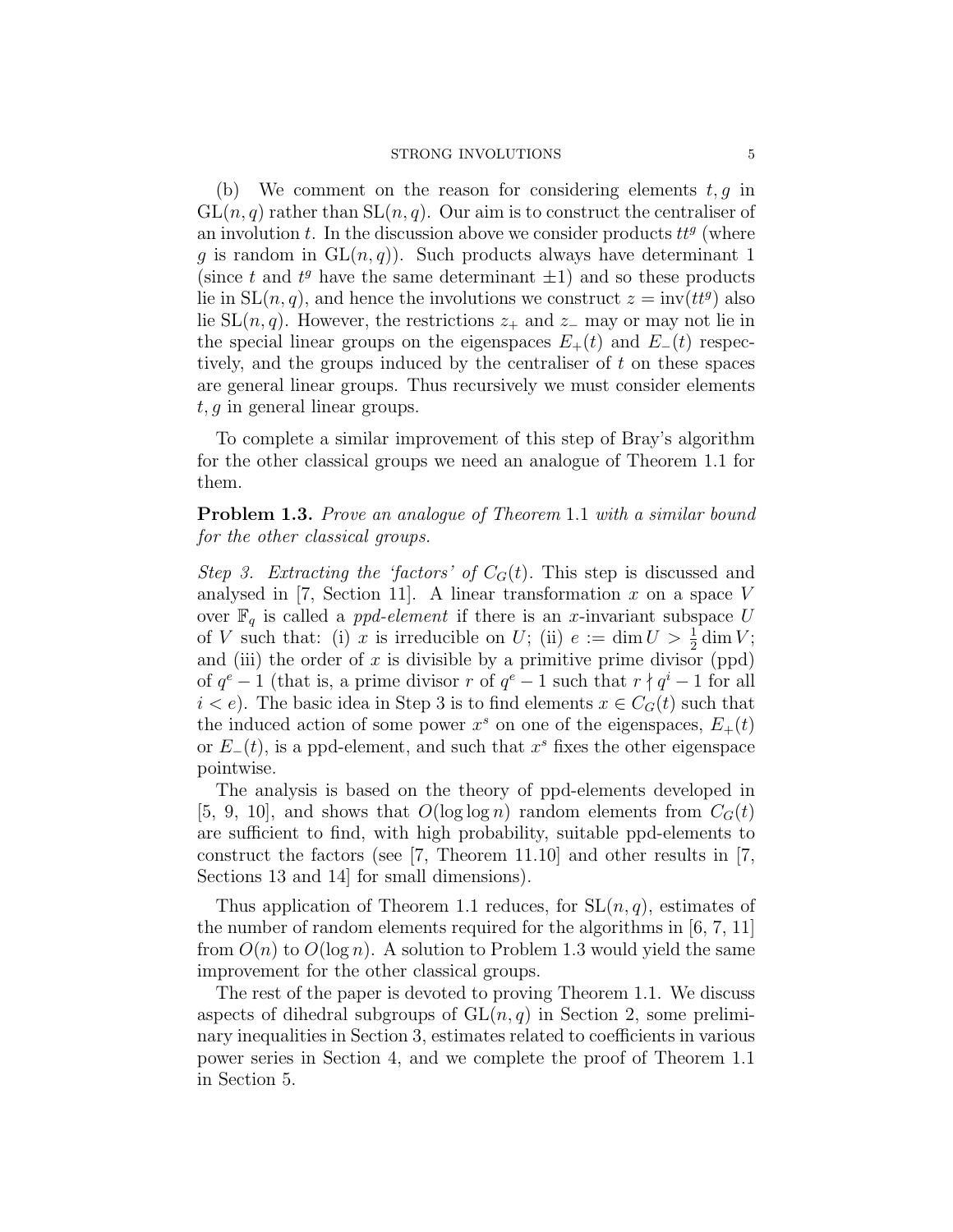1.2. Outline of the proof of the Main Theorem. The remainder of the paper consists of the proof of Theorem 1.1. As an aid to the reader we outline the steps involved.

Throughout the paper  $q$  denotes a power of an odd prime.

The proof begins with an analysis of dihedral subgroups  $\langle t, y \rangle$  of  $GL(n, q)$ , where  $t^2 = I$  and  $t^{-1}yt = y^{-1}$  (Section 2). We are particularly concerned with the case where  $y$  has even order, and we use inv(y) to denote the involution in  $\langle y \rangle$ . It turns out (Remark 2.6) that the analysis is significantly easier in the case where the characteristic polynomial  $c_y(X)$  of y lies in the set  $\Pi(n, q)$ , namely, when  $c_y(X)$  has no repeated roots and neither 1 nor  $-1$  is a root of  $c_y(X)$  (Definition 2.4). In particular, polynomials  $c_y(X)$  with this property are separable, and admit a factorisation (1) as a product of pairwise distinct ∗-irreducible polynomials (a monic polynomial is ∗-irreducible if it is either a selfconjugate irreducible polynomial or a product of two distinct conjugate irreducible polynomials). The set of pairs  $(t, y)$  with  $c_y(X) \in \Pi(n, q)$  is denoted by  $\Delta(n,q)$ ; note that  $\Pi(n,q)$  and  $\Delta(n,q)$  are non-empty only when n is even (Definition 2.5). When  $c_y(X) \in \Pi(n,q)$ , the separability of  $c_y(X)$  implies that the elements of  $GL(n, q)$  with characteristic polynomial  $c_y(X)$  lie in a single conjugacy class. Both the size of the class, and the type of the involution inv(y) associated with  $(t, y) \in \Delta(n, q)$ , are determined by  $c_y(X)$  (Lemma 2.8 and Corollary 2.15).

Corollary 2.12 explains how the 2-part of the multiplicative order of the roots of a ∗-irreducible polynomial is related to the 2-part of the degree of the polynomial, and this provides an important way to estimate the number of pairs  $(t, y) \in \Delta(n, q)$  for which the involution  $inv(y)$  has a particular type.

Most of the paper is an analysis of pairs  $(t, y) \in \Delta(n, q)$ . Only in the final Section 5 do we relax this condition and consider a more general situation (Definition 5.2).

Controlling the proportion of eigenvalues of  $y$  whose orders have maximal 2-part enables us to control the dimensions of the eigenspaces of inv(y). We estimate the probability of finding suitable involutions  $inv(y)$  through a careful analysis of various generating functions. First we consider a generating function related to the sets  $\Delta(n, q)$ , namely  $R(q, u) := \sum_{n=0}^{\infty} r(2n, q)u^n$ , where  $r(2n, q) := \frac{|\Delta(2n, q)|}{|GL(2n, q)}$  (recall  $\Delta(n, q) =$  $\emptyset$  when *n* is odd). It is known ([13, Section 5]) that

$$
R(q, u) = \frac{1}{1 + u/(q - 1)} \prod_{n=1}^{\infty} \left( 1 + \frac{u^n}{q^n - 1} \right)^{N(q, n)}
$$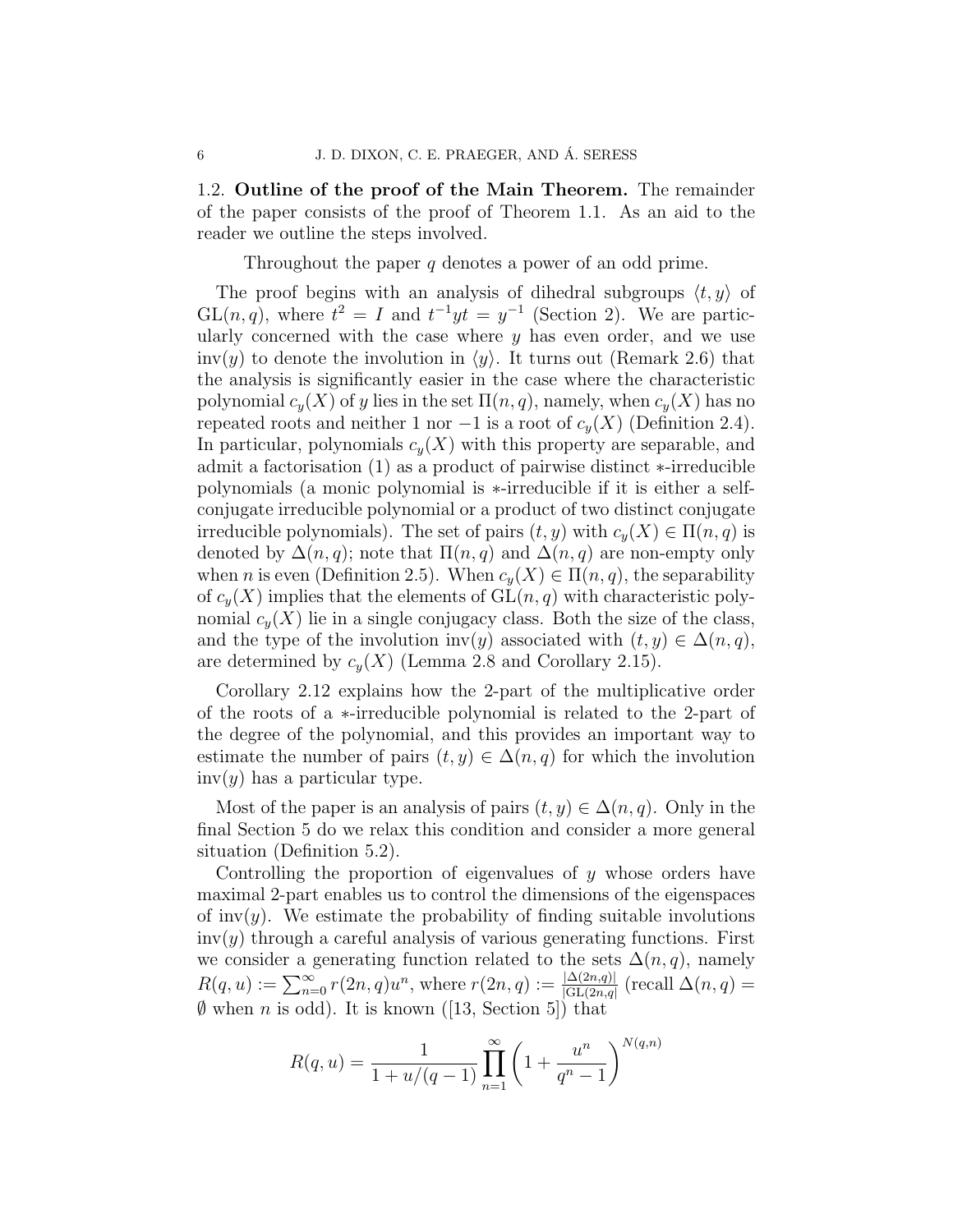### STRONG INVOLUTIONS 7

where  $N(q, n)$  denotes the number of monic irreducible polynomials of degree *n* over  $\mathbb{F}_q$ . For each *n*, there is a factor  $1 + \frac{u^n}{q^n - 1}$ corresponding to each of these  $N(q, n)$  polynomials (in the case of  $n = 1$ ) one of these factors is cancelled by the initial factor  $(1 + u/(q - 1))^{-1}$ . In order to estimate the distribution of the type of  $inv(y)$ , as  $(t, y)$  runs over  $\Delta(2n, q)$ , we use the related quantities

$$
R_b(q, u) = \frac{1}{1 + u/(q - 1)} \prod_{2^{b+1} \nmid n} \left( 1 + \frac{u^n}{q^n - 1} \right)^{N(q, n)}
$$

for  $b = 1, 2, \ldots$ . These are the corresponding generating functions for the numbers  $r_b(2n, q) := \frac{|\Delta_b(2n, q)|}{|\mathrm{GL}(2n, q)|}$  (see (5)). In the infinite product for  $R_b(q, u)$ , the monic irreducible polynomials which correspond to the factors are limited to those of degree not divisible by  $2^{b+1}$ . We also need to consider a certain subset of monic irreducble polynomials for which the degree is divisible by  $2^{b+1}$  but not by  $2^{b+2}$ . We do this via the additional function

$$
G_b^0(q, u) := \prod_{m \text{ odd}} \left( 1 + \frac{u^{2^b m}}{q^{2^b m} - 1} \right)^{N^0(q, 2^{b+1} m)}
$$

where  $N^0(q, 2^{b+1}m)$  is defined just before Corollary 2.12; in particular  $N^0(q, 2^{b+1}m) \leq N(q, 2^{b+1}m)$ . Then, as discussed in Remark 2.16,  $|GL(2k, q)|$  times the coefficient of  $u^k z^{\ell}$  in  $R_b(q, u)G_b^0(q, uz)$  provides a lower bound for the number of pairs  $(t, y) \in \Delta(2k, q)$  such that inv(y) is of type  $(2k - 2\ell, 2\ell)$ . This bound is simplified by introducing a further generating function  $F_b(q, u)$  in (7).

In Section 4, we compute bounds on the coefficients  $r(2n, q)$  and  $r_b(2n, q)$ , and on the coefficients of  $F_b(q, u)$  (Lemma 4.1, Lemma 4.5 and Lemma 4.6). These estimates are used in Section 5.

In the final Section 5 we complete the proof of Theorem 1.1. We begin by estimating the number  $|J(2m, q; \alpha, \beta)|$  of pairs  $(t, y) \in \Delta(2m, q)$ such that  $inv(y)$  is  $(\alpha, \beta)$ -balanced (Lemma 5.1). However, this is not enough since Theorem 1.1 refers to the restrictions of  $inv(y)$  to the eigenspaces  $E_{+}(t)$  and  $E_{-}(t)$  of t. To analyse these restrictions we must consider a more general situation where the underlying space V is a direct sum  $V_1 \oplus V_2$  of  $\langle t, y \rangle$ -invariant subspaces such that  $t_{|V_1} = y_{|V_1} = I$ and  $(t_{|V_2}, y_{|V_2}) \in \Delta(2k, q)$  for some  $k \leq m$  (see Definition 5.2). The final arguments show that there are sufficiently many pairs  $(t, t<sup>g</sup>)$  with  $g \in GL(2n, q)$  and  $y = tt^g$  in this more general situation such that conclusions (i) and (ii) of Theorem 1.1 are satisfied.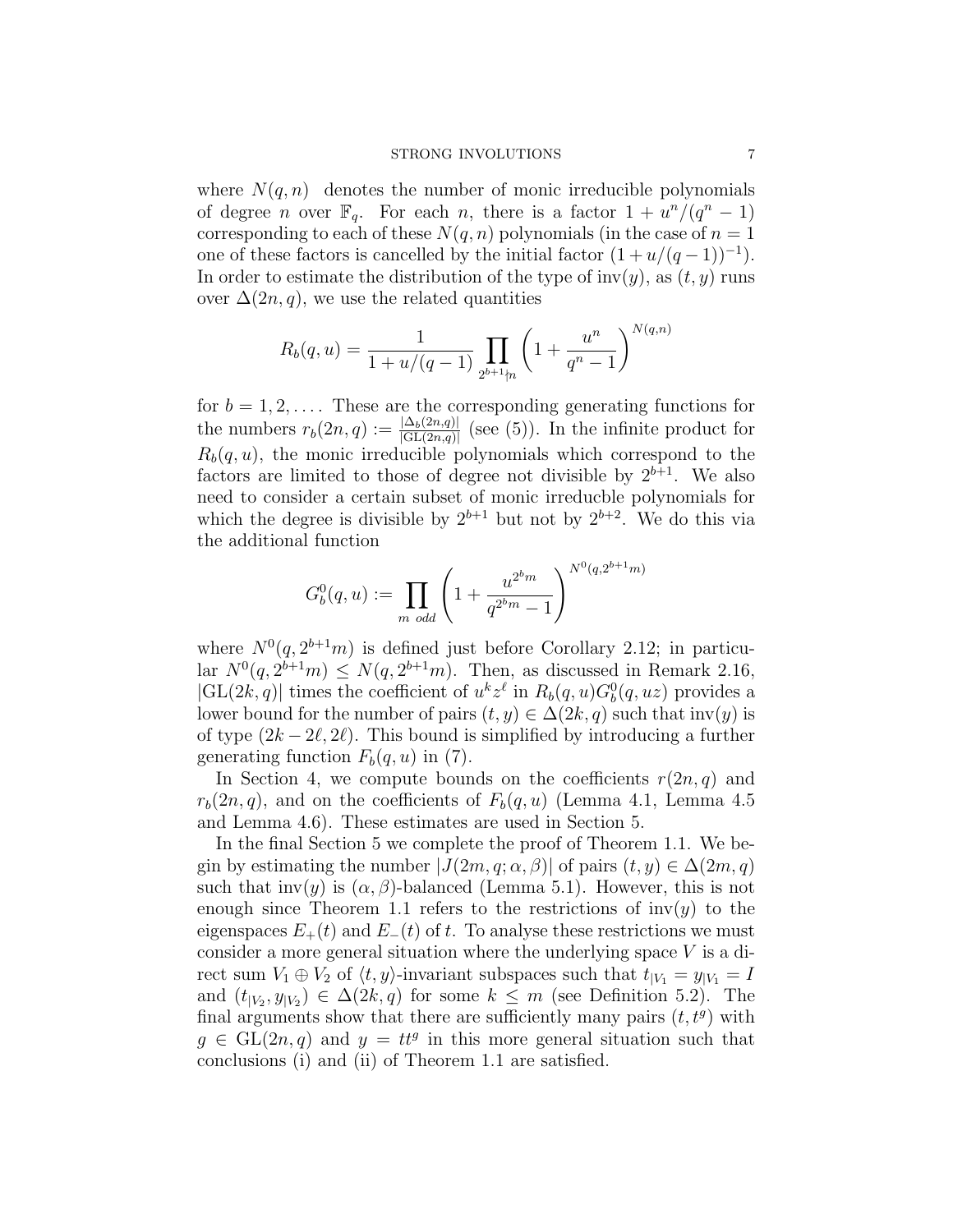Acknowledgement 1.4. The authors wish to thank Stephen Glasby, Eamonn O'Brien, and two anonymous referees, for suggestions which improved the exposition of this paper. In particular we thank Eamonn for encouraging us to simplify the title. The paper under a longer title was referred to in the list of references for [12] (reference [17] in that paper).

# 2. DIHEDRAL SUBGROUPS OF  $GL(n,q)$

We only consider fields of odd characteristic, and in the rest of this paper q will denote a power of an odd prime.

An involution in  $GL(n, q)$  is an element t such that  $t^2 = 1$ . We consider the identity map  $I$  as the 'trivial' involution, and if the order  $|t| = 2$ , we call t 'proper'. For an involution  $t \in GL(n, q)$ , the underlying vector space  $V := \mathbb{F}_q^n$  is a direct sum of the eigenspaces of t, namely  $V = E_{+}(t) \oplus E_{-}(t)$ , where t acts as the identity I on  $E_{+}(t)$  and as  $-I$  on  $E_{-}(t)$ . If the dimensions of these eigenspaces are  $n_{+}$  and  $n_{-}$ , respectively, then we say that t is of type  $(n_+, n_-)$ . Two involutions are of the same type if and only if they are conjugate in  $GL(n, q)$  so, apart from the trivial involution which has type  $(n, 0)$ , there are n conjugacy classes of (proper) involutions.

Given  $0 \leq \alpha < \beta \leq 1$  we say, as in Section 1, that an involution of type  $(n_+, n_-)$  in  $GL(n, q)$  is  $(\alpha, \beta)$ -balanced if  $\alpha \leq n_+/n \leq \beta$ , and we say that a  $\left(\frac{1}{3}, \frac{2}{3}\right)$  $\frac{2}{3}$ )-balanced involution is *strong*.

An element  $y \in GL(n,q)$  is called *self-conjugate* if y and  $y^{-1}$  are conjugate in  $GL(n, q)$ . For any polynomial  $f(X) \in \mathbb{F}_q[X]$  with no roots equal to 0, we define the *conjugate* (monic) polynomial  $f^*(X) :=$  $f(0)^{-1}X^{\deg f}f(X^{-1}),$  where  $\deg f$  is the degree of  $f(X)$ , and we call  $f(X)$  self-conjugate if  $f(X) = f^{*}(X)$  (this can only happen if  $f(X)$ ) is monic). We define the characteristic polynomial of an element  $y \in$  $GL(n, q)$  as  $c(X) := det(XI - y)$ , so  $c(X)$  is always monic. Note that y is self-conjugate if and only if its characteristic polynomial  $c(X)$  is selfconjugate. The self-conjugate polynomials of degree 1 are  $X + 1$  and  $X - 1$ . Since a finite field is perfect, each irreducible polynomial over  $\mathbb{F}_q$  is separable, that is to say, it has no repeated roots in its splitting field. In particular, it is clear that the roots of an irreducible selfconjugate polynomial of degree greater than 1 come in pairs  $\alpha, \alpha^{-1}$ , and so irreducible self-conjugate polynomials of degree greater than 1 have even degree (see, for example [4, Lemma 1.3.15 (c)]).

A dihedral subgroup D of  $GL(n, q)$  is a subgroup generated by two elements t, y such that  $t^2 = I$  and  $t^{-1}yt = tyt = y^{-1}$ . Note that also  $(ty)^2 = I$ . Conversely, if t and t' are involutions and we define  $y := tt'$ ,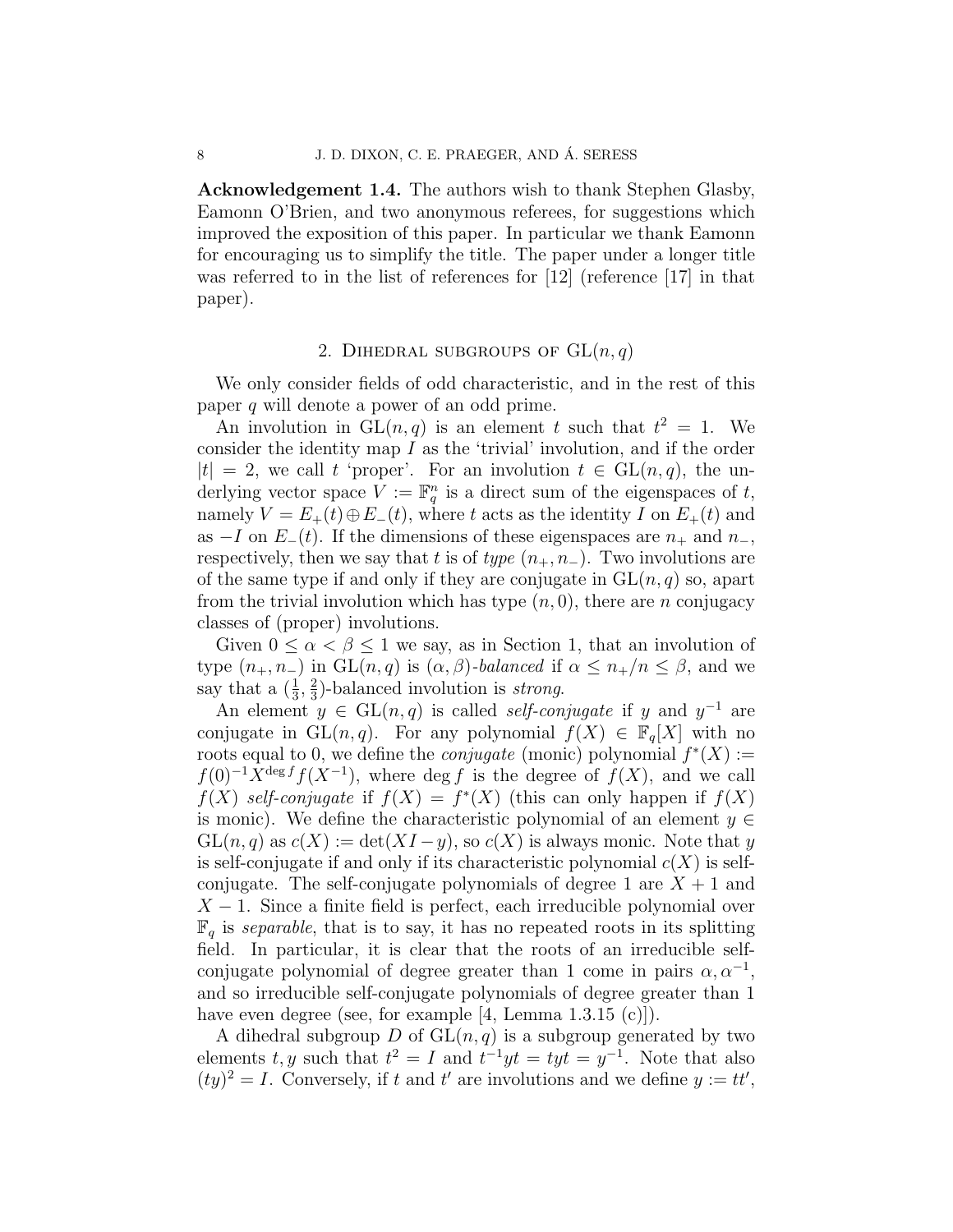then  $t^{-1}yt = y^{-1}$  and  $\langle t, t'\rangle = \langle t, y \rangle$  is a dihedral group. We allow the trivial case where  $t = I$ . In the nontrivial case where t is a proper involution,  $|D| = 2m$  where m is the order of the normal subgroup  $\langle y \rangle$ .

**Lemma 2.1.** Let  $D = \langle t, y \rangle$  be an irreducible dihedral subgroup of  $GL(n, q)$  with  $t^2 = I$  and  $t^{-1}yt = y^{-1}$ , and let  $c(X)$  be the characteristic polynomial of y.

- (1) If  $n = 1$ , then D is cyclic and the only possibilities are:  $(t, y) =$  $(I, I), (I, -I), (-I, I)$  or  $(-I, -I).$
- (2) If  $n > 1$ , then n is even, and one of the following holds:
	- (a)  $\langle y \rangle$  is an irreducible subgroup of  $GL(n, q)$  and  $c(X)$  is an irreducible self-conjugate polynomial of degree n;
	- (b)  $\langle y \rangle$  is a reducible subgroup and the underlying vector space is a direct sum of two  $\langle y \rangle$ -irreducible subspaces;  $c(X)$  is a product  $c_1(X)c_1^*(X)$  where  $c_1(X)$  and  $c_1^*(X)$  are monic irreducible polynomials of degree  $n/2$ .

*Proof.* Note that y is self-conjugate, since y is conjugate to  $y^{-1}$ . The case  $n = 1$  is clear since  $GL(1, q) \cong Z_{q-1}$ , so all dihedral subgroups are cyclic and have orders at most 2. Suppose now that  $n > 1$ .

Let V be the underlying vector space. Since  $q$  is odd and  $D$  is irreducible on V, the normal subgroup  $H := \langle y \rangle$  is completely reducible by Clifford's theorem. Let  $W$  be an irreducible  $H$ -subspace. Then  $Wt$ is also an irreducible H-subspace because  $Wty = Wy^{-1}t = Wt$ . Since  $W + Wt$  is invariant under both y and t, and V is irreducible under D, we have  $V = W + Wt$ . On the other hand W is an irreducible Hsubspace, so the H-subspace  $W \cap W_t = W$  or  $\{0\}$ . Thus either  $V = W$ or  $V = W \oplus Wt$ . The characteristic polynomial  $c(X)$  is self-conjugate since  $y$  is.

If  $V = W$  then V is H-irreducible and so  $c(X)$  is irreducible. This proves part  $2(a)$ .

If  $V = W \oplus Wt$  then let  $c_1(X)$  (respectively,  $c_2(X)$ ) be the characteristic polynomial of  $\gamma$  restricted to W (respectively,  $Wt$ ). These polynomials are irreducible of degree  $n/2$  because W and Wt are irreducible H-subspaces of dimension  $n/2$ . Since  $c_2(X)$  is irreducible, it is the minimal polynomial of y acting on Wt. However,  $Wtc_1(y^{-1})y^{n/2} =$  $Wc_1(y)ty^{n/2} = 0$  and so  $c_2(X)$  divides  $c_1(0)^{-1}X^{n/2}c_1(X^{-1}) = c_1^*(X)$ . Since  $c_1^*(X)$  and  $c_2(X)$  are both monic of degree  $n/2$ , we conclude that  $c_2(X) = c_1^*(X)$ . This proves part 2(b).

We can say more. Summarizing [13, Lemmas 2.2 and 2.4] we have the following information, which we state without proof.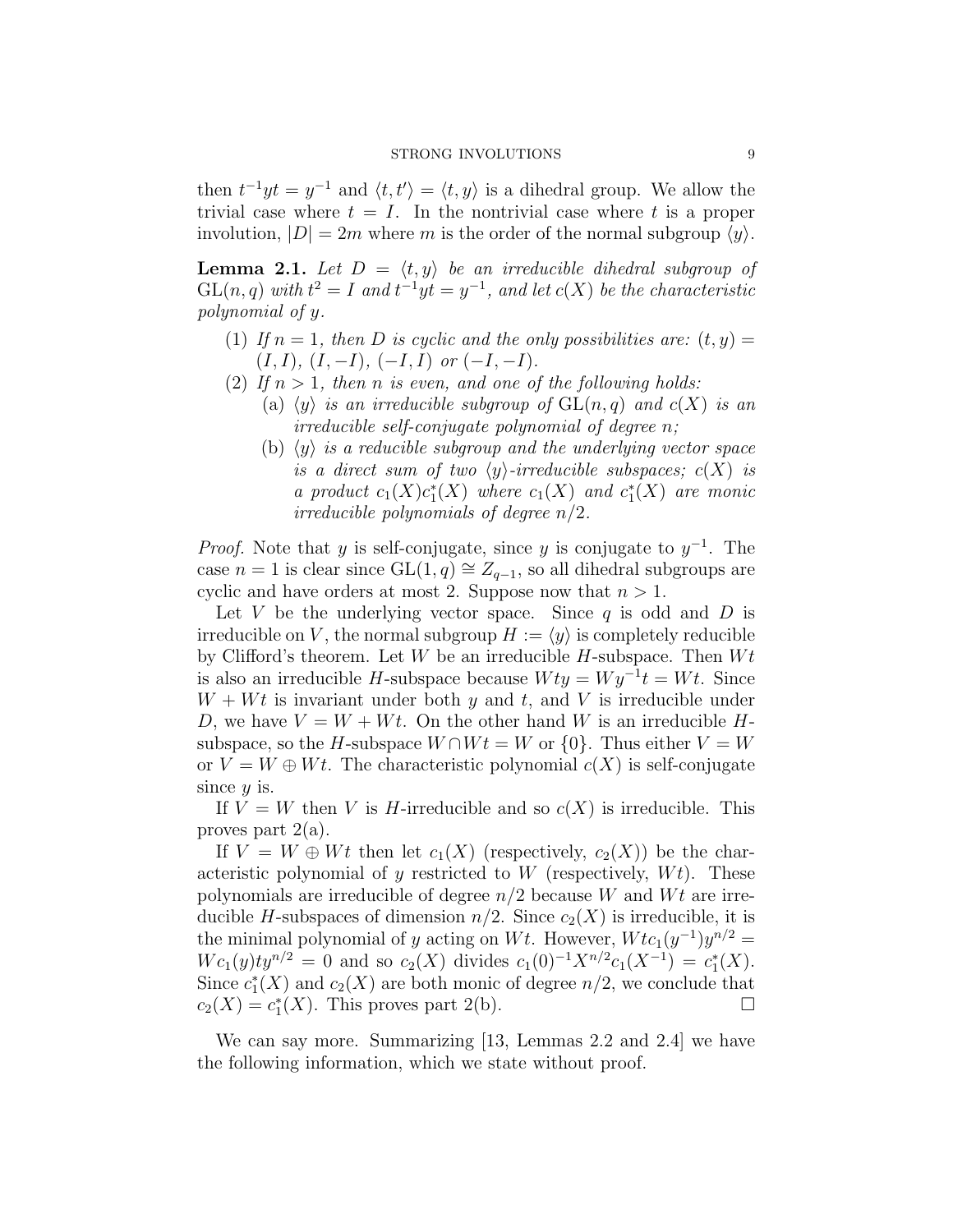**Lemma 2.2.** Suppose that y is a self-conjugate element of order  $m$  in  $GL(n, q)$ , where n is even, and let  $c(X)$  be its characteristic polynomial.

- (i) If  $c(X)$  is irreducible then m  $|(q^{n/2}+1)$  and y is inverted by precisely  $q^{n/2} + 1$  involutions in  $GL(n, q)$ .
- (ii) If  $c(X) = c_1(X)c_1^*(X)$ , for a monic irreducible polynomial  $c_1(X)$ such that  $c_1(X) \neq c_1^*(X)$ , then  $m \mid (q^{n/2} - 1)$  and y is inverted by precisely  $q^{n/2} - 1$  involutions in  $GL(n, q)$ .

Moreover, in both cases each involution inverting y is of type  $(\frac{n}{2})$  $\frac{n}{2}, \frac{n}{2}$  $\frac{n}{2}$ .

**Remark 2.3.** The claim in Lemma 2.2 (ii) that  $m \mid (q^{n/2} - 1)$  follows from the fact that the roots of the irreducible polynomials  $c_1(X)$  and  $c_1^*(X)$  lie in the group  $\mathbb{F}_q^*$  $_{q^{n/2}}^*$ . These roots are the eigenvalues of y and so have order m.

Recall that a polynomial is separable if it has no multiple roots in its splitting field. We will study the following set of separable polynomials.

**Definition 2.4.** Let  $\Pi(n,q)$  be the set of all separable self-conjugate (monic) polynomials  $f(X) \in \mathbb{F}_q[X]$  with no root equal to 0, 1 or -1. Note that each  $f(X) \in \Pi(n,q)$  can be factorised uniquely into pairwise distinct factors over  $\mathbb{F}_q$ 

$$
(1) \t\t f(X) = f_1(X) \dots f_k(X)
$$

where each  $f_i(X)$  is a monic self-conjugate polynomial which is either (i) irreducible, or (ii) a product  $g_i(X)g_i^*(X)$  of monic irreducible polynomials over  $\mathbb{F}_q$  with  $g_i(X) \neq g_i^*(X)$ . We call (1) the *∗-factorization* of  $f(X)$  and we say that the  $f_i(X)$  are \*-irreducibles. In particular, since  $X-1$  and  $X+1$  do not divide  $f(X)$ , each  $f_i(X)$  has even degree. Thus  $\Pi(n,q)$  is nonempty only for even n.

An element  $y \in GL(n, q)$  is called *separable* if its characteristic polynomial is separable; in [13] such elements are called regular semisimple.

**Definition 2.5.** Define  $\Delta(n,q)$  to be the set of pairs  $(t, y)$ , with  $t \in$  $GL(n, q)$  and  $y \in SL(n, q)$ , such that  $t^2 = 1$ ,  $t^{-1}yt = y^{-1}$ , and the characteristic polynomial of y lies in  $\Pi(n,q)$ . Equivalently these are the pairs  $(t, y)$  which generate a dihedral group for which y is separable and self-conjugate, and no eigenvalue of y equals 1 or  $-1$ .

If  $c(X)$  is the characteristic polynomial for y and its  $\ast$ -factorization is  $c(X) = c_1(X) \dots c_k(X)$ , as in (1), then the underlying space for  $GL(n, q)$  has a unique decomposition  $V = \bigoplus_i V_i$  into irreducible  $\langle t, y \rangle$ invariant subspaces such that the restriction  $y_{|V_i}$  has characteristic polynomial  $c_i(X)$ , for each i. Again  $\Delta(n,q)$  is nonempty only for even n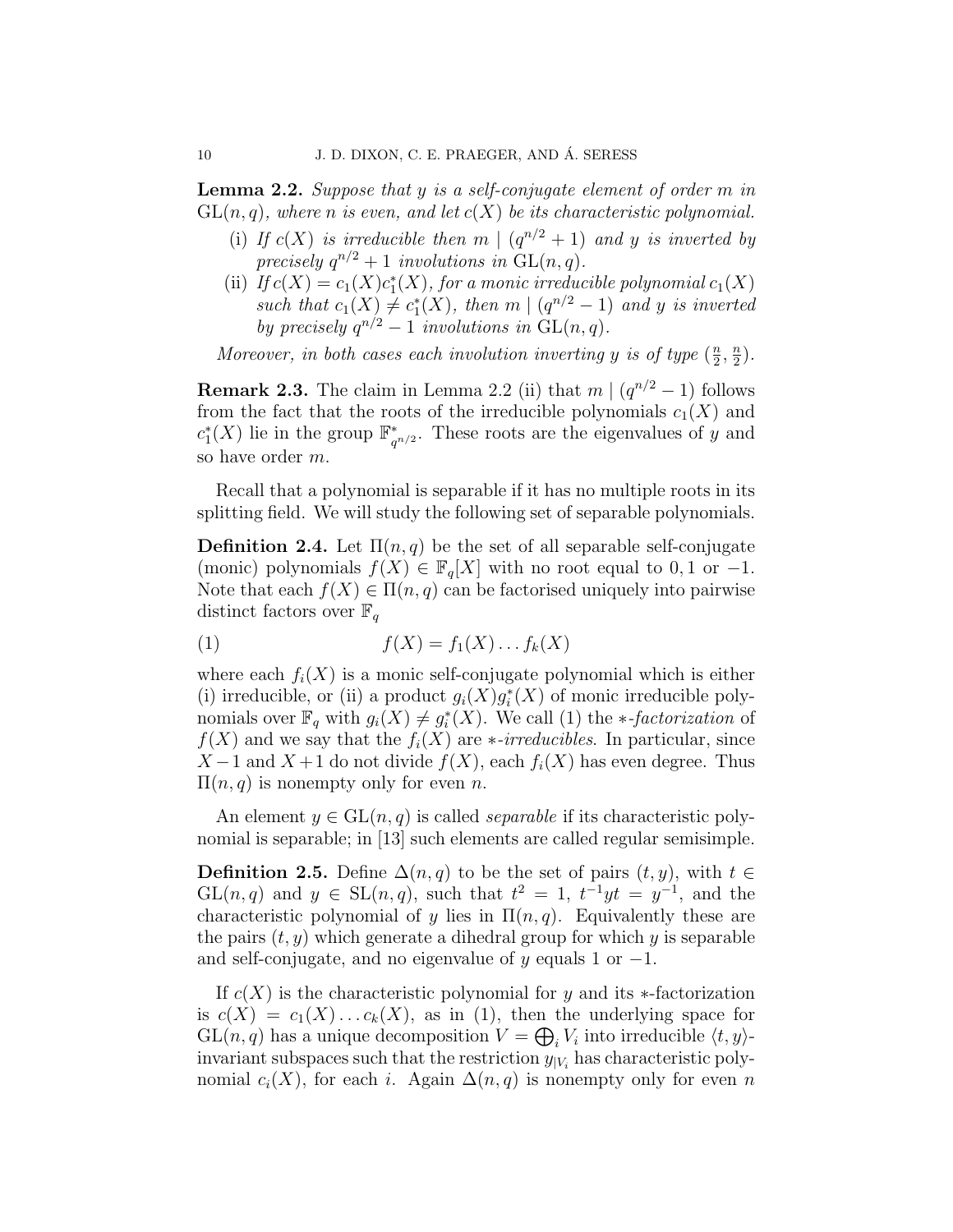and the involution t must be of type  $(n/2, n/2)$  (apply Lemma 2.2 to each of the restrictions  $t_{|V_i}$ .

If  $(t, y) \in \Delta(n, q)$ , then ty is also an involution and  $(ty, y) \in \Delta(n, q)$ . Thus t and ty are both involutions of type  $(n/2, n/2)$  and so are conjugate in  $GL(n, q)$ . Hence  $y = t(ty) = tt^g$  for some  $g \in GL(n, q)$ . In particular  $y \in SL(n, q)$  because det  $t = \det t^g = (-1)^{n/2}$ .

Remark 2.6. In the rest of this paper we concentrate on dihedral groups generated by pairs from  $\Delta(n, q)$  (as in Definition 2.5) and closely related dihedral groups. This restriction means that our lower bounds in the Main Theorem will be weaker than they otherwise would be, but the separability of  $\gamma$  significantly simplifies the analysis. The restriction that y is separable is only expected to have a modest effect on our estimates since the proportion of elements in  $GL(n, q)$  which are separable is asymptotic to  $1 - 1/q$  as  $n \to \infty$  (proved independently in [3, 14], see also [4, page 2]).

**Definition 2.7.** Let  $y \in GL(n,q)$  have order m. If m is even then  $inv(y) := y^{m/2}$  denotes the unique nontrivial involution in  $\langle y \rangle$ ; and if m is odd we define  $inv(y) := I$ , the trivial involution. Note that if  $(t, y) \in \Delta(2n, q)$  then  $m > 2$  and inv(y) generates the centre of the dihedral group  $\langle t, y \rangle$ .

The following result is a key observation on how to recognize the type of  $inv(y)$  from the  $\ast$ -factorization of the characteristic polynomial of  $y$ .

**Lemma 2.8.** Let  $(t, y) \in \Delta(2n, q)$  and suppose that y has even order  $2<sup>k</sup>h$  ( $k \geq 1$  and h odd) and inv(y) has type  $(n_+, n_-)$ . Let  $c(X)$  be the characteristic polynomial for y, let  $\Gamma$  be the set of eigenvalues of y whose multiplicative order is divisible by  $2^k$ , and let  $c^0(X) := \prod_{\xi \in \Gamma} (X - \xi)$ . Then  $n_-=\deg c^0=|\Gamma|$ , and  $c^0(X)$  is the product of all  $*$ -irreducible factors of  $c(X)$  whose roots lie in  $\Gamma$ .

*Proof.* Let  $\Lambda$  be the set of all eigenvalues of y over a splitting field for y (recall that y is separable by the definition of  $\Delta(2n, q)$ ). Now  $inv(y) = y^{2^{k-1}h}$  so the eigenvalues of  $inv(y)$  are precisely the elements  $\xi^{2^{k-1}h}$  ( $\xi \in \Lambda$ ). The latter eigenvalues are all equal to  $\pm 1$ , and the result follows since  $\xi \in \Gamma$  if and only if  $\xi^{2^{k-1}h} = -1$ .

2.1. Monic irreducible polynomials. By elementary Galois theory the Galois group of  $\mathbb{F}_{q^n}$  over  $\mathbb{F}_q$  is cyclic of order n and is generated by the Frobenius automorphism  $\psi : \xi \longmapsto \xi^q$ . Any orbit under the action of  $\langle \psi \rangle$  on  $\mathbb{F}_{q^n}^*$  consists of the roots of a monic irreducible polynomial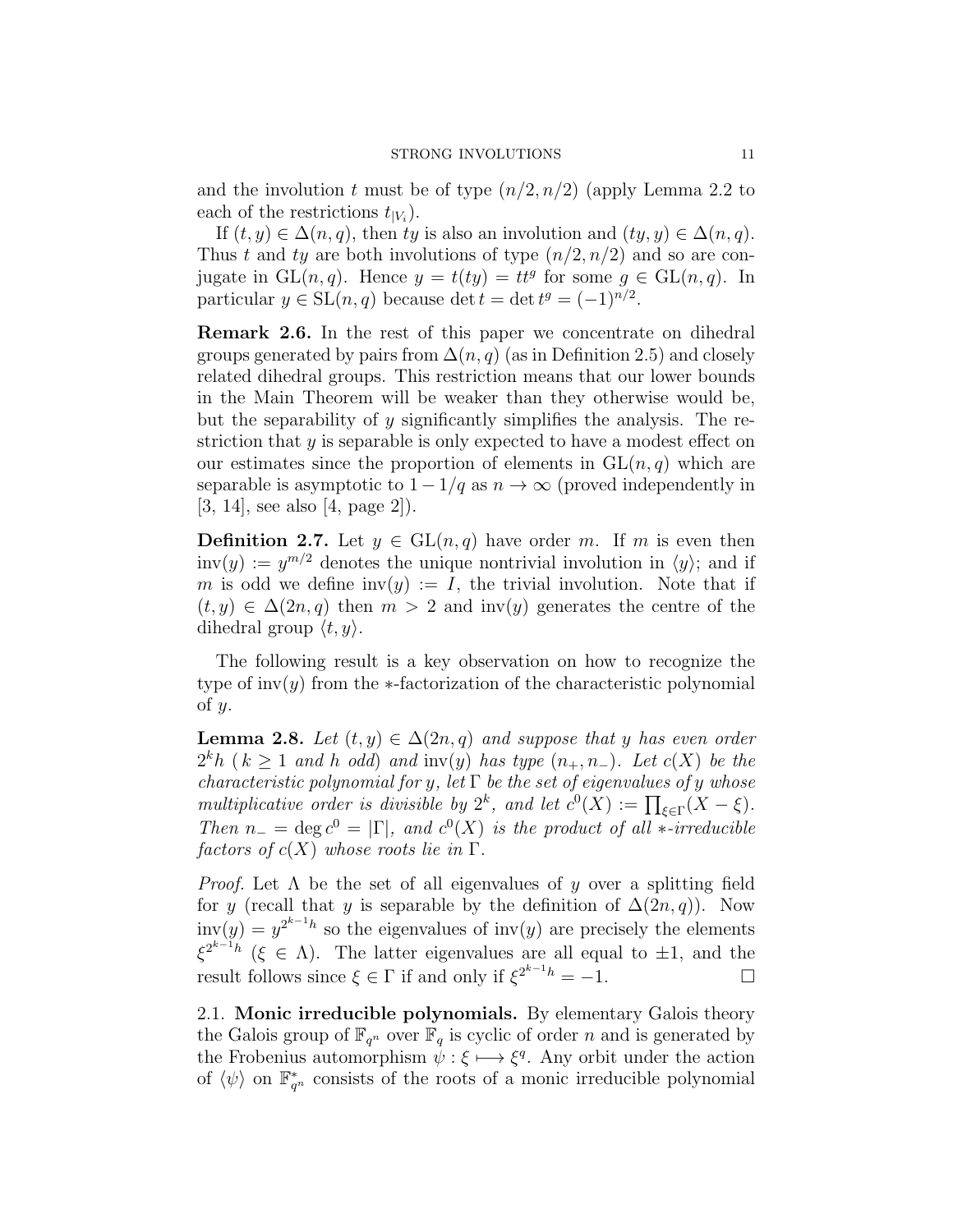of degree d, say, where  $d \mid n$ . Conversely if  $d \mid n$  then any monic irreducible polynomial of degree d over  $\mathbb{F}_q$  splits into d distinct linear factors over  $\mathbb{F}_{q^n}$ . For each  $d \mid n$ , this gives a bijection between the set of orbits of length d for  $\langle \psi \rangle$  and the set of all monic irreducible polynomials over  $\mathbb{F}_q$  with d distinct nonzero roots. Hence if  $N(q, d)$ denotes the number of monic irreducible polynomials of degree d over  $\mathbb{F}_q$ , and with nonzero roots, then

$$
q^n - 1 = \sum_{d|n} d N(q, d).
$$

Thus by the Möbius inversion formula we have the well known formula

(2) 
$$
N(q, n) = \frac{1}{n} \sum_{d|n} \mu(d) (q^{n/d} - 1)
$$

where  $\mu$  is the Möbius function (see [4, p. 22]). For  $n > 1$  the right hand sum is also equal to  $\sum_{d|n} \mu(d)q^{n/d}$  since  $\sum_{d|n} \mu(d) = 0$  when  $n > 1$ . See, for example [4, Lemma 1.3.10].

Lemma 2.9. Let q be an odd prime power. Then

- (i)  $N(q, n) = \frac{1}{n} \left\{ (q^n 1) \theta_2(q^{n/2} 1) \eta(q, n) \right\}$  where  $\theta_2$  is 1 if *n* is even and 0 if *n* is odd, and  $0 \le \eta(q, n) \le \frac{5}{4}$  $\frac{5}{4}(q^{n/3}-1);$
- (ii)  $(q^{n} 2q^{n/2})/n < N(q, n) \leq (q^{n} 1)/n$  for all  $n \geq 1$ , and  $N(q, n) > 0.956(q^{n} - 1)/n$  for  $n \geq 5$ ;
- (iii)  $N(q, n + 1) > N(q, n)$  for all  $n \geq 1$ ;

(iv) 
$$
N(q, n)/(q^n - 1) \ge N(3, n)/(3^n - 1)
$$
 for all  $n \ge 1$ .

*Proof.* (i) By (2),  $nN(q, n) = \sum_{d|n} \mu(d)(q^{n/d} - 1)$  where the Möbius function  $\mu$  takes values  $\pm 1$  and 0. Since  $N(q, 1) = q - 1$ , part (i) holds for  $n = 1$  with  $\eta(q, n) = 0$ . If  $n = p^s > 1$  is a power of a prime p, then  $n(N(q, n) = (q^{n} - 1) - (q^{n/p} - 1)$ , and since  $\mu(p) = -1$ , the assertion holds with  $\eta(q, n) = 0$  when  $p = 2$ , and  $\eta(q, n) = q^{n/p} - 1$  when p is odd.

Thus suppose that  $n$  is not a power of a prime and let  $p$  be the least odd prime dividing n. Put  $m := n/p$ . Since n is not a prime power we have  $m \geq 2$  and

$$
nN(q, n) = (q^{n} - 1) - \theta_2(q^{n/2} - 1) - (q^{m} - 1) + \delta
$$

where

$$
\delta := \sum_{d|n, d>p} \mu(d)(q^{n/d} - 1).
$$

We claim that  $|\delta| \leq (q^m - 1)/4$ . Since  $m \leq n/3$  this will complete the proof of part (i).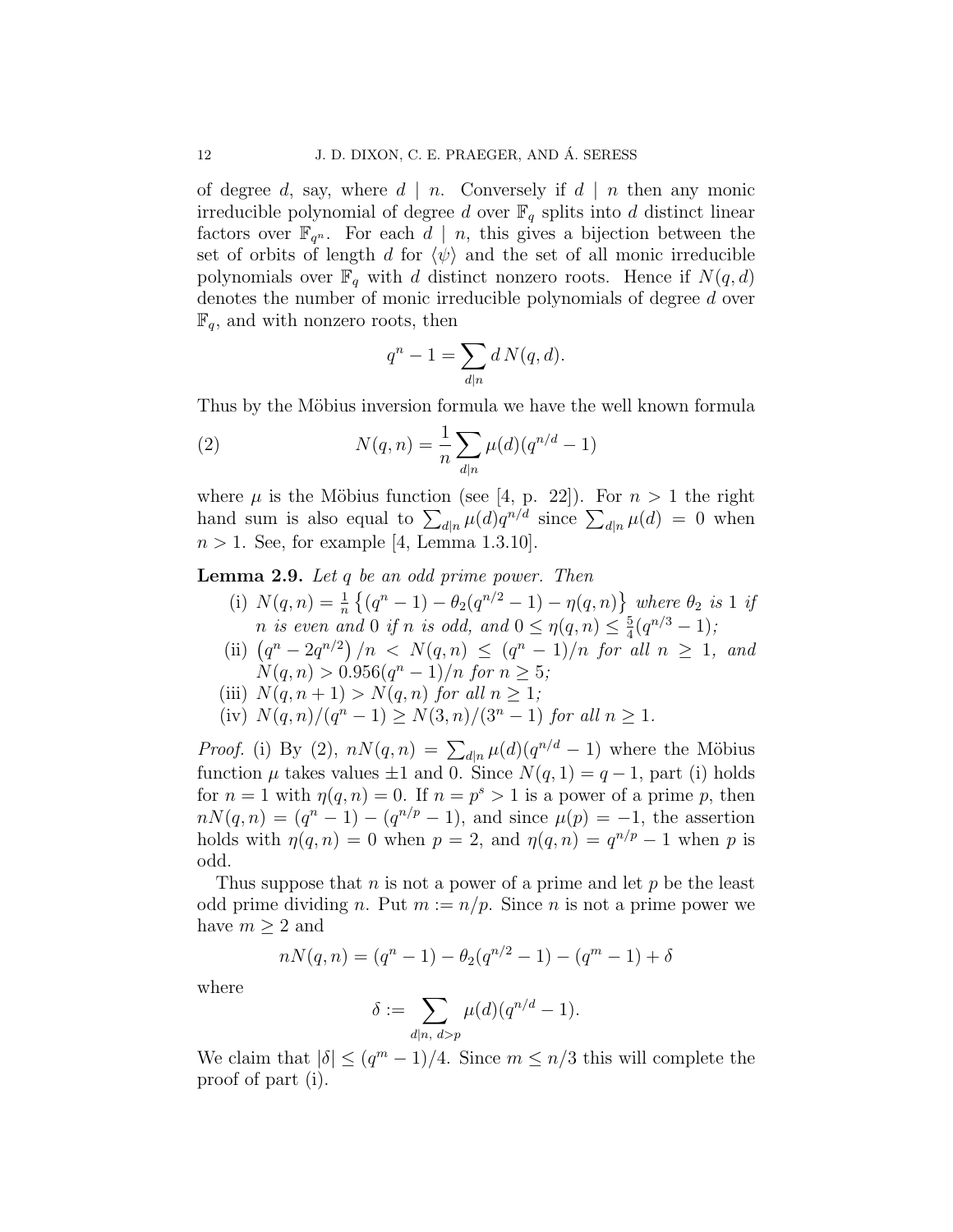The values of  $n/d$  in the sum for  $\delta$  are distinct integers in the range [1, m−1]. Suppose first that there is no divisor d such that  $n/d = m-1$ . Then

$$
|\delta| \le \sum_{k=2}^{m-1} (q^{m-k} - 1) < (q^m - 1) \sum_{k=2}^{\infty} q^{-k} = \frac{q^m - 1}{q(q-1)}.
$$

Since  $1/q(q-1) < 1/4$  for  $q > 3$  the claim is proved in this case.

On the other hand, suppose that there exists a divisor  $d$  of  $n$  such that  $n/d = m-1$ . Then  $pm = n = d(m-1)$  and  $gcd(m, m-1) = 1$ , so  $(m-1) | p$ . This shows that  $m = 2$  or  $p + 1$  and so  $n = 2p$  or  $p(p+1)$ . By hypothesis  $p$  is the smallest odd prime dividing  $n$ , so in the latter case  $p + 1$  must be a power of 2. Thus in either case  $n = 2<sup>s</sup>p$  for some s > 1. Therefore  $nN(q, n) = (q^n - 1) - (q^{n/2} - 1) - (q^m - 1) + (q^{m/2} - 1)$ and so  $\delta = q^{m/2} - 1 = (q^m - 1)/(q^{m/2} + 1)$ . Since  $m \ge 2$  and  $q \ge 3$  we conclude that  $|\delta| \leq (q^m - 1)/4$ . This completes the proof of part (i).

(ii) Now  $\eta(q, n) \leq q^{n/2}$  for  $n \geq 1$  by part (i) (see the first paragraph of the proof of part (i) for n a prime power), so that  $(q^n 2q^{n/2}$ )/n <  $N(q, n) \le (q^{n} - 1)/n$ . On the other hand, since  $q^{n} - 2q^{n/2} =$  $q^{n} (1 - 2q^{-n/2}) > 0.956q^{n}$  for  $q \ge 3$  and  $n \ge 7$  the second inequality in (ii) now follows for all  $n \geq 7$  and can be verified directly for  $n = 5$  and 6 (it is false for  $q = 3$  and  $n = 2, 3, 4$ ).

(iii) This is easily verified for  $n \leq 4$ . For  $n \geq 5$  it follows from (ii) because  $0.956(q^{n+1}-1)/(n+1) > (q^n-1)/n$ .

(iv) The result is trivially true if  $n = 1$ . If  $n > 1$  and n is a power of a prime p, then  $nN(q, n) = q^n - q^{n/p}$  and the inequality can be verified directly. So suppose that  $n$  is divisible by at least two primes, and let  $p < p'$  be the two smallest primes dividing n. Then  $n(n, n) =$  $q^n - q^{n/p} - \beta_n q^{n/p'}$  where  $|1 - \beta_n| < \sum_{k=1}^{\infty} q^{-k}$  since  $|\mu(d)| \leq 1$  for each d. Now  $\sum_{k=1}^{\infty} q^{-k} = 1/(q-1) \leq 1/2$  for all  $q \geq 3$ , and so  $1/2 < \beta_n < 3/2$ . Thus  $nN(q, n)/(q^n-1) > (q^n - q^{n/p})/(q^n-1) - (3/2)q^{n/p'}/(q^n-1)$  for all  $q \geq 3$  whenever n is not a prime power. Similarly  $n(N(3, n)/(3^n-1))$  $(3^{n} - 3^{n/p})/(3^{n} - 1) - (1/2)3^{n/p'}/(3^{n} - 1)$  and so the required inequality is easily verified.

2.2. **Powers of** 2. For pairs  $(t, y) \in \Delta(n, q)$  (as in Definition 2.5), we are concerned with the powers of 2 which divide the order of  $y \in$  $SL(n, q)$ . Recall that q is odd and  $\Delta(n, q)$  is nonempty only when n is even. We use the following notation.

**Notation 2.10.** For arbitrary n and odd q, let  $2^{e_q(n)}$  denote the largest power of 2 which divides  $q^{n} - 1$ , that is, the 2-part  $(q^{n} - 1)_{2} = 2^{e_{q}(n)}$ . The following are easily verified.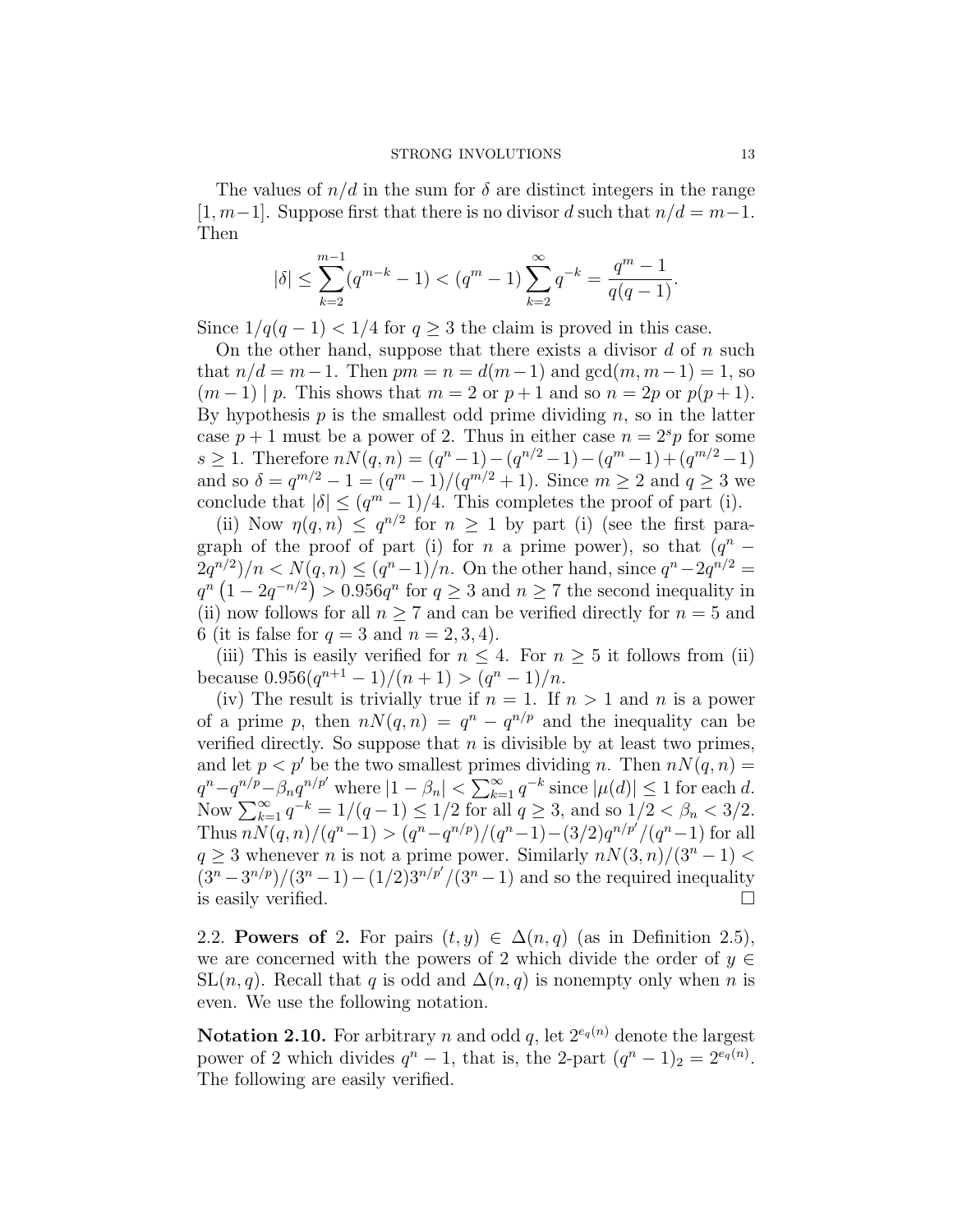- (1) If  $n = 2<sup>k</sup>h$  with  $k \ge 0$  and h odd, then  $e_q(n) = e_q(2<sup>k</sup>)$  since  $q^{n} - 1 = (q^{2^{k}} - 1)(q^{2^{k}(h-1)} + \cdots + 1)$ , and q and h are odd.
- (2)  $e_q(2) > e_q(1) \ge 1$  and  $e_q(2) \ge 3$  since  $q^2 \equiv 1 \pmod{8}$  for odd q.
- (3) For  $k > 1$  we have  $e_q(2^k) = 1 + e_q(2^{k-1})$ , since  $q^{2^k} 1 =$  $(q^{2^{k-1}}-1)(q^{2^{k-1}}+1)$  and  $q^{2^{k-1}} \equiv 1 \pmod{8}$ . Therefore  $e_q(2^k) =$  $k-1+e_q(2) \geq k+2$  for  $k \geq 1$ .

Suppose that  $f(X) \in \mathbb{F}_q[X]$  is non-constant and let K be its splitting field. We define

- (1)  $\omega(f)$  to be the order of the (cyclic) subgroup of  $K^*$  generated by the roots of  $f(X)$ , and
- (2)  $\omega_2(f)$  to be the largest power of 2 which divides  $\omega(f)$ .

If  $f(X)$  is irreducible, then all its roots have the same multiplicative order which is equal to  $\omega(f)$ , and we note that  $\omega(f) = \omega(f^*)$  since the roots of  $f^*(X)$  are the inverses of roots of  $f(X)$ .

**Lemma 2.11.** Let  $\mathcal{P}_n$  be the set of monic irreducible polynomials  $f(X)$ of degree n over  $\mathbb{F}_q$  (q odd) with nonzero roots (so  $|\mathcal{P}_n| = N(q,n)$ ). Then

- (i)  $\omega_2(f) \leq 2^{e_q(n)}$  for all  $f(X) \in \mathcal{P}_n$ , and
- (ii)  $\omega_2(f) = 2^{e_q(n)}$  for at least  $\frac{1}{2}N(q, n)$  of the  $f(X) \in \mathcal{P}_n$ .

In the special case where  $n = 2^k$  we have  $\omega_2(f) = 2^{e_q(n)}$  for exactly  $\frac{q^n-1}{2n}$  $_{2n}$ of the  $f(X) \in \mathcal{P}_n$ .

*Proof.* Put  $e := e_q(n)$  and write  $q^n - 1 = 2^e \ell$  where  $\ell$  is odd by definition. The multiplicative group  $G := \mathbb{F}_{q^n}^*$  of the field  $\mathbb{F}_{q^n}$  is cyclic of order  $q^{n} - 1$  and so has even order. Let  $\zeta$  be a generator of G. Then  $\zeta := \xi^{\ell}$  is an element of order  $2^{e}$  and  $\langle \zeta \rangle$  is the set of all 2-elements of G. Let H be the unique subgroup of index 2 in G. Then H consists of all elements of the form  $\xi^m$  where m is even. Also  $H\zeta$  consists of the elements of the form  $\xi^m$  where m is odd, and is the set of all elements of G with 2-part of order  $2^e$ .

Let  $\Omega$  be the set of elements of  $\mathbb{F}_{q^n}$  of degree n over  $\mathbb{F}_q$ . These elements are the roots of the polynomials in  $\mathcal{P}_n$ , and so part (i) follows from the fact that  $\Omega \subset G$ . Also  $nN(q, n) = |\Omega|$  since each irreducible polynomial of degree *n* has *n* roots in  $\Omega$ . By definition,  $\Omega$  consists of those elements of  $\mathbb{F}_{q^n}$  which do not lie in any proper subfield of  $\mathbb{F}_{q^n}$ containing  $\mathbb{F}_q$ .

We now claim that  $\eta \in \Omega \cap H$  implies that  $\eta \zeta \in \Omega \cap H\zeta$ . Indeed  $\eta \in \Omega \cap H$  implies that  $\mathbb{F}_{q^n}$  is the smallest extension of  $\mathbb{F}_q$  containing both the 2-part  $\eta_2$  and the 2'-part  $\eta_2$  of  $\eta$ . Since  $\eta \in H$ ,  $\langle \eta_2 \rangle$  is a proper subgroup of  $\langle \zeta \rangle$  and so  $\langle \eta \zeta \rangle = \langle \eta_{2'}, \eta_2 \zeta \rangle \ge \langle \eta_{2'}, \eta_2 \rangle = \langle \eta \rangle$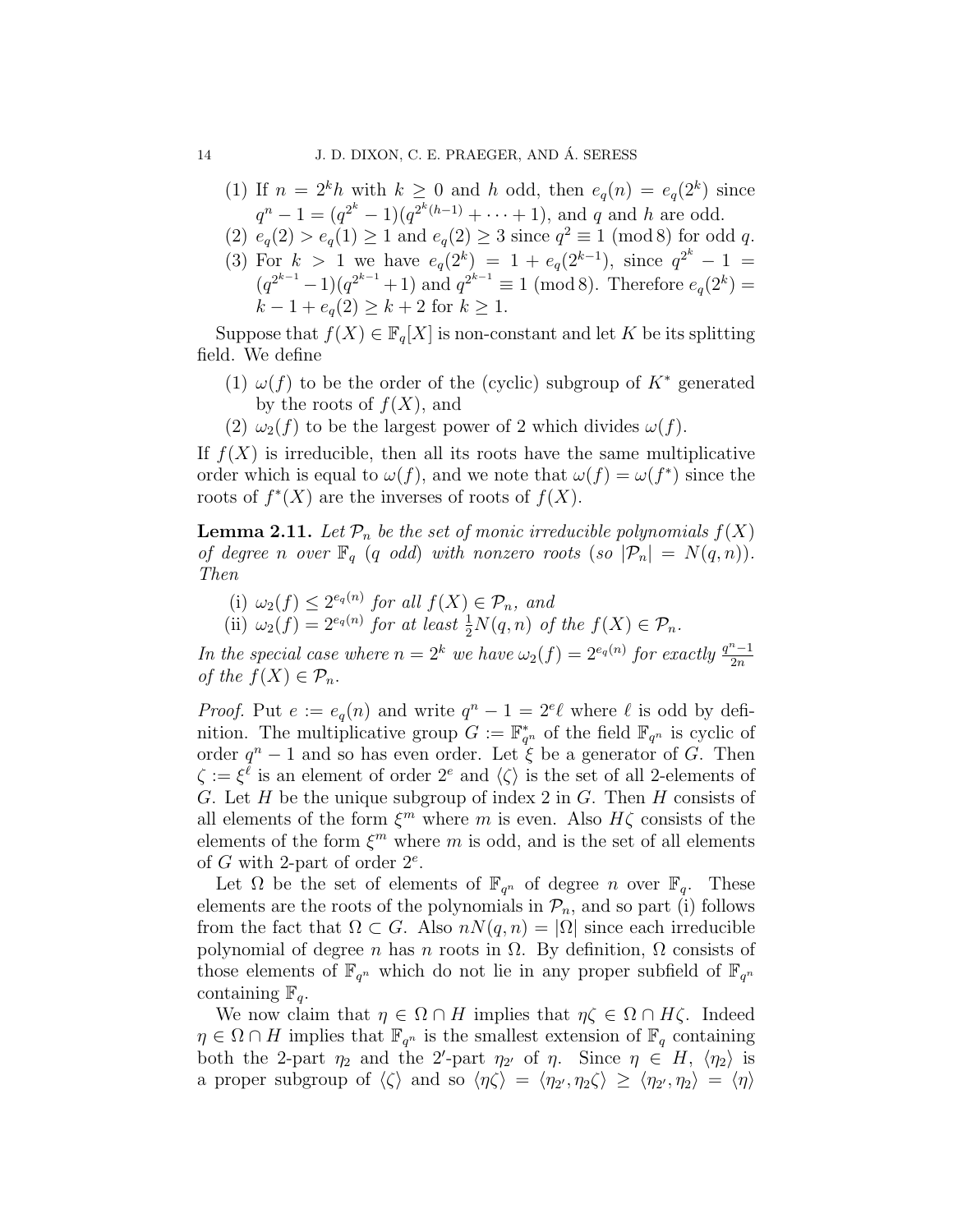and therefore  $\mathbb{F}_{q^n}$  is the smallest extension of  $\mathbb{F}_q$  containing  $\eta \zeta$ , so  $\eta \zeta \in \Omega$ . Thus  $\eta \zeta \in \Omega \cap H\zeta$  as claimed. It follows from this claim that  $|\Omega \cap H\zeta| \geq |\Omega \cap H|$ , and therefore

$$
2 |\Omega \cap H\zeta| \ge |(\Omega \cap H) \cup (\Omega \cap H\zeta)| = |\Omega| = nN(q, n).
$$

Since  $\Omega \cap H\zeta$  is the set of elements of degree n over  $\mathbb{F}_q$  whose orders are divisible by  $2^e$  the assertion in (ii) follows.

Finally, suppose that *n* is a 2-power, say  $2^k$ . We claim that all the elements in the coset  $H\zeta$  are roots of irreducible polynomials of degree n over  $\mathbb{F}_q$ . Since  $|H\zeta|=\frac{1}{2}$  $\frac{1}{2}(q^n-1)$  this will show that there are  $\frac{1}{2}(q^n-1)/n$ polynomials  $f(X) \in \mathcal{P}_n$  with  $\omega_2(f) = 2^{e_q(n)}$ . The claim is trivially true for  $k = 0$  since  $H\zeta$  is the set of roots of highest 2-part order for linear polynomials. For  $k \geq 1$  the field  $\mathbb{F}_{q^n}$  has a unique maximal subfield  $\mathbb{F}_{q^{n/2}}$  containing  $\mathbb{F}_q$ . Thus if  $\alpha \in \mathbb{F}_{q^n}$  then  $\alpha$  has degree n over  $\mathbb{F}_q$  if and only if  $\alpha \notin \mathbb{F}_{q^{n/2}}$ . Since  $\mathbb{F}_{q^n}^*$  :  $\mathbb{F}_{q}^*$  $\mathbb{F}_{q^{n/2}}^* = q^{n/2} + 1$  is even,  $H \geq \mathbb{F}_q^*$  $_{q^{n/2}}^*$  and so the claim follows for  $k \geq 1$  as well.

We define  $N^0(q, 2n)$  to be the the number of monic \*-irreducible self-conjugate polynomials of degree  $2n$  whose roots have multiplicative orders divisible by  $2^{e_q(n)}$  (with  $e_q(n)$  as in Notation 2.10).

**Corollary 2.12.** Suppose that n is even (and q is odd) and put  $e :=$  $e_q(n)$ . Let  $\Gamma_1$  be the set of monic self-conjugate irreducible polynomials of degree  $2n$  over  $\mathbb{F}_q$ , and let  $\Gamma_2$  be the set of monic self-conjugate ∗-irreducible polynomials of the form  $g(X)g^*(X)$  with  $g(X)$  monic irreducible of degree n over  $\mathbb{F}_q$  and  $g(X) \neq g^*(X)$ . Then

(i) for each  $f(X) \in \Gamma_1$ , we have  $\omega_2(f) < 2^e$ ;

(ii) for each  $f(X) = g(X)g^*(X) \in \Gamma_2$ , the 2-part order satisfies  $\omega_2(f) = \omega_2(g) \leq 2^e$ , and at least  $\frac{1}{4}N(q,n)$  of the polynomials  $f(X) \in \Gamma_2$ have  $\omega_2(f) = 2^e$ ; moreover if n is a power of 2 then there are exactly  $q^n - 1$  $\frac{d^{n}-1}{4n}$  such polynomials with  $\omega_2(f) = 2^e$ .

(iii) For n even,  $N^0(q, 2n) \geq \frac{1}{4}N(q, n)$ , and in the special case where *n* is a power of 2 we have  $N^0(q, n) = \frac{q^n - 1}{4n}$  $\frac{n-1}{4n}$ .

**Remark 2.13.** We shall only need the case where  $n$  is even, but we note that the result is more complicated when  $n$  is odd. For example, if *n* is odd and  $q \equiv 3 \pmod{4}$ , then  $e_q(n) = 1$ . In this case  $\omega_2(f) \leq 2^1$  for all  $f(X) \in \Gamma_2$ , but there are polynomials  $f(X) \in \Gamma_1$  with  $\omega_2(f) \geq 2^2$ .

*Proof.* Since *n* is even,  $e \geq e_q(2) > 1$ . If  $f(X) \in \Gamma_1$  then  $\omega(f) | (q^n + 1)$ by Lemma 2.2. Since *n* is even and *q* is odd,  $q^n \equiv 1 \pmod{4}$  and so  $\omega_2(f) \leq (q^n+1)_2 = 2 < 2^e$ . Hence part (i) is proved.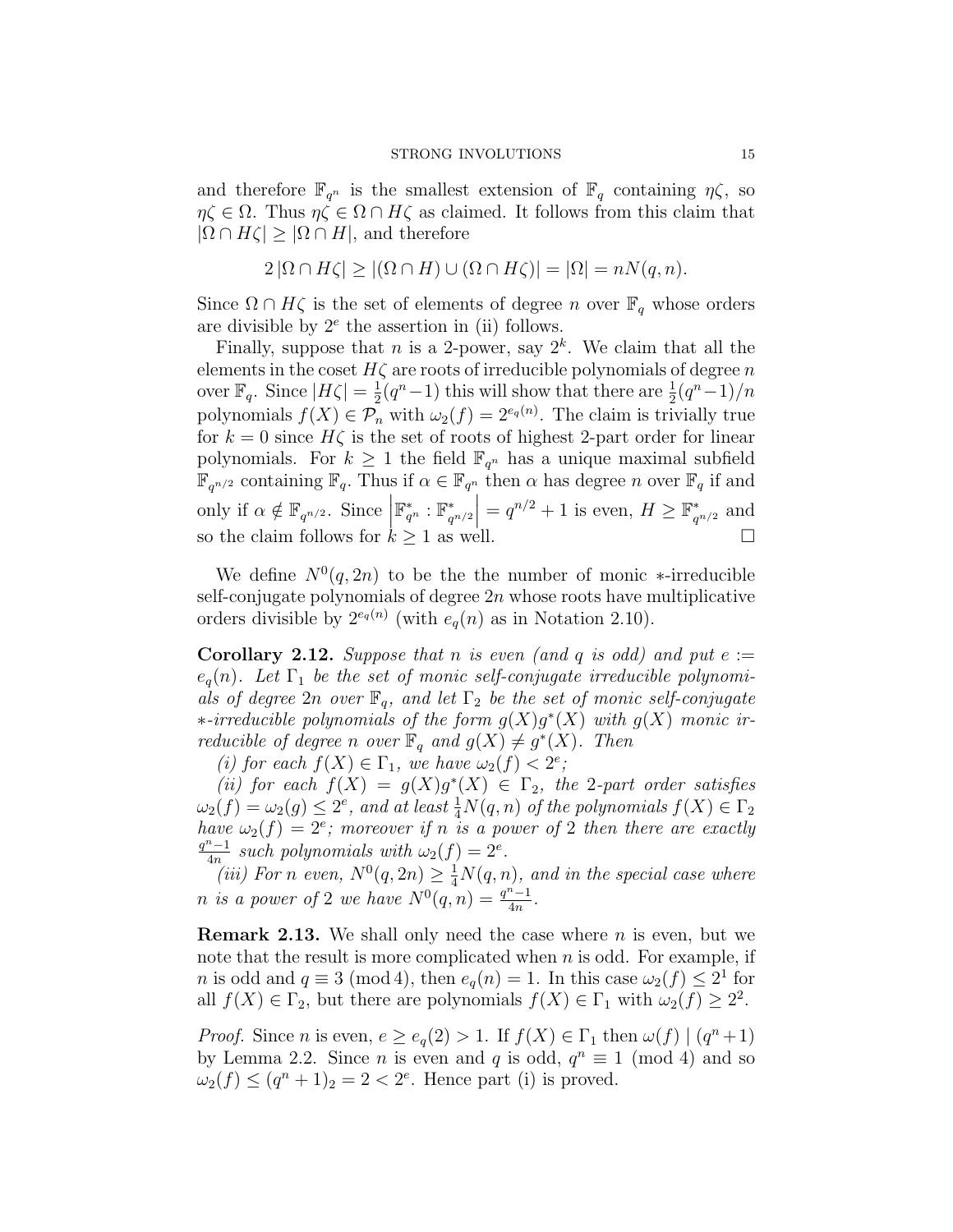By Lemma 2.11, all monic irreducible polynomials  $g(X)$  of degree n over  $\mathbb{F}_q$  have  $\omega_2(g) \leq 2^e$ . Also, as observed in Notation 2.10,  $\omega(g)$  =  $\omega(g^*)$ , and hence if  $f(X) = g(X)g^*(X)$  and  $g(X) \neq g^*(X)$ , then  $\omega(f) =$  $\omega(g)$  and  $\omega_2(f) = \omega_2(g)$ . This proves the first assertion of part (ii).

To prove the rest of part (ii), let  $g(X)$  be monic and irreducible of degree *n* with  $\omega_2(g) = 2^e$ . If  $g(X) = g^*(X)$  then, since *n* is even, it follows from Lemma 2.2 (i) that  $\omega(g) | (q^{n/2} + 1)$  and since  $(q^{n}-1)/(q^{n/2}+1) = q^{n/2}-1$  is even,  $\omega_2(g) < 2^e$ , which is a contradiction. Thus all  $g(X)$  with  $\omega_2(g) = 2^e$  satisfy  $g(X) \neq g^*(X)$ . Moreover Lemma 2.11 implies that  $\omega_2(g) = 2^e$  holds for at least  $\frac{1}{2}N(q, n)$  of the monic irreducible degree *n* polynomials  $g(X)$ , and if *n* is a power of 2 then equality holds for exactly  $\frac{q^n-1}{2n}$  $rac{1}{2n}$  of them. Since each polynomial  $f(X) = g(X)g^*(X) \in \Gamma_2$  with  $\omega_2(f) = 2^e$  corresponds to two such polynomials,  $g(X)$  and  $g^*(X)$ , we obtain the rest of part (ii).

In particular we have shown that each monic ∗-irreducible self-conjugate polynomial  $f(X)$  of degree  $2n$  with  $\omega_2(f) = 2^e$  is of the form  $g(X)g^*(X)$  where  $g(X) \neq g^*(X)$ . Thus part (iii) follows from parts (i) and (ii).  $\Box$ 

# 2.3. Generating series.

Notation 2.14. Let  $P$  be the set of all power series in z with real coefficients. If  $f(z) := \sum_{n\geq 0} f_n z^n$  we write  $[z^n] f(z)$  to denote the coefficient  $f_n$  of  $z^n$ . Moreover, if  $g(z) := \sum_{n\geq 0} g_n z^n$ , then

we write  $f(z) \ll g(z)$  if  $f_n \leq g_n$  for all n.

The relation  $\ll$  is a partial ordering on P with the following properties.

- (1)  $f_1(z) \ll g_1(z)$  and  $f_2(z) \ll g_2(z)$  imply that  $f_1(z) + f_2(z) \ll z$  $g_1(z) + g_2(z)$ . If we also have  $0 \ll f_2(z)$  then  $f_1(z) f_2(z) \ll$  $g_1(z) f_2(z)$ .
- (2) Since the power series for the exponential function  $\exp(z)$  has positive coefficients, it also follows that  $0 \ll f_1(z) \ll g_1(z)$  and  $f_1(0) = g_1(0) = 0$  together imply that  $\exp(f_1(z)) \ll \exp(g_1(z)).$
- (3) If  $f(z) = \sum f_n z^n$  then we write  $|f|(z) := \sum |f_n| z^n$ . We have  $|f + g|(z) \ll |f|(z) + |g|(z)$ , and if  $h(z) := f(z)g(z)$ , then by the definition of the product,  $|h|(z) \ll |f|(z)|g|(z)$ .
- (4) If we set  $f^{(n)}(z) := (f(z))^n$  then by induction, using parts (1) and (3),  $|f^{(n)}| (z) \ll (|f|(z))^n$ , for each integer  $n \geq 0$ .
- (5) If  $g(z) = \exp(f(z))$  and  $f(0) = 0$ , then by part (4),

$$
|g|(z) \ll \sum_{k\geq 0} (|f^{(k)}|(z)/k!) \ll \exp(|f|(z)).
$$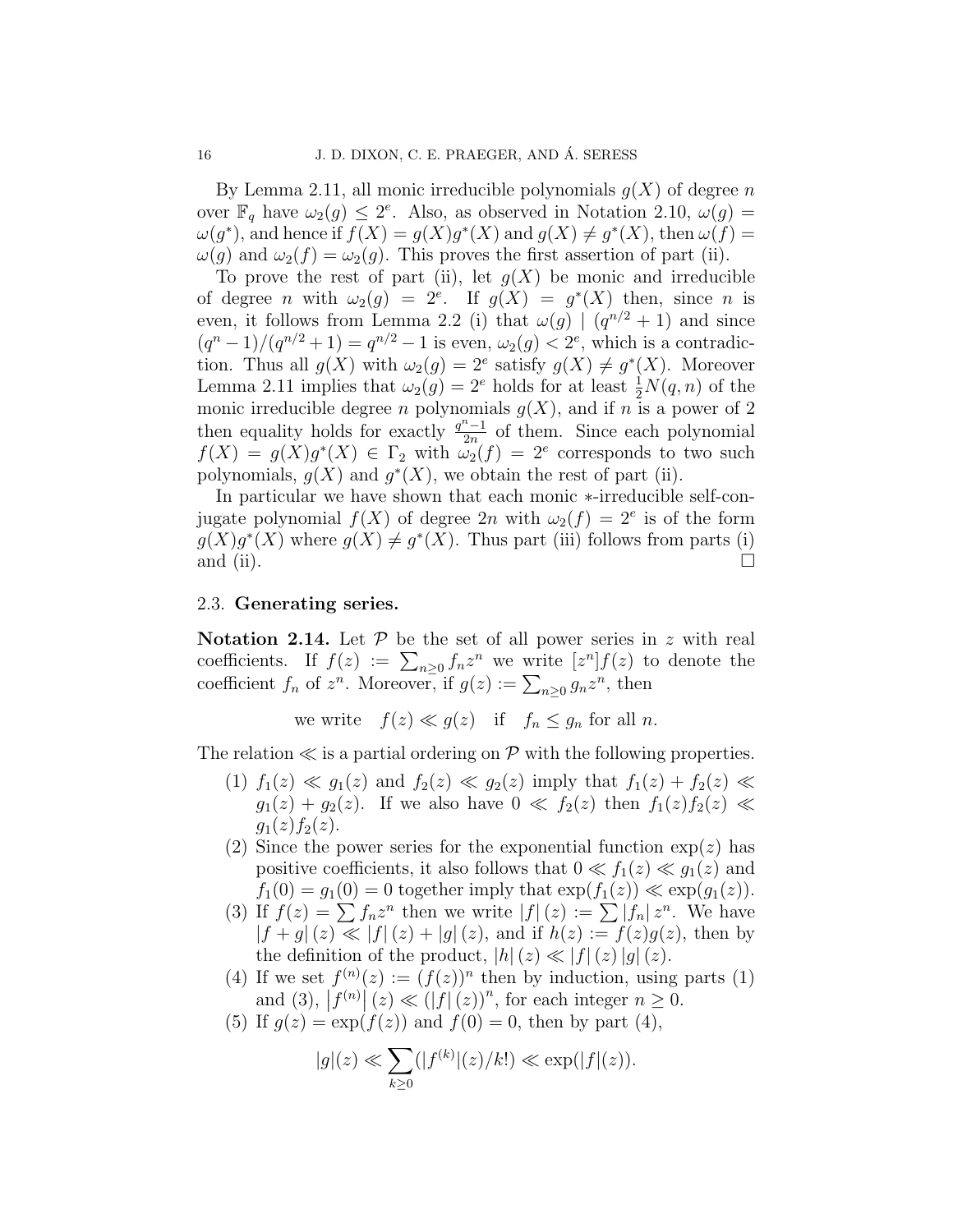Recall the sets  $\Delta(2n, q)$  from Definition 2.5, and set

$$
r(2n, q) := \frac{|\Delta(2n, q)|}{|\text{GL}(2n, q)|}, \quad \text{for } n \ge 1, \text{ and } r(0, q) = 1.
$$

In [13, Section 5], a product is computed which gives the generating function  $R(q, u) := \sum_{n=0}^{\infty} r(2n, q)u^n$ . We describe this as follows. Define the series

(3) 
$$
G_0(q, u) := \frac{1}{1 + u/(q - 1)} \prod_{m \text{ odd}} \left( 1 + \frac{u^m}{q^m - 1} \right)^{N(q, m)}
$$

and for a positive integer b, define

(4) 
$$
G_b(q, u) := \prod_{m \text{ odd}} \left( 1 + \frac{u^{2^b m}}{q^{2^b m} - 1} \right)^{N(q, 2^b m)}
$$

It is shown in [13, Section 5] that  $R(q, u) = \prod_{b=0}^{\infty} G_b(q, u)$  (the extra factor for  $G_0(q, u)$  arises from the equation in [13, Lemma 5.1]).

.

We write  $G_b(q, u) = \sum_{n \geq 0} g_b(2n, q) u^n$ , so that the coefficient  $g_b(2n, q)$ is  $[u^n]G_b(q, u)$ . By [13, Section 5], the quantity  $[u^n]G_b(q, u)$   $|\mathrm{GL}(2n, q)|$ , that is to say,  $g_b(2n, q) \times |GL(2n, q)|$ , is equal to the number of pairs  $(t, y) \in \Delta(2n, q)$  for which the degree of each factor in the \*-factorization of the characteristic polynomial for  $y$  has the form  $2<sup>b</sup>h$  for some odd h.

We define  $\Delta_b(2n, q)$  to be the set of pairs  $(t, y)$  in  $\Delta(2n, q)$  such that every factor in the ∗-factorization of the characterisitic polynomial for y has degree not divisible by  $2^{b+1}$  and put  $r_b(2n,q) := \frac{|\Delta_b(2n,q)|}{|\mathrm{GL}(2n,q)|}$ . It follows by arguments similar to those in [13, Section 5], that

(5) 
$$
R_b(q, u) := \prod_{k=0}^{b-1} G_k(q, u) \text{ is equal to } \sum_{n=0}^{\infty} r_b(2n, q)u^n.
$$

Note that all the roots of a ∗-irreducible polynomial have the same order, and recall the definition of  $e_q(n)$  in Notation 2.10, and of  $N^0(q, 2n)$ just before Corollary 2.12. The next result, Corollary 2.15, is stated without proof: the first assertion follows from [13, Lemma 5.1] (since we will have  $n > 1$ , while the other assertions follow from Corollary 2.12 (since the set  $\mathcal{P}_{2n}^*$  defined there is the union  $\Gamma_1 \cup \Gamma_2$  of the sets  $\Gamma_1, \Gamma_2$  defined in Corollary 2.12).

**Corollary 2.15.** Let  $n = 2^b m$ , where  $b \ge 1$  and m is odd, and let  $\mathcal{P}_{2n}^{*}$  be the set of all monic, self-conjugate  $*$ -irreducible polynomials of degree 2n over  $\mathbb{F}_q$ . Further let  $\mathcal{P}_{2n}^0 \subseteq \mathcal{P}_{2n}^*$  such that  $\mathcal{P}_{2n}^0$  comprises those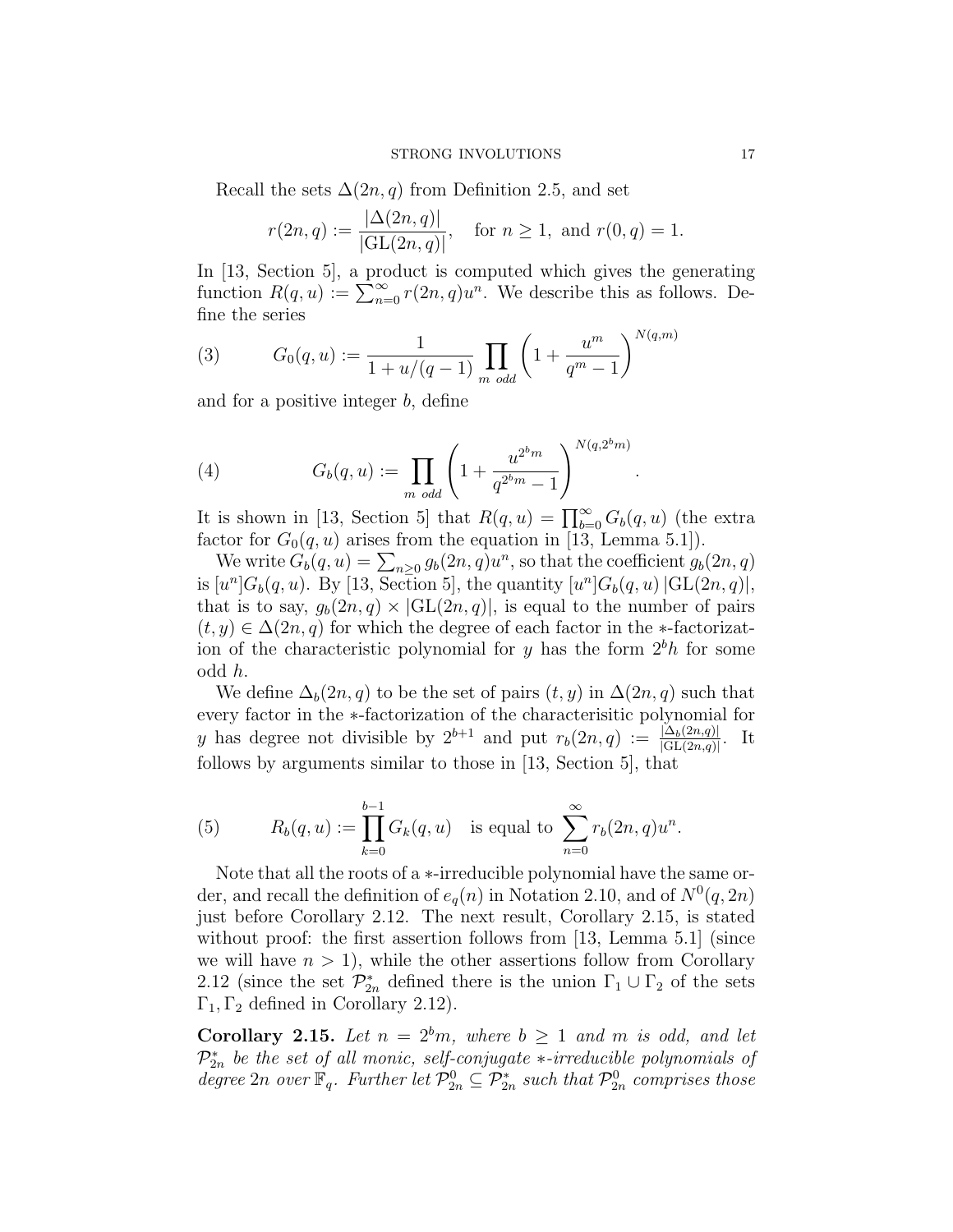polynomials whose roots have multiplicative order with 2-part equal to  $2^{e_q(n)} = 2^{e_q(2^b)}$ . Then

- (i)  $|\mathcal{P}_{2n}^*| = N(q, n);$
- (ii)  $N^0(q, 2n) = |\mathcal{P}_{2n}^0| \ge \frac{1}{4}N(q, n)$  (and  $N^0(q, 2n) = \frac{1}{4n}(q^n 1)$  if n is a power of 2); and
- (iii) each root of a polynomial in  $\mathcal{P}_{2n}^* \setminus \mathcal{P}_{2n}^0$  has order with 2-part less than  $2^{e_q(2^b)}$ .

**Remark 2.16.** For  $b \geq 1$ , we 'truncate' the infinite product defined by (4) by removing some of the factors. We set

.

.

(6) 
$$
G_b^0(q, u) := \prod_{m \text{ odd}} \left( 1 + \frac{u^{2^b m}}{q^{2^b m} - 1} \right)^{N^0(q, 2^{b+1} m)}
$$

Then  $[u^k]G_b^0(q, u)$   $|\mathrm{GL}(2k, q)|$  is equal to the number of pairs  $(t, y) \in$  $\Delta(2k, q)$  such that the ∗-irreducible factors of the characterisitic polynomial for y all lie in  $\bigcup_{m \text{ odd}} \mathcal{P}_2^0$  $_{2^{b+1}m}^{0}$  (compare the arguments in [13, Section 5]). Note in particular that, if  $G_b^0(q, u) = \sum_{k \geq 0} g_b^0(2k, q)u^k$ , then whenever  $k > 0$  and  $g_b^0(2k, q) \neq 0$ , the integer k is divisible by  $2^b$ .

Therefore  $a_{k\ell} := [u^k][z^{\ell}]R_b(q, u)G_b^0(q, uz)$  |GL(2k, q)| is equal to the number of pairs  $(t, y) \in \Delta(2k, q)$  such that the characteristic polynomial  $c_y(X)$  for y has the form  $c_y(X) = b_1(X)b_2(X)$ , where

- (i)  $b_1(X)$  is the product of the ∗-irreducible factors of  $c_y(X)$  which lie in  $\bigcup_{m \ odd} \mathcal{P}_{2^{\mathfrak{b}}}^{0}$  $b_{2^{b+1}m}^{0}$  and deg  $b_1(X) = 2\ell$ ; and
- (ii) each  $\ast$ -irreducible factor of  $b_2(X)$  has degree not divisible by  $2^{b+1}$ .

Applying Lemma 2.8, it follows from (i) and (ii) that

(iii) if  $\ell > 0$  then inv(y) is of type  $(2k - 2\ell, 2\ell)$ 

We do not know the value of  $N^0(q, 2n)$  so rather than calculate  $G_b^0(q, u)$  it is simpler to compute (7)

$$
F_b(q,u) := \left(1 + \frac{u^{2^b}}{q^{2^b} - 1}\right)^{\frac{q^{2^b} - 1}{2^{b+2}}} \prod_{m \text{ odd, } m > 1} \left(1 + \frac{u^{2^b m}}{q^{2^b m} - 1}\right)^{\left\lceil \frac{1}{4} N(q, 2^b m) \right\rceil}
$$

Since  $N^0(q, 2^{b+1}) = 2^{-b-2}(q^{2^b} - 1)$  the exponents in (7) are all positive integers. Thus the coefficients of  $F_b(q, u)$  are nonnegative and Corollary 2.12 (iii) (or Corollary 2.15 (ii)) shows that  $0 \ll F_b(q, u) \ll G_b^0(q, u)$ .

We emphasise that  $[u^n]F_b(q, u)$   $|\mathrm{GL}(2n, q)|$  is at most the number of pairs  $(t, y)$  in  $\Delta(2n, q)$  such that for each  $\ast$ -irreducible factor of  $c_y(X)$ , its roots have multiplicative order with 2-part at least  $2^{e_q(2^b)}$ .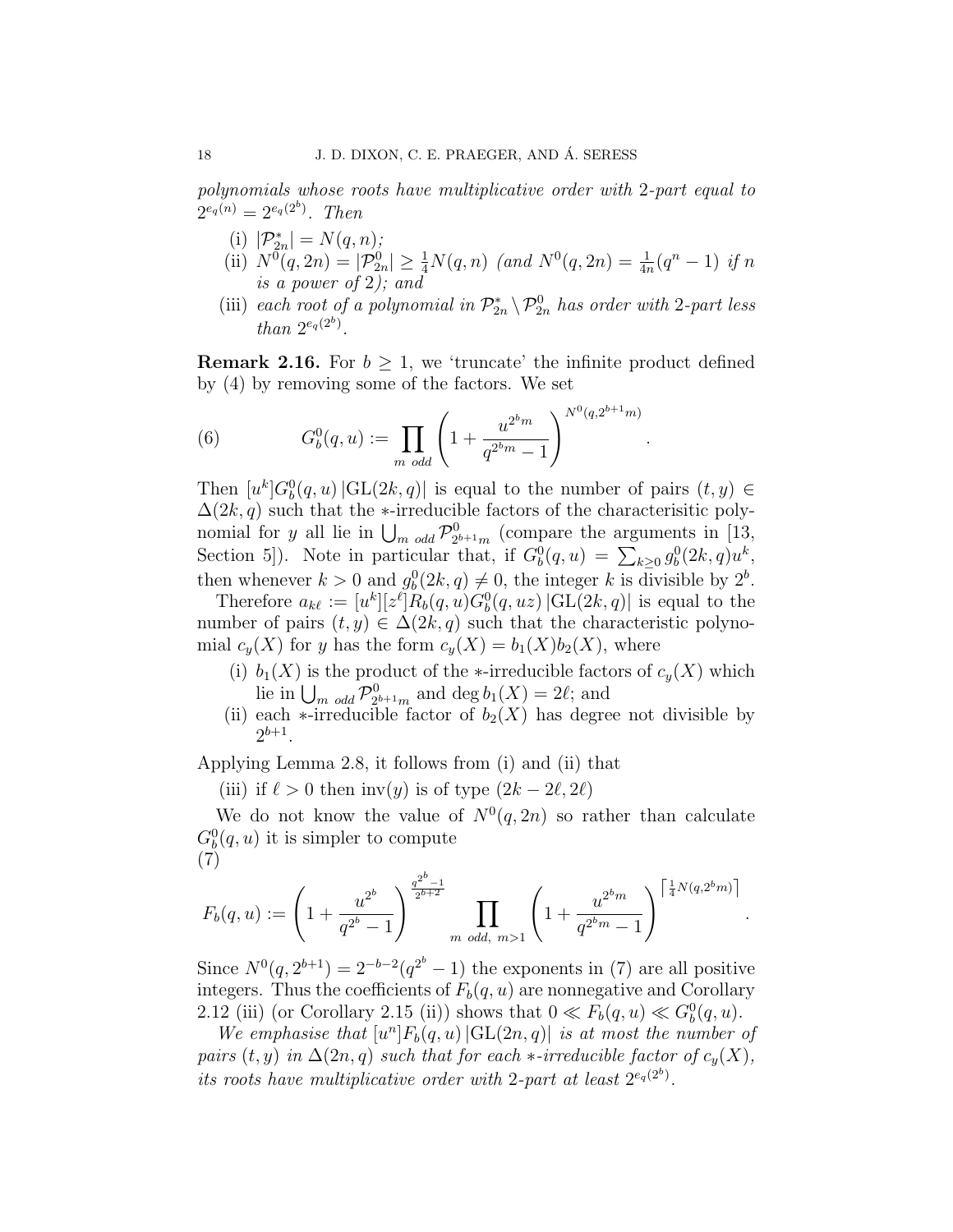#### STRONG INVOLUTIONS 19

# 3. Inequalities

In what follows we shall use a number of simple inequalities which we collect here.

**Lemma 3.1.** Let  $M, N, a, b$  be positive real numbers such that  $M \geq N$ and  $a \leq b$ , and suppose that  $Ma \geq Nb$ . Then

- (i)  $[z^n](1+bz)^N \leq [z^n](1+az)^M \leq [z^n] \exp(aMz)$  for all  $n \leq N$ ; and
- (ii) if  $M$  and  $N$  are integers, then as power series in  $z$  we have  $(1+bz)^N \ll (1+az)^M \ll \exp(aMz).$

*Proof.* For  $n \geq 0$  the coefficients of  $z^n$  in the three series in part (i) are

$$
\frac{1}{n!} \prod_{i=0}^{n-1} (Nb - ib) \le \frac{1}{n!} \prod_{i=0}^{n-1} (Ma - ia) \le \frac{(Ma)^n}{n!}
$$

for  $n \leq N$ . These inequalities hold for all  $n \geq 0$  when M and N are integers.

**Corollary 3.2.** For each positive real number  $\lambda$  such that  $\lambda N(3, m)$ and  $\lambda N(q, m)$  are integers,

$$
(1+\frac{u^m}{3^m-1})^{\lambda N(3,m)} \ll (1+\frac{u^m}{q^m-1})^{\lambda N(q,m)} \ll \exp\left(\frac{\lambda N(q,m)}{q^m-1}u^m\right).
$$

*Proof.* Follows from the previous lemma and Lemma 2.9 (iv).  $\square$ 

**Lemma 3.3.** For positive a, n and M such that  $n < M$ ,

$$
[zn](1 + az)M \ge \frac{(aM)n}{n!} \exp\left(-\frac{n2}{2(M-n)}\right).
$$

Hence

$$
[zm](1+az)M \geq [zm] \exp\left(-\frac{n^2}{2(M-n)}\right) \exp(aMz) \text{ for } m = 0, 1, ..., n.
$$

*Proof.* The inequality is trivial if  $n = 0$  or 1, so suppose that  $1 \lt n \lt \ell$ *M*. Now  $[z^n](1 + az)^M = \frac{(aM)^n}{n!}$  $\frac{M}{n!} \prod_{j=1}^{n-1} (1 - j/M)$ . On the other hand since  $\log(1-\xi) \geq -\xi/(1-\xi)$  for  $0 \leq \xi < 1$  we have

$$
\log \prod_{j=1}^{n-1} (1 - j/M) \ge -\sum_{j=1}^{n-1} \frac{j}{M-j} \ge \frac{-1}{M-n} \sum_{j=1}^{n-1} j > -\frac{n^2}{2(M-n)}
$$

since  $-1/(M-j) \ge -1/(M-n)$  for all  $j < n$ . The final inequality in the statement of the lemma follows because  $-\frac{m^2}{2(M-1)}$  $\frac{m^2}{2(M-m)}$  decreases as m increases.  $\square$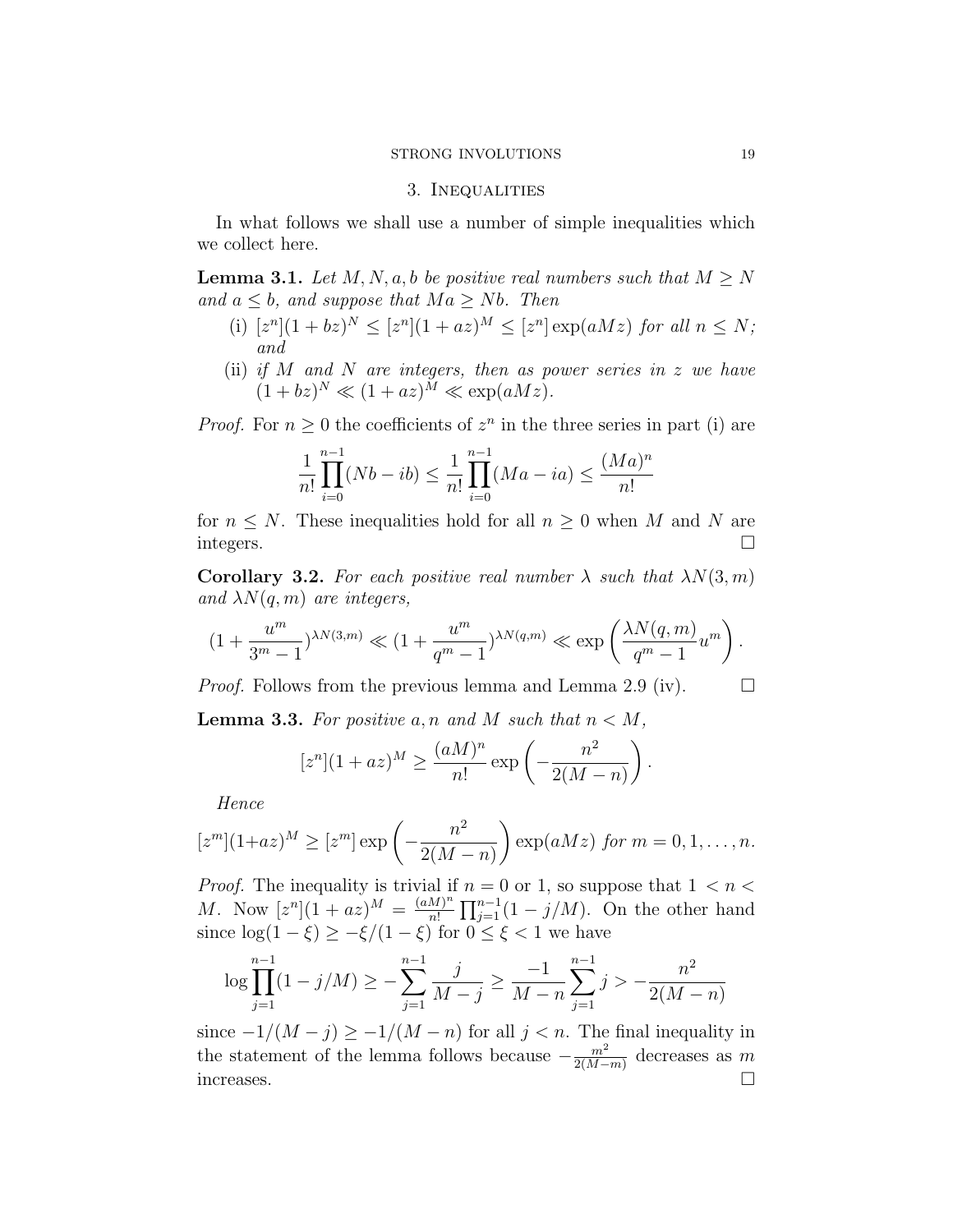**Lemma 3.4.** Let  $f(z) = \sum f_n z^n$  be a power series such that  $f_0 = 0$ and suppose that, for some positive constants  $\alpha$  and  $\beta$  with  $\frac{1}{2}\alpha + \beta \leq 1$ , we have  $|f_n| \leq \alpha \beta^{n-1}$  for all  $n \geq 1$ . Then, setting  $g(z) := \exp f(z) =$  $\sum g_n z^n$ , we have  $|g_n| \leq \alpha(\frac{1}{2})$  $\frac{1}{2}\alpha + \beta)^{n-1}$  for all  $n \ge 1$ .

*Proof.* Note that  $\alpha z/(1 - \beta z) = \sum_{n=1}^{\infty} \alpha \beta^{n-1} z^n$  $\sum$ . Thus, by hypothesis,  $|f_n| \, z^n \ll \alpha z/(1-\beta z)$ . Since  $g(z) = \exp f(z)$  and  $f(0) = 0$  we have, by Notation 2.14 (5),  $\sum |g_n| \, z^n \ll \exp\left(\sum |f_n| \, z^n\right)$ . Then for all  $n \geq 1$ ,

$$
|n| \leq [z^n] \exp\left(\frac{\alpha z}{1 - \beta z}\right)
$$
  
= 
$$
\sum_{k=1}^n \frac{\alpha^k}{k!} \left[z^{n-k}\right] (1 - \beta z)^{-k}.
$$

Now  $\binom{-k}{n-k} = (-1)^{n-k} \binom{n-1}{k-1}$  $\binom{n-1}{k-1}$  and  $1/k! \leq 1/2^{k-1}$ , for all  $k \geq 1$ , so  $|g_n| \leq \sum_{n=1}^n$  $k=1$  $\alpha^k$  $k!$  $\left( k \right)$  $n - k$  $\setminus$  $(-\beta)^{n-k} = \sum_{n=0}^{\infty}$  $k=1$  $\alpha^k$  $k!$  $(n-1)$  $k-1$  $\setminus$  $\beta^{n-k}$  $\leq \alpha \sum_{n=1}^{n}$  $_{k=1}$  $\alpha^{k-1}$  $2^{k-1}$  $\sqrt{n-1}$  $k-1$  $\setminus$  $\beta^{n-k} = \alpha \left( \frac{1}{2} \right)$ 2  $(\alpha + \beta)^{n-1}$ 

as required.  $\square$ 

The following corollary to Lemma 3.4 will be useful.

### Corollary 3.5.

$$
1 + \frac{\alpha z}{1 - \beta z} \ll \exp\left(\frac{\alpha z}{1 - \beta z}\right) \ll 1 + \frac{\alpha z}{1 - \left(\frac{1}{2}\alpha + \beta\right)z}
$$

*Proof.* In Lemma 3.4 we may take  $f(z) = \alpha z/(1-\beta z) = \sum_{n=1}^{\infty} \alpha \beta^{n-1} z^n$ , and we see that  $f(z) = |f|(z)$ . If  $g(z) = \exp f(z)$ , then also  $g(z) =$  $|g|(z)$ . Thus Lemma 3.4 implies that  $g(z) \ll 1 + \frac{\alpha z}{1-(\frac{1}{2}\alpha+\beta)z}$ . We also have  $1 + f(z) \ll \exp f(z)$ .

**Lemma 3.6.** Let  $\alpha > 0$  and consider

 $|g|$ 

$$
f(z) := \left(\frac{1+z}{1-z}\right)^{\alpha} = \sum_{n=0}^{\infty} f_n z^n, \, say.
$$

Then  $f_n > 0$  for all n and  $f_n \geq 2\alpha n^{-1}$  for all odd values of n.

*Proof.* Note that  $f_0 = 1$ . Since  $\log f(z) = \alpha \log \frac{1+z}{1-z}$  we have  $(1$  $z^2$ ) $f'(z) = 2\alpha f(z)$ . Comparing coefficients of  $z^{n-1}$  in the last equality we get, since  $f_0 = 1$ ,

$$
f_1 = 2\alpha
$$
 and  $nf_n - (n-2)f_{n-2} = 2\alpha f_{n-1}$  for  $n \ge 2$ .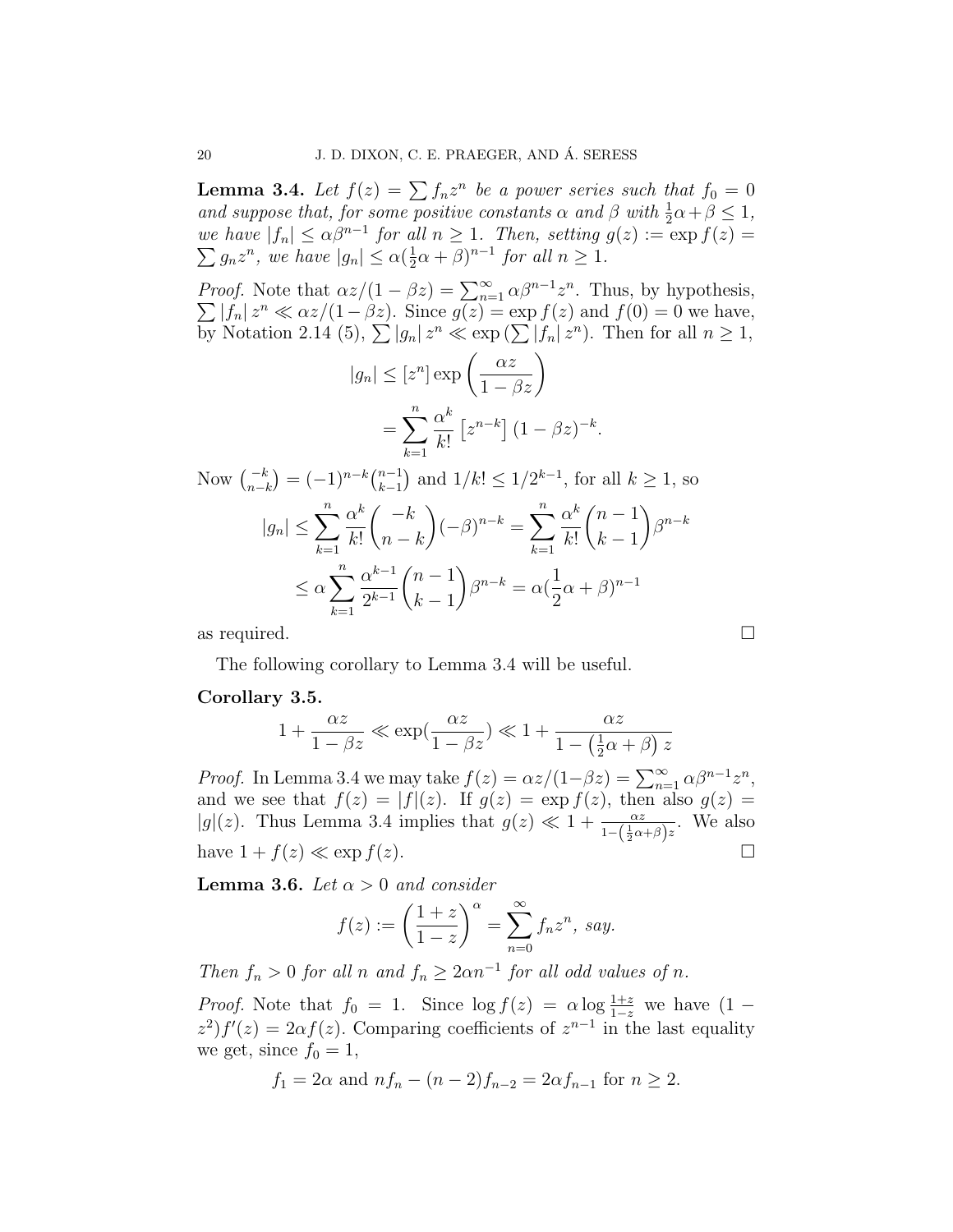Thus

$$
f_n = \frac{2\alpha}{n} f_{n-1} + (1 - \frac{2}{n}) f_{n-2} \text{ for } n \ge 2.
$$

It is now clear that: (i)  $f_n > 0$  for all  $n \geq 0$ ; and (ii)  $f_n > (1 - \frac{2}{n})$  $\frac{2}{n}$ ) $f_{n-2}$ for all  $n \geq 2$ . Finally induction on n shows that  $f_n \geq \frac{2\alpha}{n}$  $\frac{2\alpha}{n}$  for all odd  $n.$ 

**Remark 3.7.** For the function  $f(z)$  in Lemma 3.6,  $f_2 = 2\alpha^2$  and in general, for n even,  $f_n$  is a polynomial function in  $\alpha$  which is divisible by  $\alpha^2$ . As a consequence, when  $\alpha$  is small, the coefficients of even powers of z in  $f(z)$  are much smaller than neighbouring coefficients for the odd powers.

**Lemma 3.8.** If  $0 < a < c$  then

$$
\sum_{\substack{a \le k \le c \\ k \text{ odd}}} \frac{1}{k} \ge \frac{1}{2} \log(\frac{c}{a}) - \frac{1}{a}.
$$

*Proof.* For each non-negative integer  $\ell$  we have

$$
1/(2\ell+1) \ge \frac{1}{2} \int_{2\ell+1}^{2\ell+3} x^{-1} dx.
$$

Set  $\ell_0 := \lfloor (a - 1)/2 \rfloor$  and  $\ell_1 := \lfloor (c - 1)/2 \rfloor$ . Then (since  $\ell_1 \geq (c - 2)/2$ ) the sum in question is equal to

$$
\sum_{\ell=\ell_0}^{\ell_1} \frac{1}{2\ell+1} \ge \frac{1}{2} \int_{2\ell_0+1}^{2\ell_1+3} x^{-1} dx \ge \frac{1}{2} \int_{2\ell_0+1}^{c} x^{-1} dx
$$

$$
= \frac{1}{2} \log \left( \frac{c}{a} \right) - \frac{1}{2} \log \left( \frac{2\ell_0+1}{a} \right).
$$

Since  $(2\ell_o + 1)/a = 1 + (2\ell_0 + 1 - a)/a < 1 + 2/a$  we have

$$
\frac{1}{2}\log\left(\frac{2\ell_0+1}{a}\right) < \frac{1}{2}\log(1+\frac{2}{a}) < \frac{1}{2}\cdot\frac{2}{a} = \frac{1}{a}
$$

so the required inequality follows.

### 4. Estimates of coefficients

4.1. Coefficients of  $R(q, u)$ . We write  $R(q, u) = \sum_{n \geq 0} r(2n, q)u^n$  so that  $r(2n, q) = [u<sup>n</sup>] R(q, u)$ . It is shown in [13, Lemma 5.2] that  $r(2n, q)$ converges to  $(1-q^{-1})^2$  as  $n \to \infty$  at an exponential rate. Our objective here is to obtain an explicit lower bound for the size of  $r(2n, q)$  which is valid for all n.

Recall that  $R(q, u) = \prod_{b=0}^{\infty} G_b(q, u)$ , as noted after (4). From this and Corollary 3.2, it follows that  $R(3, u) \ll R(q, u)$  for every odd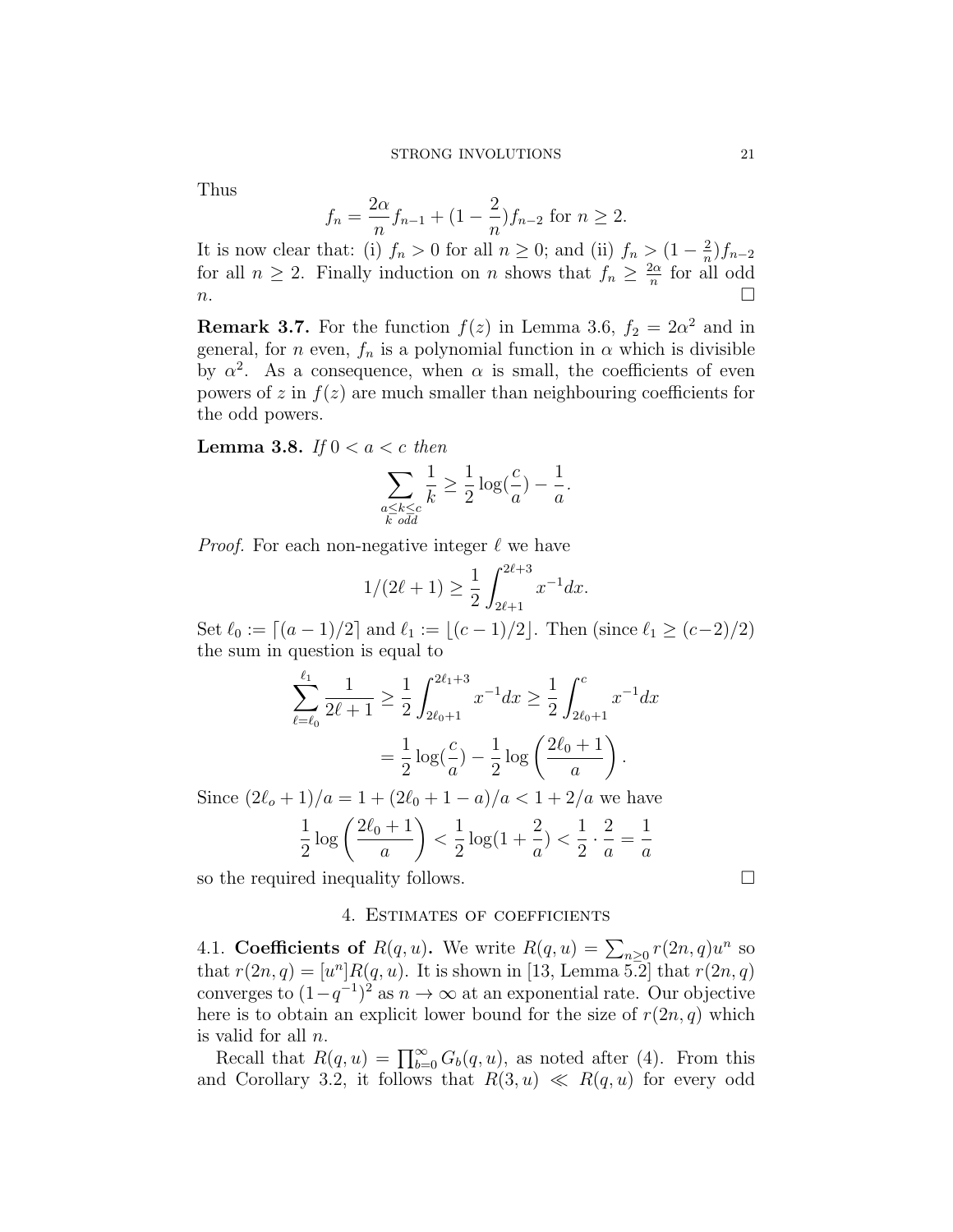prime power  $q$ . It is therefore sufficient to find a lower bound for the coefficients of  $R(3, u)$ . We use an alternative form for  $R(q, u)$  derived in the proof of [13, Lemma 5.2], namely,

(8) 
$$
R(q, u) = \frac{(1 - u/q)}{(1 - u)(1 + u/(q - 1))} \prod_{n=1}^{\infty} \left(1 - \frac{u^n(u^n - 1)}{q^n(q^n - 1)}\right)^{N(q, n)}.
$$

Direct computations show that the values of  $r(2n, 3) = [u<sup>n</sup>]R(3, u)$ , for  $n = 0, \ldots, 11$ , (rounded to four decimal places) are given by

|  | $0 \quad 1 \quad 2 \quad 3 \quad 4 \quad 5$ |  |
|--|---------------------------------------------|--|
|  | 1.0000 0.5000 0.3750 0.4952 0.4257 0.4497   |  |
|  | 6 7 8 9 10 11                               |  |
|  | 0.4440 0.4443 0.4446 0.4443 0.4445 0.4444   |  |

**Lemma 4.1.** The coefficients of  $R(3, q)$  satisfy  $r(0, 3) = 1$ ,  $r(2, 3) =$ 0.5000,  $r(4,3) = 0.3750$ ,  $r(6,3) = 0.4952$ ,  $r(8,3) = 0.4257$ , and for  $n > 4$ ,  $0.4346 < r(2n, 3) < 0.4543$ .

*Proof.* The values of  $r(2n,3) = [u^n]R(3,u)$  for  $0 \le n \le 4$ , and the bounds on  $r(2n, 3)$  for  $5 \le n \le 11$ , follow from the table above. For clarity in our analysis to bound  $r(2n, 3)$  for  $n \geq 12$ , we start by looking more generally at  $R(q, u)$  and specialize to  $q = 3$  at the end. We can write  $R(q, u)$  in the form

$$
R(q, u) = A(q, u)B(q, u)
$$

where

$$
A(q, u) := \frac{(1 - u/q)}{(1 - u)(1 + u/(q - 1))} = \sum_{n \ge 0} a_n u^n
$$
, say

and  $B(q, u) = \sum_{n \geq 0} b_n u^n$  is the product of the remaining factors. We see that

$$
A(q, u) = \left(1 - \frac{1}{q}\right)^2 \frac{1}{1 - u} + \frac{1}{q} \left(2 - \frac{1}{q}\right) \frac{1}{1 + (q - 1)^{-1}u}
$$

and so

(9) 
$$
a_n = \left(1 - \frac{1}{q}\right)^2 + (-1)^n \frac{2q-1}{q^2(q-1)^n} \text{ for all } n.
$$

On the other hand the absolute value of the coefficient of  $u^n$  in

$$
\left(1 - \frac{u^m(u^m - 1)}{q^m(q^m - 1)}\right)^{N(q,m)}
$$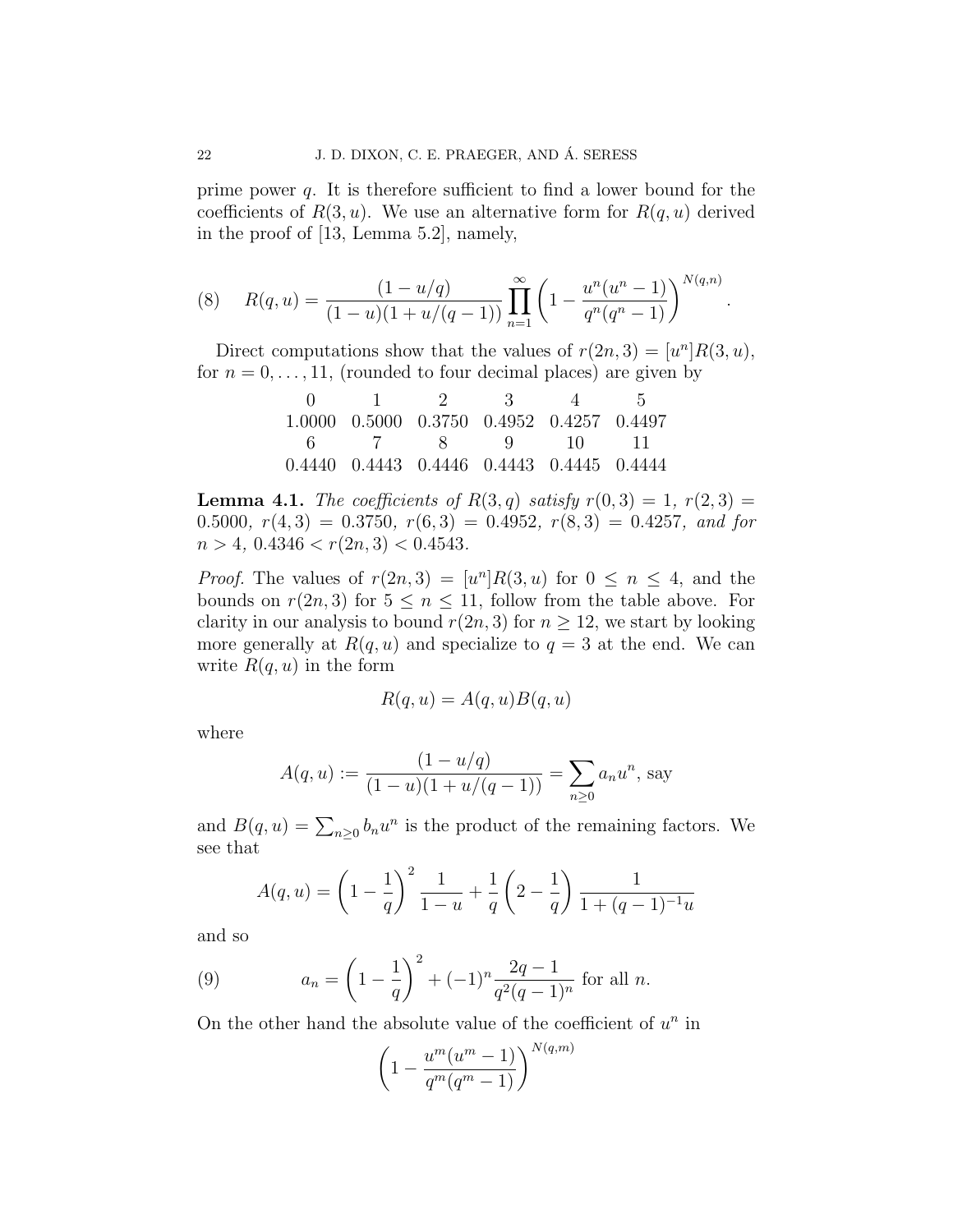is bounded above by the corresponding coefficient in

$$
\left(1 + \frac{u^m(u^m + 1)}{q^m(q^m - 1)}\right)^{N(q,m)} \ll \left(1 + \frac{u^m(u^m + 1)}{q^m(q^m - 1)}\right)^{\left\lfloor\frac{q^m - 1}{m}\right\rfloor}
$$

$$
\ll \exp\left(\frac{u^m(u^m + 1)}{mq^m}\right)
$$

where the latter inequalities come from Lemma 2.9 and Lemma 3.1. Thus

$$
|B| (q, u) \ll \prod_{m=1}^{\infty} \exp\left(\frac{u^m(u^m + 1)}{mq^m}\right)
$$

$$
= \exp\left(\sum_{m=1}^{\infty} \frac{u^m}{mq^m}\right) \exp\left(\sum_{m=1}^{\infty} \frac{u^{2m}}{mq^m}\right)
$$

which equals  $(1 - \frac{u}{a})$  $\frac{u}{q}$ )<sup>-1</sup>(1 –  $\frac{u^2}{q}$  $(\frac{u^2}{q})^{-1}$  since  $\log(1+x) = -\sum_{m\geq 1} (-x)^m/m$ for  $|x| < 1$ . Since

$$
\left(1 - \frac{u}{q}\right)^{-1} \left(1 - \frac{u^2}{q}\right)^{-1} = \frac{q}{q - 1} \left\{ \frac{1 + q^{-1}u}{1 - q^{-1}u^2} - \frac{q^{-1}}{1 - q^{-1}u} \right\}
$$

we see that

$$
[u^n] \left( \left( 1 - \frac{u}{q} \right)^{-1} \left( 1 - \frac{u^2}{q} \right)^{-1} \right) = \begin{cases} \frac{q}{q-1} q^{-n/2} - \frac{1}{q-1} q^{-n} \text{ for } n \text{ even} \\ \frac{\sqrt{q}}{q-1} q^{-n/2} - \frac{1}{q-1} q^{-n} \text{ for } n \text{ odd} \end{cases}.
$$

Thus we conclude that

(10) 
$$
|b_n| \leq \beta q^{-n/2} \text{ for all } n \text{ where } \beta := q/(q-1).
$$

We now specialize to  $q = 3$ . By (9) we can write  $a_n = \alpha + c_n$ where  $\alpha = \frac{4}{9}$  $\frac{4}{9}$  and  $c_n = (-1)^n \frac{5}{9} 2^{-n}$  for all n and by (10) we have  $|b_n| \leq \beta \cdot 3^{-n/2} = \frac{3}{2}$  $\frac{3}{2} \cdot 3^{-n/2}$  for  $n \ge 1$ . Thus for all  $n \ge 1$  we have, noting that  $b_0 = 1$ ,

$$
r(2n,3) = \sum_{k=0}^{n} a_{n-k}b_k = \alpha + v_n + w_n
$$

where  $\alpha = \alpha b_0$ ,  $v_n := \alpha \sum_{k=1}^n b_k$  and  $w_n := \sum_{k=0}^n c_{n-k} b_k$ . Now the inequality (10) implies that  $B(3, u)$  converges for all  $|u| < 3^{1/2}$ , and since each of the factors for  $B(3, u)$  takes the value 1 at  $u = 1$ , we have,  $1 = B(3, 1) = \sum_{n=0}^{\infty} b_n$ . Since  $b_0 = 1$  we have  $\sum_{k=1}^{n} b_k = -\sum_{k=n+1}^{\infty} b_k$ so

$$
|v_n| = \left| \alpha \sum_{k=n+1}^{\infty} b_k \right| \le \alpha \beta \sum_{k=n+1}^{\infty} 3^{-k/2} = \frac{\alpha \beta 3^{-(n+1)/2}}{1 - 3^{-1/2}} < 0.92 \cdot 3^{-n/2}.
$$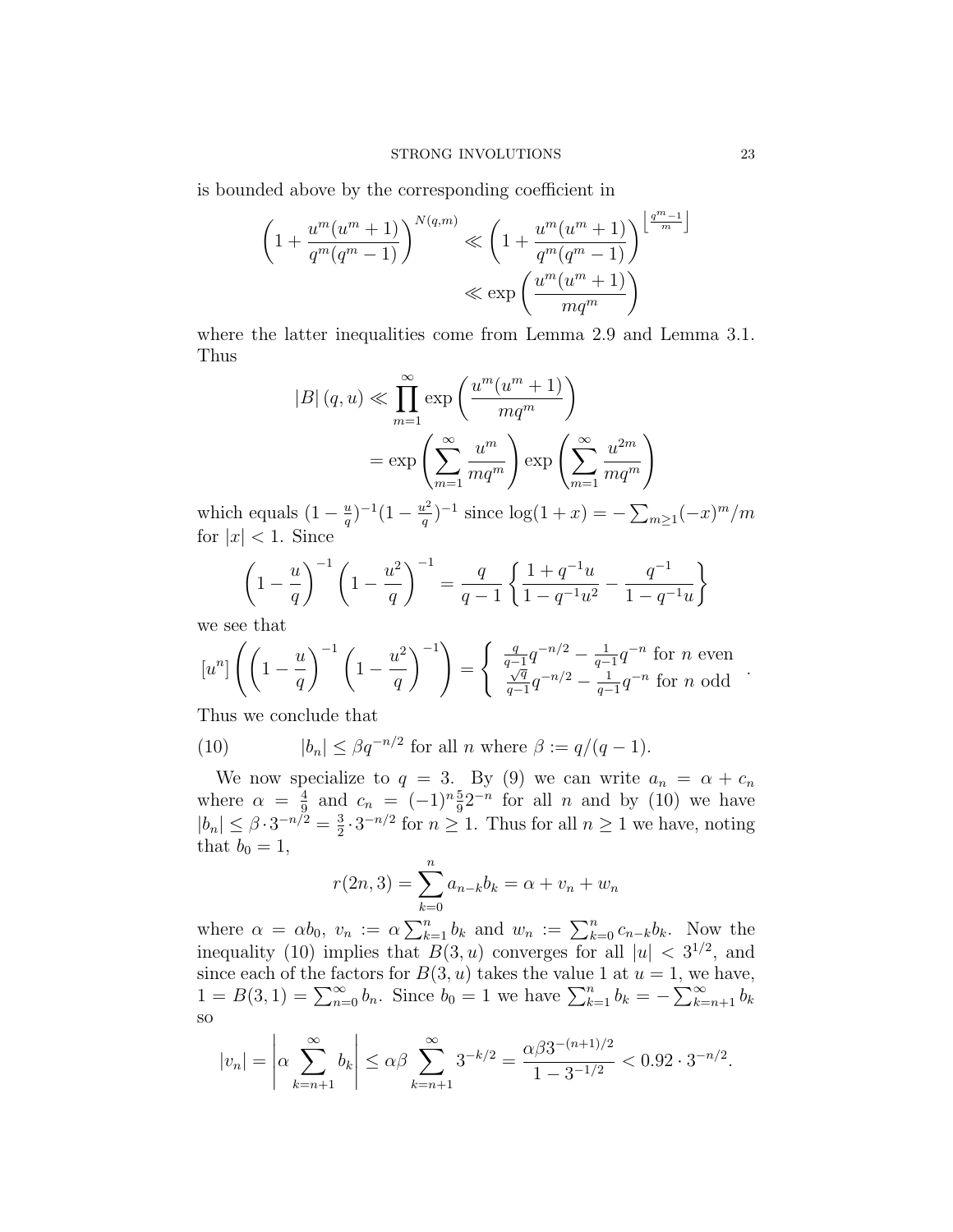On the other hand

$$
|w_n| \le \frac{5}{9} \beta \sum_{k=0}^n 2^{-n+k} \cdot 3^{-k/2} = \frac{5}{9} \beta \cdot 2^{-n} \sum_{k=0}^n (2/\sqrt{3})^k
$$
  

$$
< \frac{5}{9} \beta \cdot 2^{-n} \frac{(2/\sqrt{3})^{n+1}}{2/\sqrt{3}-1} \le 6.23 \cdot 3^{-n/2}.
$$

Thus

$$
|r(2n,3) - \alpha| < 7.15 \cdot 3^{-n/2} \text{ for all } n.
$$

In particular this shows that  $0.4346 < r(2n, 3) < 0.4543$  for all  $n \ge 12$ , completing the proof of the lemma.

The function  $R(q, u)$  was shown in [13, Equation (9)] to be expressible as

$$
R(q, u) = \frac{1}{1 + u/(q - 1)} \prod_{m \ge 1} \left( 1 + \frac{u^m}{q^m - 1} \right)^{N(q, m)}
$$

and it follows from the definitions of  $G_b(q, u)$  and  $R_b(q, u)$  in (3), (4), and  $(5)$ , that

$$
R_b(q, u) = \frac{1}{1 + u/(q - 1)} \prod_{m_2 \le 2^{b-1}} \left( 1 + \frac{u^m}{q^m - 1} \right)^{N(q, m)}
$$

where  $m_2$  denotes the highest power of 2 dividing m. Thus, if we define, for a positive integer  $b$ ,

(11) 
$$
T_b(q, u) := \prod_{m=1}^{\infty} \left( 1 + \frac{u^{2^b m}}{q^{2^b m} - 1} \right)^{N(q, 2^b m)},
$$

then  $R_b(q, u) = R(q, u) T_b(q, u)^{-1}$ .

4.2. Coefficients of  $T_b(q, u)^{-1}$ . Temporarily we fix a value of b and define  $d := 2^b$ ,  $U := u^d$  and  $Q := q^d$ . We are going to bound the coefficients  $t_n := [U^n]T(U)$  of the power series  $T(U)$  where

(12) 
$$
1 - T(U) := \prod_{m=1}^{\infty} \left( 1 + \frac{U^m}{Q^m - 1} \right)^{-N(q, dm)} = T_b(q, u)^{-1}.
$$

**Lemma 4.2.** Assume that  $d \geq 8$  and define

$$
W(U) := -\log(1 - T(U)) + \frac{1}{d}\log(1 - U).
$$

Then, for  $|u| < 1$ ,  $W(U) = \sum_{n\geq 0} w_n U^n$ , where  $w_0 = 0$ , and  $|w_n| <$  $2.28d^{-1}n^{-1}(Q-1)^{-n/2}$  for all  $n \geq 1$ .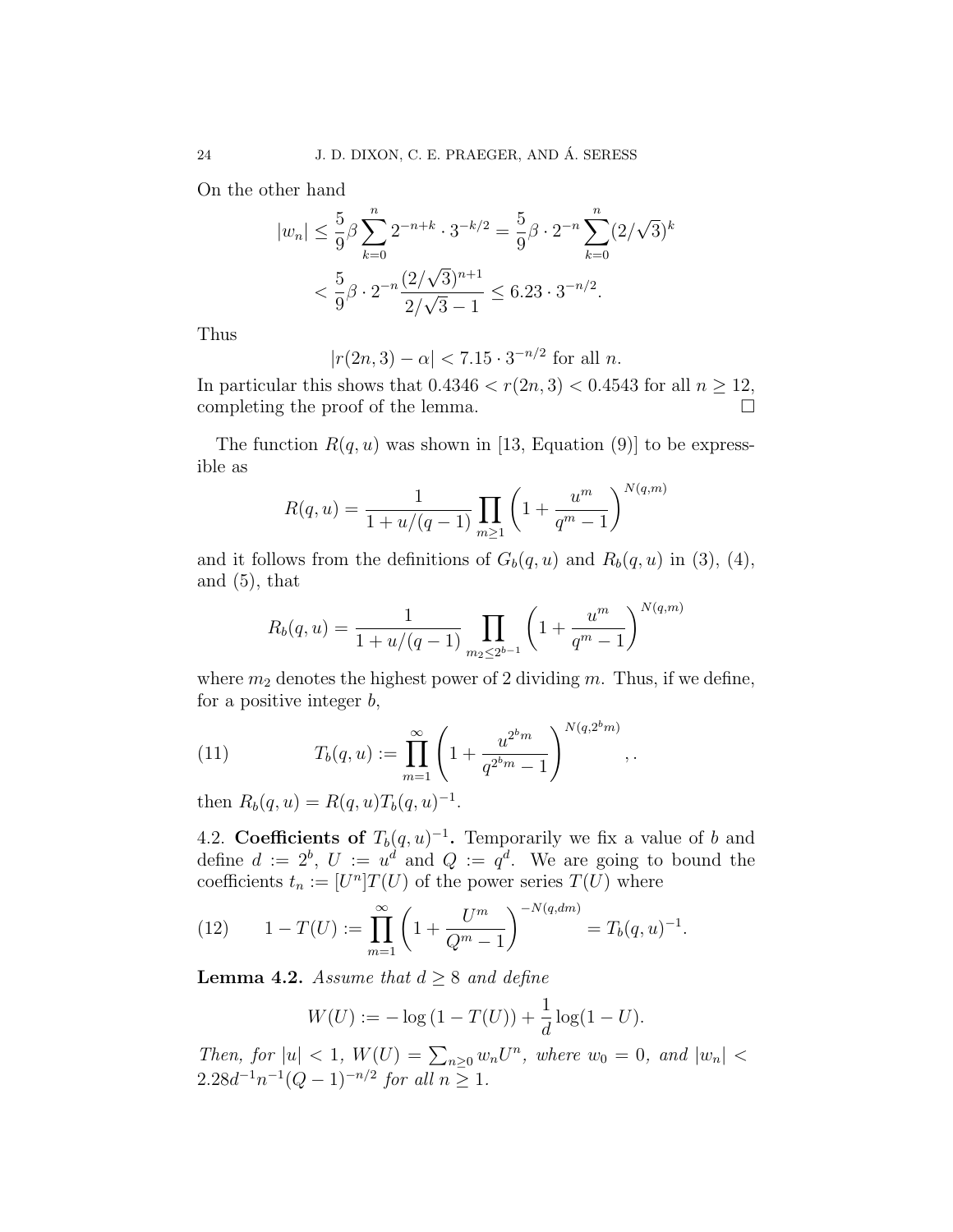*Proof.* Since  $N(q, md) < q^{md}/md$ , by Lemma 2.9 (ii), it follows from [4, Lemma 1.3.1] that  $1 - T(U)$  converges absolutely and uniformly for  $|u|$  < 1. Thus  $W(U)$  also converges absolutely and uniformly for  $|U|$  < 1, and since  $\log(1-z) = -\sum_{k=1}^{\infty} z^k/k$  for  $|z|$  < 1 we have

$$
W(U) = \sum_{m=1}^{\infty} \left\{ N(q, md) \log \left( 1 + \frac{U^m}{Q^m - 1} \right) - \frac{U^m}{md} \right\}
$$
  
=  $W_1(U) + W_2(U)$ 

where

$$
W_1(U) := \sum_{m=1}^{\infty} \left\{ N(q, md) \frac{U^m}{Q^m - 1} - \frac{U^m}{md} \right\} = \sum_{n=1}^{\infty} w_{1,n} U^n, \text{ say}
$$

and

$$
W_2(U) := \sum_{m=1}^{\infty} \sum_{k=2}^{\infty} (-1)^{k+1} N(q, md) \frac{U^{mk}}{k(Q^m - 1)^k} = \sum_{n=2}^{\infty} w_{2,n} U^n, \text{ say.}
$$

Since d is even and  $Q = q^d$ , Lemma 2.9 (i) shows that

$$
N(q, md) \frac{U^m}{Q^m - 1} = \frac{U^m}{md} - \frac{U^m}{md(Q^{m/2} + 1)} - \eta(q, md) \frac{U^m}{md(Q^m - 1)}
$$

where  $0 \leq \eta(q, md) \leq \frac{5}{4}$  $\frac{5}{4}(Q^{m/3}-1)$ . Since  $Q \geq 3^8$  we have, for all  $n \geq 1$ ,

$$
|w_{1,n}| = \left| \frac{1}{nd(Q^{n/2} + 1)} + \frac{\eta(q, nd)}{nd(Q^{n} - 1)} \right|
$$
  
 
$$
\leq \frac{1}{nd(Q^{n/2} + 1)} \left\{ 1 + \frac{5}{4} \frac{Q^{n/3} - 1}{Q^{n/2} - 1} \right\} < \frac{1.277 Q^{-n/2}}{nd}.
$$

On the other hand, Lemma 2.9 shows that  $N(q, md) \leq (Q^m - 1)/md$ so

$$
|w_{2,n}| \leq \sum_{m|n, \ m
$$

Since

$$
\sum_{1 \le m \le n/2} (Q^m - 1)^{-n/m+1} \le \sum_{1 \le m \le n/2} (Q - 1)^{-n+m}
$$
  
=  $(Q - 1)^{-\lceil n/2 \rceil} \sum_{0 \le k \le (n-2)/2} (Q - 1)^{-k}$ 

we have

$$
|w_{2,n}| < \frac{1}{nd}(Q-1)^{-n/2} \left(1 - (Q-1)^{-1}\right)^{-1} \le \frac{1.0002(Q-1)^{-n/2}}{nd}.
$$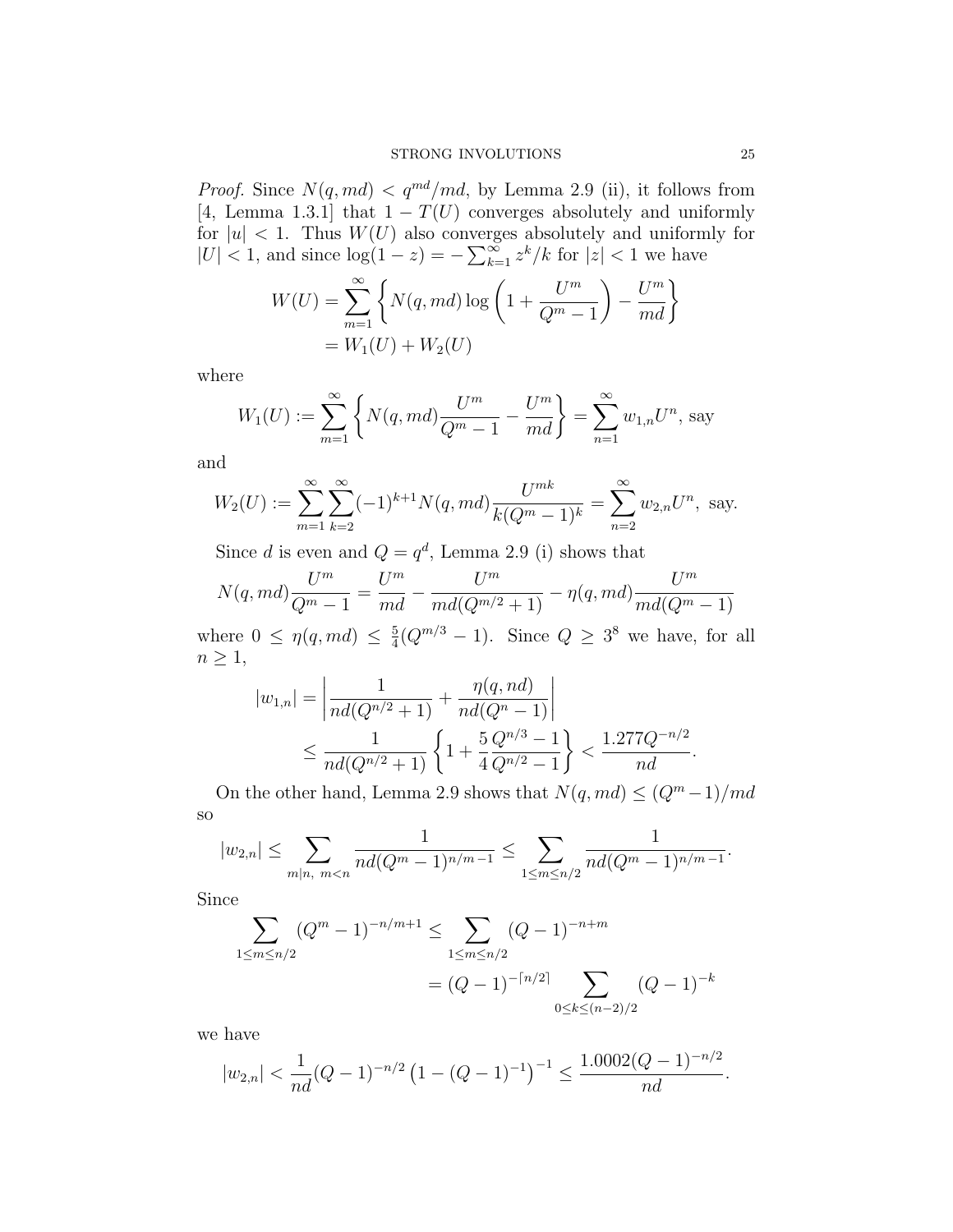Hence

$$
|w_n| \le |w_{1n}| + |w_{2n}| < \frac{2.28(Q-1)^{-n/2}}{nd}
$$

for all  $n \geq 1$  as required.

Corollary 4.3. Under the assumptions of Lemma 4.2, the coefficients of  $E(U) := \exp(-W(U)) - 1 = \sum_{n=1}^{\infty} e_n U^n$  satisfy  $|e_n| \leq \frac{2.28}{1.14+d} \gamma^n$ , for all  $n \geq 1$ , where  $\gamma := (1 + 1.14d^{-1})(Q - 1)^{-1/2}$ . In particular, for all  $d \geq 8$  and  $q \geq 3$ , we have  $\gamma \leq 0.0142$  and  $d |e_1| < 0.03$ .

*Proof.* Lemma 4.2 shows that  $|w_n| \leq 2.28d^{-1}(Q-1)^{-n/2}$  for all  $n \geq$ 1. Applying Lemma 3.4 to  $-W(U)$ , with  $\beta = (Q-1)^{-1/2}$  and  $\alpha =$  $2.28d^{-1}\beta$ , proves the first assertion (noting that  $\gamma = \frac{1}{2}$ )  $\frac{1}{2}\alpha + \beta < 1$ ). In particular, if  $d \geq 8$  and  $q \geq 3$ , then  $\gamma \leq 0.0142$ , and if  $n = 1$ , then  $d|e_1| \leq \frac{2.28d}{1.14+d} \gamma = 2.28(Q-1)^{-1/2} \leq 2.28(3^8-1)^{-1/2}$  which is less than  $0.03.$ 

Recall that  $T_b(q, u)^{-1} = 1 - T(U)$  where  $T(U) = \sum_{k=1}^{\infty} t_k U^k$ , see (12). From the product formula for  $T_b(q, u)$  in (11) we see that  $t_1 =$  $N(q,d)$  $\frac{\partial V(q,d)}{q^d-1}$ . Let  $h(U) = \sum_{k=1}^{\infty} h_k U^k$ , say, be the series for  $1 - (1-U)^{1/d}$ . It follows from the definition of  $W(U)$  in Lemma 4.2, and of  $E(U)$  in Corollary 4.3, that

(13) 
$$
1 - T(U) = (1 - U)^{1/d} (1 + E(U)) = (1 - h(U)) (1 + E(U)).
$$

Now for  $k \geq 1$  we have

$$
h_k := -\binom{1/d}{k} (-1)^k = \frac{1}{dk} \prod_{i=1}^{k-1} \left( 1 - \frac{1}{di} \right).
$$

In particular  $dh_1 = 1$ . For  $k \geq 2$ , since  $1 - \xi > \exp\left(-\frac{\xi}{1 - \xi}\right)$  $\frac{\xi}{1-\xi}$  for  $0 \leq \xi < 1$ ,

(14) 
$$
1 \ge dk h_k > \exp\left(-\sum_{i=1}^{k-1} \frac{1}{di - 1}\right) > \exp\left(\frac{-1}{d-1} \sum_{i=1}^{k-1} \frac{1}{i}\right) > \exp\left(\frac{-(1 + \log k)}{d-1}\right)
$$

We use this to estimate the values of the coefficients  $t_k$ .

**Lemma 4.4.** Suppose that  $d \geq 8$ . Then  $0.58 < dk_t < 1.02$  for  $k \geq 1$ , whenever  $dk \leq e^{d/2}$ .

.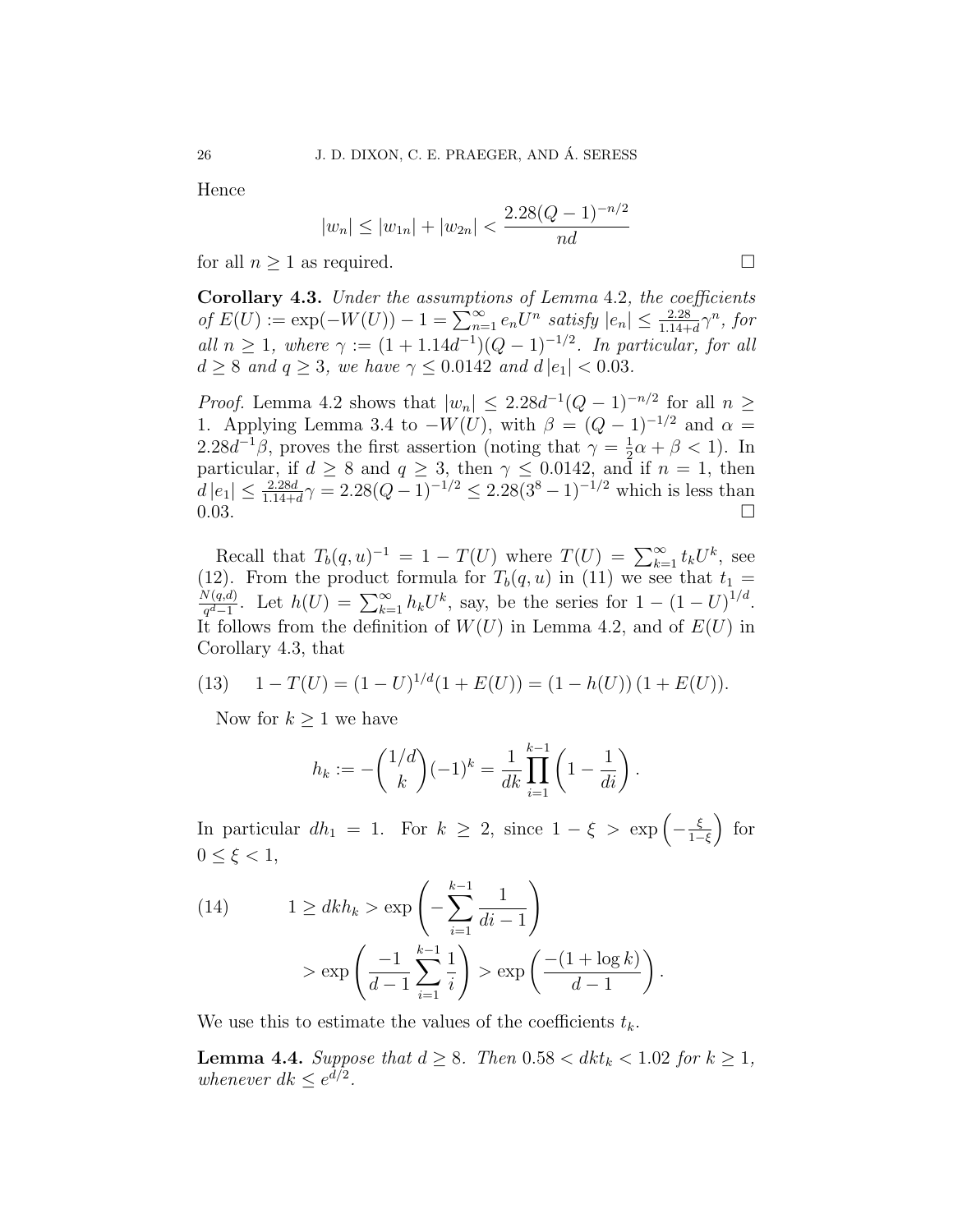*Proof.* Suppose that  $k \geq 1$  and  $dk \leq e^{d/2}$ . Then  $d/2 \geq \log dk \geq \log k +$  $\log 8 > \log k + 2$ , so by (14),  $\log(dkh_k) > -(d/2 - 1)/(d - 1) \ge -0.5$ . Thus  $1 \geq dk h_k > 0.60$  for all  $k \geq 1$ .

On the other hand equation (13) shows that for all  $k \geq 1$  we have  $t_k = h_k - e_k + \sum_{i=1}^{k-1} e_{k-i} h_i$ . Thus Corollary 4.3 gives

$$
|t_k - h_k| \le |e_k| + \sum_{i=1}^{k-1} \frac{|e_{k-i}|}{di} \le \frac{2.28}{1.14 + d} \left\{ \gamma^k + \frac{1}{d} \sum_{i=1}^{k-1} \frac{1}{i} \gamma^{k-i} \right\} \text{ for } k \ge 1
$$

where  $\gamma := (1 + 1.14d^{-1})(1 - q^{-d})^{-1/2}q^{-d/2} < 1.143q^{-d/2}$ .

If  $k = 1$  then, by equation (13),  $t_1 = N(q, d)/(q^d - 1) = (q^d$  $q^{d/2}$ )/ $d(q^d-1)$  since d is a power of 2. Because  $q^d \geq 3^8$ , this implies that  $t_1$  lies between  $d^{-1}$  and 0.9878 $d^{-1}$ . Since  $h_1 = \binom{1/d}{1}$  $\binom{d}{1} = d^{-1}$ , this shows that  $|t_1 - h_1| \leq 0.0122d^{-1}$ . On the other hand, if  $k \geq 2$ , then  $1/i \leq (k-i)/(k-1)$  for all i with  $1 \leq i \leq k-1$  and so

$$
\sum_{i=1}^{k-1} \frac{1}{i} \gamma^{k-i} \le \frac{1}{k-1} \sum_{i=1}^{k-1} (k-i) \gamma^{k-i} < \frac{1}{k-1} \sum_{i=1}^{\infty} i \gamma^i = \frac{\gamma}{(k-1)(1-\gamma)^2}.
$$

Since we are assuming that  $dk \leq e^{d/2}$  and  $d \geq 8$  we have  $dk\gamma \leq$  $1.143(e/q)^{d/2} < 0.78$  and so for  $k \ge 2$  we have

$$
|t_k - h_k| \le \frac{2.28}{1.14 + d} \left\{ \gamma^k + \frac{\gamma}{d(k-1)(1-\gamma)^2} \right\}
$$
  
< 
$$
< \frac{2.28\gamma}{d^2 k} \left\{ kd\gamma + \frac{k}{(k-1)(1-\gamma)^2} \right\} < 6.5\gamma d^{-2}k^{-1}.
$$

Since  $6.5\gamma d^{-1}$  <  $6.5 \times 0.0142 \times 0.125$  < 0.02 we have  $|t_k - h_k|$  <  $0.02d^{-1}k^{-1}$  for all  $k \geq 1$ . We showed at the beginning of the proof that  $0.60 < dkh_k \leq 1$  so we conclude that  $0.58 < dkt_k < 1.02$  for all  $k \geq 1$  as required.

4.3. Coefficients of  $R_b(q, u)$ . We have  $R_b(q, u) = R(q, u)T_b(q, u)^{-1}$ where  $T_b(q, u)^{-1} = 1 - T(U) = 1 - \sum_{k=1}^{\infty} t_k u^{dk}$ , see (5), (11), (12). By Lemma 4.4 we know that  $0.58 < t_k dk < 1.02$  for all  $k \ge 1$ . Recall that  $R_b(q, u) = \sum_{n=0}^{\infty} r_b(2n, q)u^n$  and  $R(q, u) = \sum_{n=0}^{\infty} r(2n, q)u^n$ , where  $r(0, 3) = 1 > r(2n, 3)$  for all  $n \ge 1$  and  $0.4346 \le r(2n, 3) \le 0.4543$ , for all  $n \geq 4$  (see Lemma 4.1).

**Lemma 4.5.** Let  $b \geq 3$  and  $d = 2^b$ . Then  $r_b(2n, q) > 0.2029$  for all odd q and all  $n \leq e^{d/2}$ .

*Proof.* First note that it follows from Corollary 3.2 that  $R_b(3, u) \ll$  $R_b(q, u)$  for all odd q. Therefore  $r_b(2n, q) \ge r_b(2n, 3)$  so it is enough to prove the lemma for  $q = 3$ . Thus from now on assume that  $q = 3$ .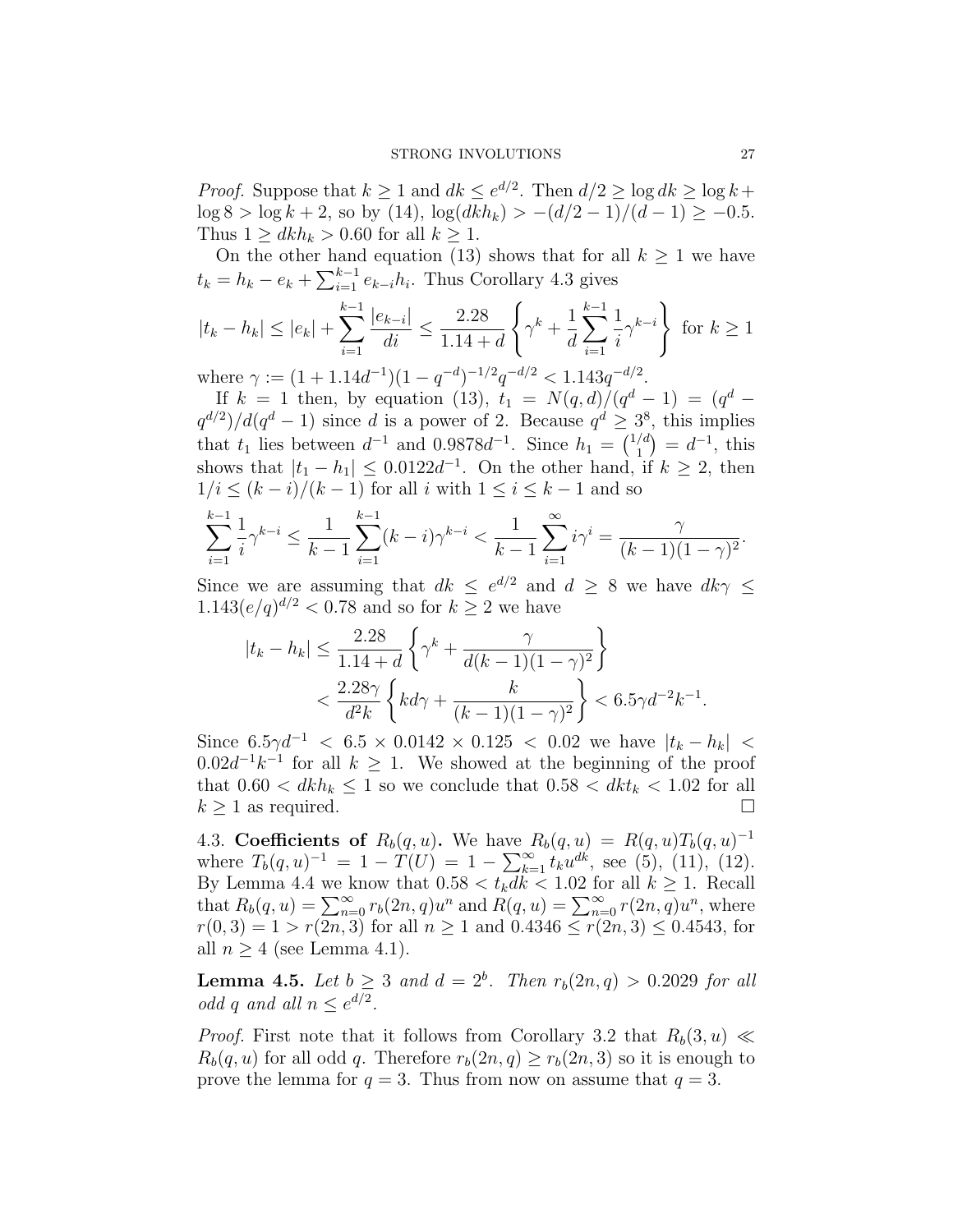Also note that  $R_{b-1}(3, u) \ll R_b(3, u)$  since by (5) the latter is a product of the former with a power series with nonnegative coefficients and constant coefficient 1, so  $r_{b-1}(2n, 3) \leq r_b(2n, 3)$  for all n.

The values of  $r_3(2n, 3)$  for  $n = 0, 1, ..., 23$  are given (reading left to right across row 1, then row 2, and so on) by

| 1.0000 0.5000 0.3750 0.4952 0.4257 0.4497             |  |  |
|-------------------------------------------------------|--|--|
| 0.4440 0.4443 0.3211 0.3826 0.3982 0.3833             |  |  |
| 0.3919 0.3889 0.3896 0.3896 0.3347 0.3622             |  |  |
| $0.3690$ $0.3624$ $0.3662$ $0.3649$ $0.3652$ $0.3652$ |  |  |

so  $r_b(2n, 3) \ge r_3(2n, 3) > 0.2029$  for  $b \ge 3$  and  $n < 24$ .

*Claim:* To prove that  $r_b(2n, 3) > 0.2029$  for all  $b \ge 3$  and all  $n \le e^{d/2}$ (noting that  $d = 2<sup>b</sup>$ ), it is enough to prove this inequality for n satisfying  $3d \leq n \leq e^{d/2}$ .

If  $b = 3$  the claim holds since the cases  $n < 3d$  are covered by the table above. Suppose now that  $b > 3$  and that we have proved, for all integers  $b' \in [3, b]$ , that  $r_{b'}(2n, 3) > 0.2029$  for all n such that  $3d' \leq$  $n \leq e^{d'/2}$ , where  $d' = 2^{b'}$ . Then by our observation above,  $r_b(2n, 3) \geq$  $r_{b'}(2n,3) > 0.2029$ , for all n in the interval  $[3d', e^{d'/2}]$ . Moreover, for each  $b' \geq 4$ , we have  $3d' \leq e^{d'/4}$ , and so the interval  $[3d', e^{d'/2}]$  contains the upper end-point  $e^{d'/4}$  of the interval corresponding to  $b'-1$ , so that the union of all of these intervals, together with the interval  $[0, 23]$  is equal to  $[0, e^{d/2}]$ . This proves the claim.

Thus we seek a proof that  $r_b(2n, 3) > 0.2029$  for  $3d \leq n \leq e^{d/2}$ , where  $d = 2^b$ . Since  $R_b(3, u) = R(3, u)(1 - T(U))$  where  $U := u^d$  and  $T(U) = \sum t_k U^k$  we have

$$
r_b(2n,3) = r(2n,3) - \sum_{1 \le k \le k_0} r(2(n - kd),3)t_k
$$

where  $k_0 := \lfloor n/d \rfloor \geq 3$  since we are assuming that  $n \geq 3d$ . If  $k < k_0$ then  $n-kd \geq d \geq 8$ , and so, by Lemma 4.1,  $r(2n, 3) \geq 0.4346$  for  $n \geq d$ ;  $r(2(n - k_0d), 3) \leq 1$ ; and  $r(2(n - kd), 3) \leq 0.4543$  for  $k = 1, ..., k_0 - 1$ . Since  $kdt_k \leq 1.02$  for all k by Lemma 4.4, and since  $3d \leq n \leq e^{d/2}$  by hypothesis, we have

$$
r_b(2n,3) \ge 0.4346 - \frac{1.02}{d} \left\{ \frac{1}{k_0} + 0.4543 \sum_{1 \le k \le k_0-1} \frac{1}{k} \right\}
$$
  
 
$$
\ge 0.4346 - \frac{1.02}{d} \left\{ \frac{1}{k_0} + 0.4543 \left( \log k_0 + 1 \right) \right\}.
$$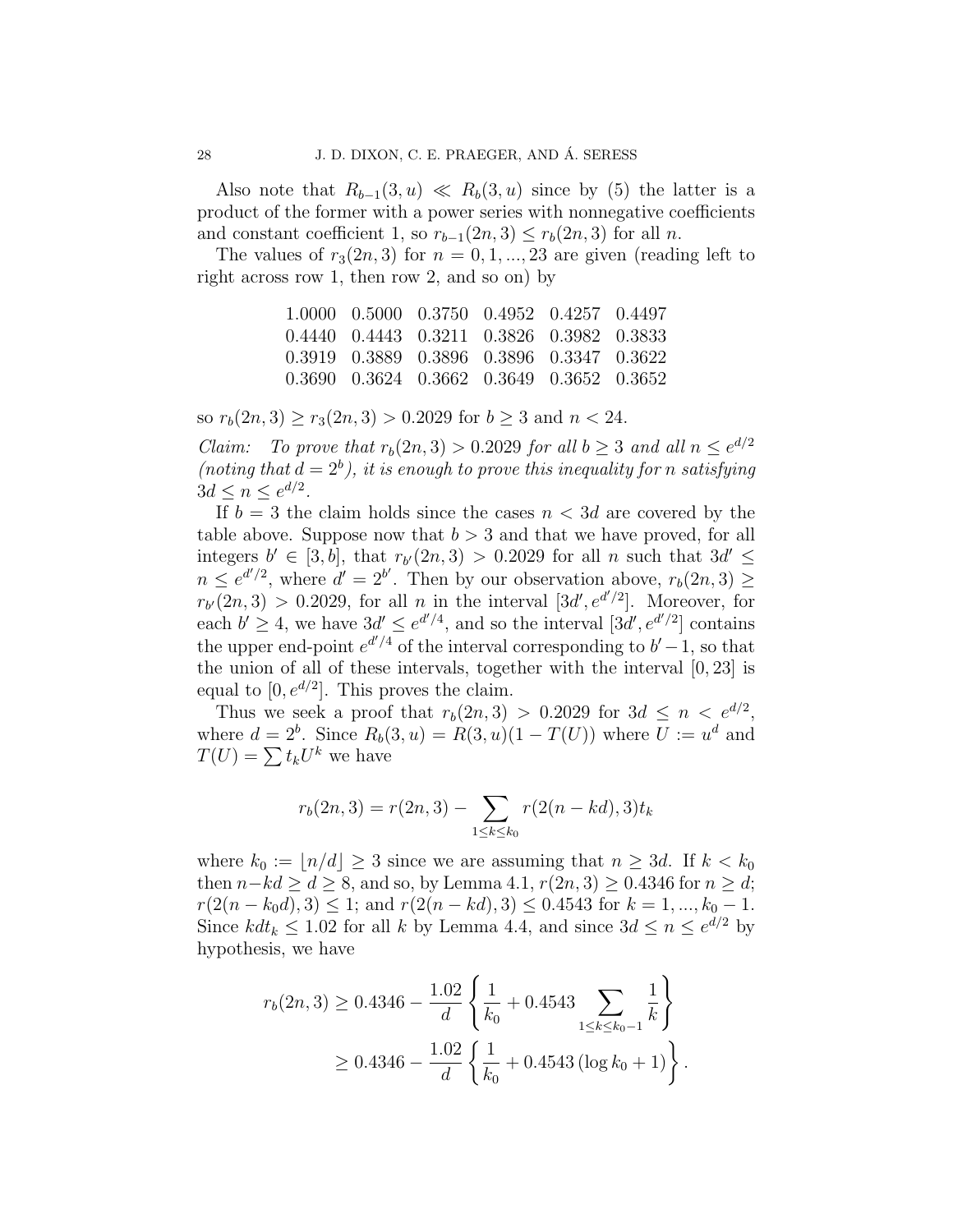### STRONG INVOLUTIONS 29

However  $\log k_0 + 1 \leq \log(n/d) + 1 \leq \log n - \log d + 1 \leq \log n - 1 \leq$  $d/2 - 1$ , by the hypothesis on n, and  $1/k_0 \leq 1/3 < 0.4543$ . Therefore  $r_b(2n, 3) \ge 0.4346 - 1.02 \times 0.4543/2 > 0.2029$  as required.

4.4. Coefficients of  $F_b(q, u)$ . We shall continue to assume that  $b \geq 3$ ,  $d := 2^b \geq 8, U = u^d$  and  $Q = q^d$  with q odd. With this notation (7) becomes

$$
F_b(q, u) = \left(1 + \frac{U}{Q - 1}\right)^{\frac{1}{4}(Q - 1)/d} \prod_{m \text{ odd, } m > 1} \left(1 + \frac{U^m}{Q^m - 1}\right)^{\left[\frac{1}{4}N(q, md)\right]}
$$

 $= F_b(U)$ , say. If we write  $F_b(q, u) = \sum_{n \geq 0} f_b(2n, q)u^n$ , then  $f_b(2n, q) \neq 0$ 0 implies that  $n = 2^b k$  for some integer k and  $f_b(2n, q) = [U^k] F_b(U)$ .

Recall that, since  $0 \ll F_b(q, u) \ll G_b^0(q, u)$  (see equations (6) and (7)), the entry  $[u<sup>n</sup>]F<sub>b</sub>(q, u)$  |GL(2n, q)| is a lower bound on the number of pairs  $(t, y)$  in  $\Delta(2n, q)$  such that the 2-part of the order of each eigenvalue of y is at least  $2^{e_q(d)}$ .

**Lemma 4.6.** Assume  $b \geq 3$ , so  $d = 2^b \geq 8$ . Then  $[U^k]F_b(U) \geq 1$  $0.2117d^{-1}k^{-1}$  for all odd k with  $kd \leq e^{d/2}$ .

*Proof.* Fix an odd integer k such that  $\log kd \leq d/2$ . To compute  $[U^k]F_b(U)$  it is enough to know, for each m, and for all  $\ell \leq \frac{k}{m}$  $\frac{k}{m}$ , the values of  $\left[U^{m\ell}\right] \left(1+\frac{U^m}{Q^m-1}\right)^{\left\lceil \frac{1}{4}N(q,md)\right\rceil}$ . Now  $k \leq \frac{1}{d}$  $\frac{1}{d}e^{d/2} < \frac{1}{d}$  $\frac{1}{d}q^{d/2}<\frac{1}{4d}$  $\frac{1}{4d}(q^d - 2q^{d/2})$ because  $q^{d/2} - 2 > 4$ , and so  $k < \frac{1}{4}N(q, d) \leq \frac{1}{4}N(q, md)$  for all  $m \geq 1$ , by Lemma 2.9 (ii). By Lemma 3.3 (applied with  $z = U^m$ ,  $a = \frac{1}{\Omega^m}$  $\frac{1}{Q^{m}-1},$  $n = \ell$ , and  $M = \left\lceil \frac{1}{4}N(q, md) \right\rceil$ ),

$$
[U^{m\ell}] \left( 1 + \frac{U^m}{Q^m - 1} \right)^{\left\lceil \frac{1}{4}N(q, md)\right\rceil}
$$
  
\n
$$
\geq [U^{m\ell}] \exp\left( -\frac{2\ell^2}{N(q, md) - 4\ell} \right) \exp\left( \frac{N(q, md)}{4(Q^m - 1)} U^m \right)
$$

for all  $\ell \leq k/m$ . As  $\ell$  increases in the range  $0 \leq \ell < \frac{1}{4}N(q, md)$ , the value of  $-2\ell^2/(N(q, md)-4\ell)$  decreases. Also for the exceptional factor with  $m = 1$  in the definition of  $F_b(q, u)$  the exponent  $\frac{Q-1}{4d} \ge \frac{N(q, d)}{4d}$  $\frac{(q,a)}{4d}$ , so the above lower bound holds in this case also. Thus  $[U^k]F_b(U) \geq$  $c_k[U^k]H(U)$  where

$$
c_k := \prod_{m \text{ odd}} \exp\left(\frac{-2(k/m)^2}{N(q, md) - 4k/m}\right)
$$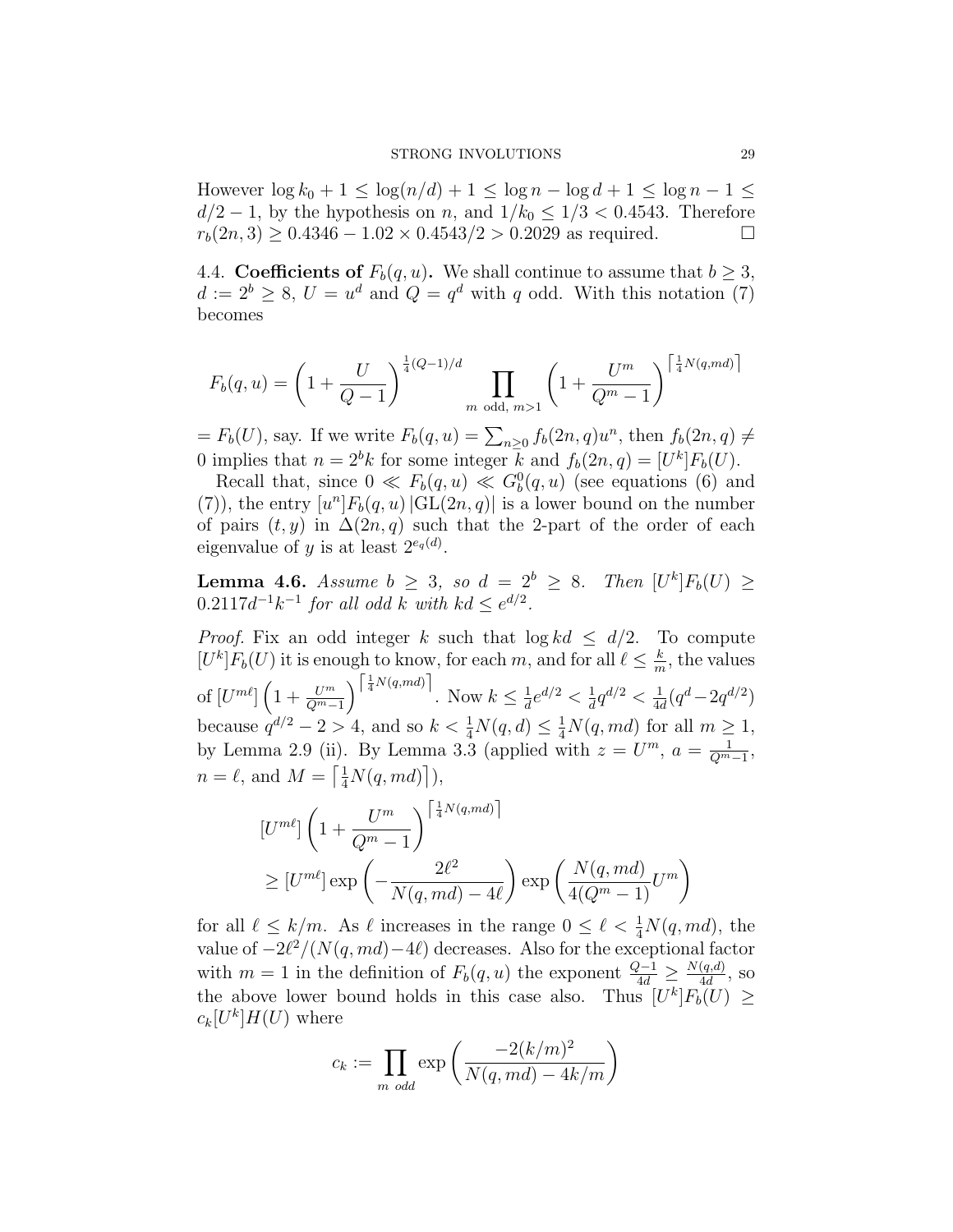and

$$
H(U) := \prod_{m \text{ odd}} \exp\left(\frac{N(q, md)U^m}{4(Q^m - 1)}\right).
$$

We first estimate  $c_k$ . By Lemma 2.9(ii),  $N(q, md) - 4k/m \geq (Q^m 2Q^{m/2} - 4kd$ /*md*. However  $Q = q^d \geq 3^8$  and  $4kdQ^{-1} \leq 4e^{d/2}q^{-d} \leq$ 0.0333 so

$$
Q^{m} - 2Q^{m/2} - 4kd \ge Q^{m}(1 - 2Q^{-1/2} - 4kdQ^{-1}) \ge 0.942Q^{m}.
$$

This implies that

$$
c_k \ge \exp\left(-\sum_{m \text{ odd}} \frac{2(k/m)^2}{0.942Q^m/md}\right) \ge \exp\left(-\frac{2.124k^2d}{Q}\sum_{\ell=0}^{\infty} Q^{-2\ell}\right)
$$
  
 
$$
\ge \exp(-2.13k^2dQ^{-1})
$$

(the sum of powers of Q is very close to 1). Since  $2.13k^2dQ^{-1} \leq$  $2.13d^{-1}e^{d}q^{-d} \leq 0.121$  we conclude that  $c_k \geq 0.886$ .

Next consider  $H(U)$ . Lemma 2.9(ii) shows that  $mdN(q, md) \ge$  $0.956(Q^m - 1)$  and so

$$
\frac{N(q, md)}{4(Q^m - 1)} \ge \frac{0.239}{md} \text{ for } m \ge 1.
$$

Set  $2\alpha = 0.239d^{-1}$ . Since  $\exp(2\alpha \sum_{m \text{ odd}} U^m/m) = \left(\frac{1+U}{1-U}\right)^m$  $\frac{1+U}{1-U}$ <sup>o</sup> we have  $H(U) \gg$  $(1 + U)$  $1-U$  $\setminus^{\alpha}$ .

Finally using Lemma 3.6 we conclude that

$$
[U^k]F_b(U) \ge c_k[U^k]H(U) \ge c_k[U^k]\left(\frac{1+U}{1-U}\right)^\alpha
$$

$$
\ge 0.886 \times \frac{2\alpha}{k} > 0.2117\frac{1}{dk}
$$

for all odd k with  $kd \leq e^{d/2}$  as claimed.

# 5. Proof of the Main Theorem

In this section we complete the proof of Theorem 1.1. We begin with some preliminary lemmas. Suppose that  $0 \leq \alpha < \beta \leq 1$ , and let  $J(2m, q; \alpha, \beta)$  be the set of all  $(t, y) \in \Delta(2m, q)$  for which inv(y) is  $(\alpha, \beta)$ -balanced. Set

(15) 
$$
j(2m, q; \alpha, \beta) := |J(2m, q; \alpha, \beta)| / |GL(2m, q)|.
$$

If  $c(X) \in \Pi(2m, q)$  is the characteristic polynomial for y and  $c^0(X)$  is as in Lemma 2.8, then Lemma 2.8 shows that  $inv(y)$  is  $(\alpha, \beta)$ -balanced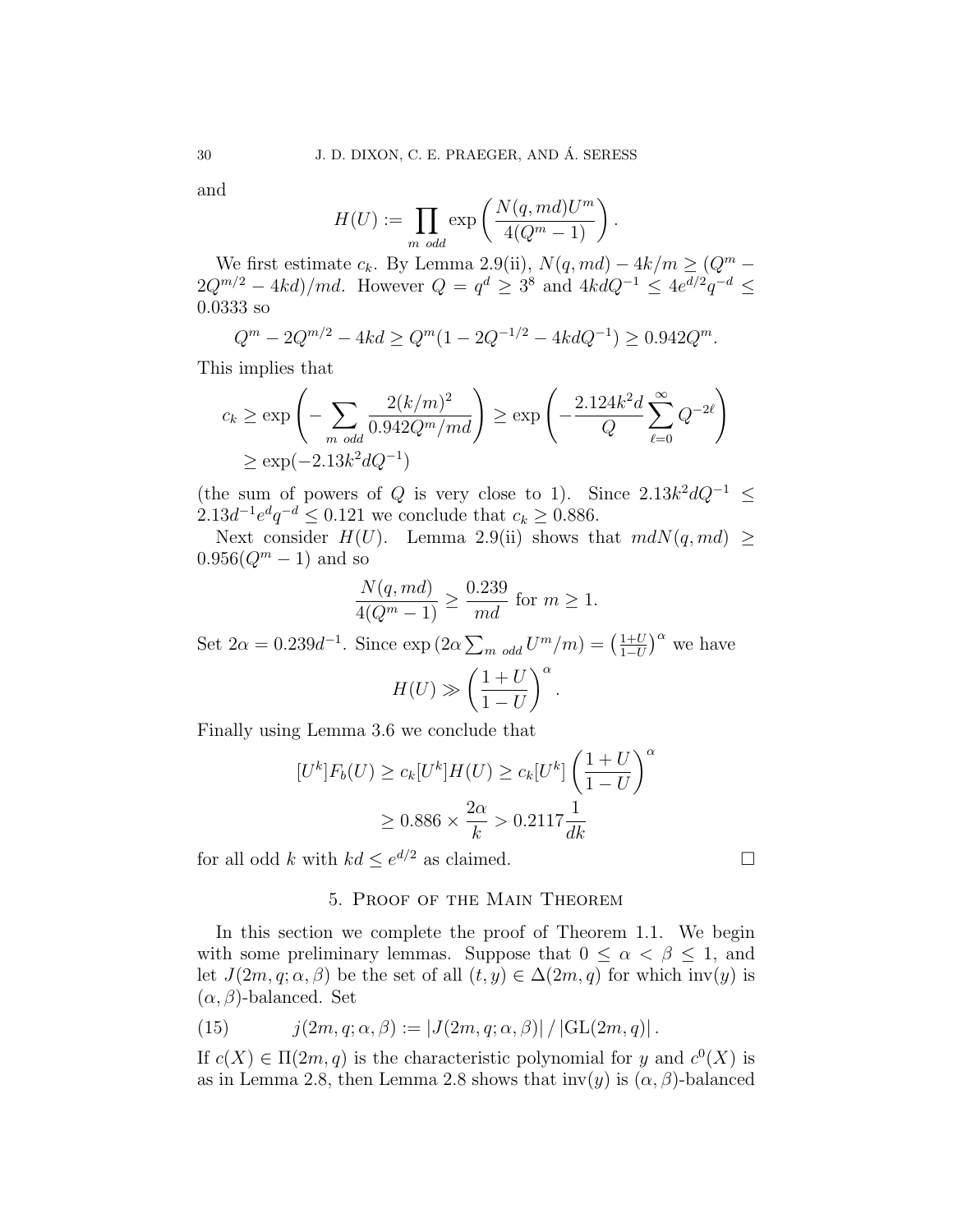$\iff 2m(1-\beta) \leq \deg c^0(X) \leq 2m(1-\alpha)$ . Our discussion following (6) shows that we may obtain a lower bound for  $j(2m, q; \alpha, \beta)$  by summing, over  $b \geq 1$ , the coefficient of  $u^m z^{\ell}$  in the power series  $R_b(q, u)F_b(q, uz)$ , provided that we only consider those terms corresponding to values of  $\ell$  in the range  $[m(1 - \beta), m(1 - \alpha)]$  (and we recall that non-zero summands in  $F_b(q,uz) = \sum_{\ell \geq 0} f_b(2\ell, q)(uz)^{\ell}$  occur only if  $2^b$  divides  $\ell$ ). Thus, for a fixed value of m, we have

(16) 
$$
j(2m, q; \alpha, \beta) \ge [u^m] \sum_{b=1}^{\infty} R_b(q, u) F_b(q, u; m(1 - \beta), m(1 - \alpha))
$$

where  $F_b(q, u; m(1 - \beta), m(1 - \alpha))$  is the truncated power series obtained from  $F_b(q, u) = \sum_{k=0}^{\infty} f_b(2^{b+1}k, q)u^{2^k}$  by keeping only the terms  $f_b(2^{b+1}k, q)u^{2^b k}$  for which  $m(1 - \beta) \leq 2^b k \leq m(1 - \alpha)$ .

**Lemma 5.1.** Let  $b \geq 3$  and  $d := 2^b$ . Then for all  $\alpha$  and  $\beta$  with  $0 \leq \alpha < \beta < 1$  and positive integers  $m \leq e^{d/2}$ , we have

$$
j(2m, q; \alpha, \beta) \ge \frac{0.02147}{d} \left( \log \left( \frac{1-\alpha}{1-\beta} \right) - \frac{2d}{m(1-\beta)} \right).
$$

*Proof.* By Lemma 4.6, for all odd k such that  $dk \leq e^{d/2}$ , we have  $f_b(2dk, q) \geq 0.2117/dk$ , with  $f_b(2dk, q)$  as above. Set  $a := m(1 - \alpha)$ and  $c := m(1 - \beta)$ , and consider the sum s of the coefficients of terms of degree between c and a in  $F_b(q, u)$ :

$$
s = \sum_{c/d \le k \le a/d} f_b(2dk, q) \ge \sum_{\substack{c/d \le k \le a/d \\ k \text{ odd}}} \frac{0.2117}{dk}
$$

$$
\ge \frac{0.2117}{2d} \left( \log \left( \frac{a}{c} \right) - \frac{2d}{c} \right)
$$

by Lemma 3.8. Since  $[u^n]R_b(q, u) \ge 0.2029$  for all  $n \le e^{d/2}$ , by Lemma 4.5, it follows from (16) that  $j(2m, q; \alpha, \beta) \geq 0.2029 s$ , so the result follows.  $\Box$ 

Let V be the underlying space for  $GL(n, q)$  and let  $K_s$  be the conjugacy class of involutions in  $GL(n, q)$  of type  $(s, n-s)$ . Assume that  $s \geq n/2$  and set  $h := 2s - n$ . Let  $\Omega$  be the set of all pairs  $(V_1, V_2)$  of subspaces of V such that  $V = V_1 \oplus V_2$  with dim  $V_1 = h$  and dim  $V_2 = n - h$  $(= 2(n - s))$ . Recall that for an involution t we write  $E_{+}(t)$  and  $E_{-}(t)$ to denote the eigenspaces for eigenvalues  $+1$  and  $-1$ , respectively.

**Definition 5.2.** For  $0 \leq \alpha < \beta < 1$ , let  $L(n, s, q; \alpha, \beta)$  be the set of pairs  $(t, t') \in K_s \times K_s$  such that:

(i)  $V_1 := E_+(t) \cap E_+(t')$  has dimension  $h = 2s - n$ .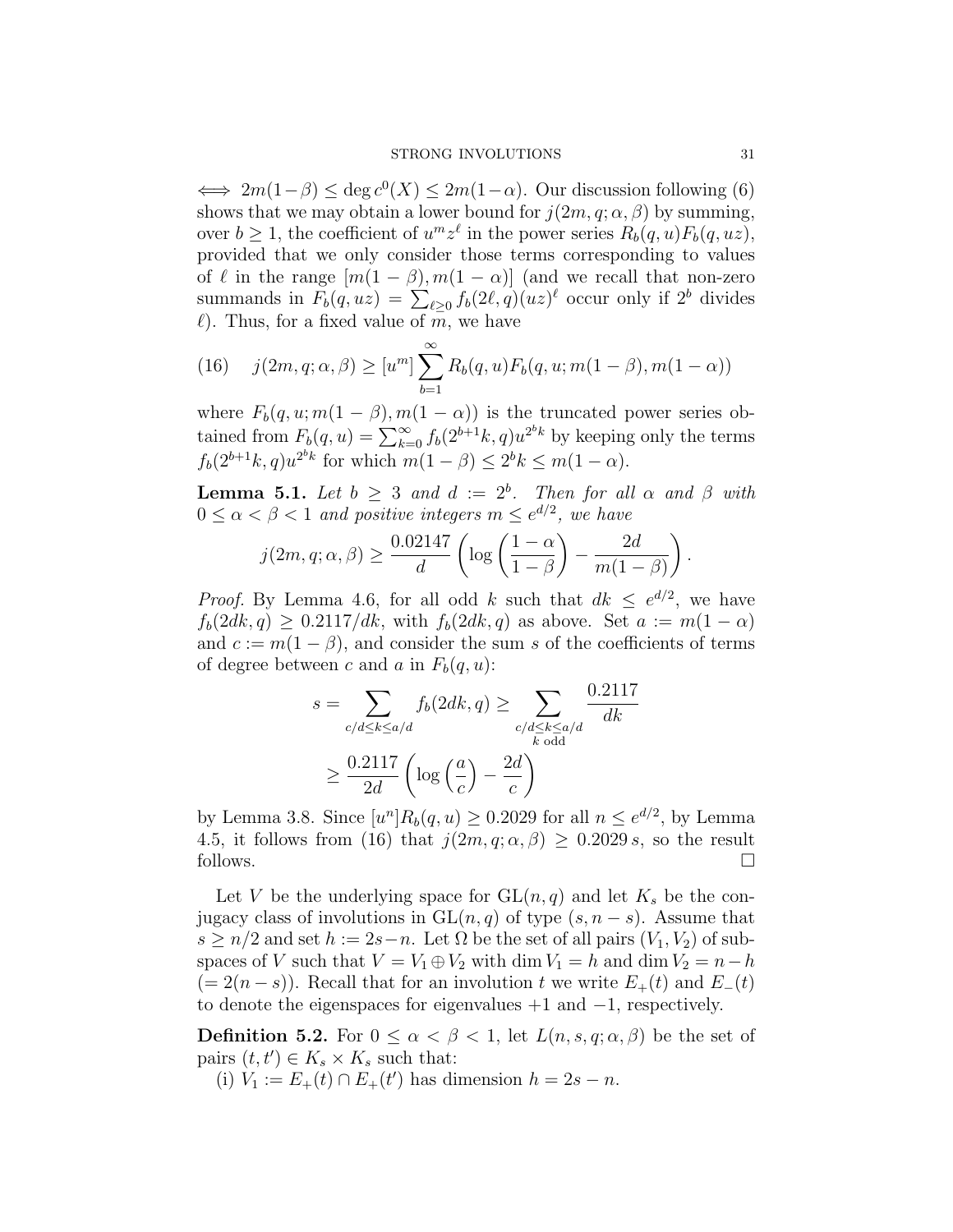(ii) There exists a  $\langle t, t'\rangle$ -invariant subspace  $V_2$  of dimension  $n - h$ such that  $(t_{|V_2}, tt'_{|V_2}) \in \Delta(n-h, q)$  (see Definition 2.5). (iii)  $\mathrm{inv}(tt'_{|V_2})$  is  $(\alpha, \beta)$ -balanced.

Note that for any  $(t, t') \in L(n, s, q; \alpha, \beta)$  we have: (iv)  $t_{|V_1} = t'_{|V_1} = I$  by (i).

(v) Let  $\Sigma_1$  be the class of all  $\langle t, t'\rangle$ -modules whose composition factors all have dimension 1, and let  $\Sigma_2$  be the class of such modules, with all composition factors of dimension at least 2. It follows from Definition 2.5 that  $V_1$  and  $V_2$  are the maximal  $\langle t, t'\rangle$ -submodules of V lying in  $\Sigma_1$  (respectively  $\Sigma_2$ ). In particular  $V_1$  and  $V_2$  are uniquely determined and  $V_1 \cap V_2 = 0$ . The hypotheses on the dimensions show that  $V = V_1 \oplus V_2$ .

(vi) If W is a  $\langle t, t'\rangle$ -invariant subspace of  $V_2$ , then dim W is even, say 2k, and the involutions  $t_{|W}$  and  $t'_{|W}$  are both of type  $(k, k)$ , by Lemma 2.2 and the definition of  $\Delta(n-h,q)$ .

Define  $\ell(n, s, q; \alpha, \beta) := |L(n, s, q; \alpha, \beta)| / |K_s|^2$  (the proportion of pairs in  $K_s \times K_s$  which lie in  $L(n, s, q; \alpha, \beta)$ . Set

$$
\varphi(k,q) := \prod_{i=1}^{k} (1 - q^{-i}) = q^{-k^2} |GL(k,q)|
$$

for  $k \geq 1$  and let  $\varphi(0, q) = 1$ .

**Lemma 5.3.** If  $h := 2s - n$  is nonnegative, then

$$
\ell(n, s, q; \alpha, \beta) = \theta(n, s, q) j(n - h, q; \alpha, \beta),
$$

where  $j(n-h,q;\alpha,\beta)$  is as in (15) and

$$
\theta(n,s,q) = \frac{\varphi(n-s,q)^2 \varphi(s,q)^2}{\varphi(n,q)\varphi(h,q)}.
$$

*Proof.* For each pair  $(V_1, V_2) \in \Omega$ , and each pair  $(t_2, y_2) \in \Delta(n - h, q)$ acting on  $V_2$  such that inv( $y_2$ ) is  $(\alpha, \beta)$ -balanced, there is a unique pair  $(t, t')$  of involutions in GL $(n, q)$  such that  $t_{|V_2} = t_2, t'_{|V_2} = t_2y_2$ , and  $t_{|V_1} = t'_{|V_1} = I$ . Moreover, since each of  $t_2$  and  $t_2y_2$  conjugates  $y_2$  to its inverse, each is of type  $(\frac{1}{2}(n-h), \frac{1}{2})$  $\frac{1}{2}(n-h)$  by Lemma 2.2. It follows from Definition 5.2 that  $(t, t') \in L(n, s, q; \alpha, \beta)$ .

Conversely, for each  $(t, t') \in L(n, s, q; \alpha, \beta)$ , relative to  $V_1, V_2$  as in Definition 5.2, the pair  $(t_{|V_2}, t t'_{|V_2}) \in \Delta(n-h, q)$ . Hence we have  $|L(n, s, q; \alpha, \beta)| = |\Omega| \times |J(n-h, q; \alpha, \beta)|$ . Since

$$
j(n-h,q;\alpha,\beta) = |J(n-h,q;\alpha,\beta)| / |GL(n-h,q)|
$$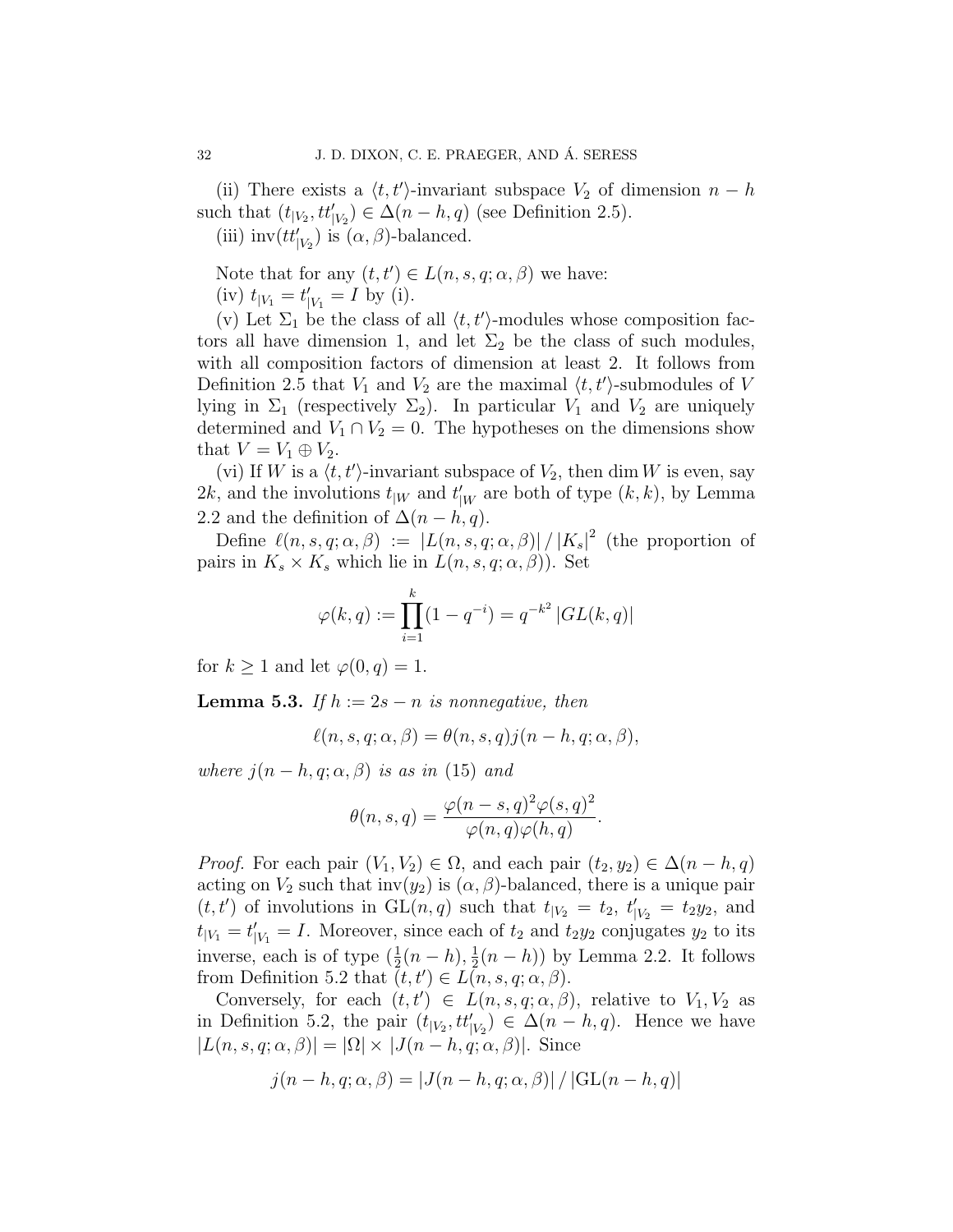#### STRONG INVOLUTIONS 33

we conclude that  $\ell(n, s, q; \alpha, \beta) = \theta(n, s, q)j(n - h, q; \alpha, \beta)$ , where  $\theta(n, s, q) = |\Omega| |\mathrm{GL}(n - h, q)| / |K_s|^2$ . Finally

$$
|\Omega| = \frac{|\text{GL}(n, q)|}{|\text{GL}(h, q)| |\text{GL}(n - h, q)|} \text{ and } |K_s| = \frac{|\text{GL}(n, q)|}{|\text{GL}(s, q)| |\text{GL}(n - s, q)|}
$$

so we obtain the value of  $\theta(n, s, q)$  given in the statement.

**Remark 5.4.** We have  $1 \ge \varphi(k,q) > \varphi(\infty,q) := \lim_{k \to \infty} \varphi(k,q)$  and it is easily seen that  $\varphi(k,q) = \varphi(\infty,q) + O(q^{-k-1})$ . For small odd values of  $q \leq 9$ , the values of  $\varphi(\infty, q)$ , correct to 5 decimal places, are given in the table below.

$$
\begin{array}{c|ccccc}\nq & 3 & 5 & 7 & 9 \\
\varphi(\infty, q) & 0.56013 & 0.76033 & 0.83680 & 0.87656\n\end{array}
$$

More precisely, by [12, Lemma 3.1] and its proof,  $\varphi(n,q) \geq 1 - q^{-1}$  $q^{-2} + q^{-n-1}$ , for all n and all q, so  $\varphi(\infty, q) \geq 1 - q^{-1} - q^{-2}$  for all q. Since  $\varphi(n-s,q) \geq \varphi(n,q)$  and  $\varphi(h,q) \leq 1$  we have

$$
\theta(n,s,q) \ge \varphi(n-s,q)\varphi(s,q)^2 > \varphi(\infty,q)^3 > 0.175.
$$

*Proof of the Main Theorem.* Let t be a strong involution in  $GL(n, q)$ . Then t is  $(1/3, 2/3)$ -balanced and so is of type  $(s, n-s)$  with  $1/3 \leq s \leq$ 2/3. We claim that it is enough to consider the case where  $s \geq n/2$ . Indeed, if  $s < n/2$ , then  $-t$  is a strong involution of type  $(n-s, s)$  with  $n - s > n/2$  and since  $(-t)(-t^g) = tt^g$  the value of  $z(g) := inv(tt^g)$  is unchanged. Thus by replacing t by  $-t$  where necessary, we assume for the rest of this proof that  $s \geq n/2$  and  $0 \leq h := 2s - n \leq n/3$ .

First consider the proof of (i). Let  $K_s$  be the conjugacy class of t in  $GL(n, q)$ , that is, the set of involutions of type  $(s, n-s)$ , and let  $\pi_{+}$ be the probability that, for a random  $g \in GL(n,q)$ , the restriction of  $inv(tt^g)$  to  $E_+(t)$  is  $(1/3, 2/3)$ -balanced. Now  $\pi_+$  is independent of the choice of t in  $K_s$ . A straightforward counting argument shows that  $\pi_+$ is equal to the proportion of  $(t, t') \in K_s \times K_s$  such that:

(\*) the restriction of inv $(tt')$  to  $E_+(t)$  is  $(1/3, 2/3)$ -balanced.

We shall prove via the following two steps that there exist positive absolute constants  $\kappa$  and  $n_0$  such that  $\pi_+ > \kappa / \log n$  for all  $n \geq n_0$ .

(a) First we find specific  $\alpha, \beta$  (depending on n and s) such that  $(*)$ holds for  $(t, t')$  whenever  $(t, t') \in L(n, s, q; \alpha, \beta)$ . It will then follow that

$$
\pi_{+} \ge |L(n, s, q; \alpha, \beta)| / |K_s|^2 = \ell(n, s, q; \alpha, \beta).
$$

(b) Secondly, for these specific  $\alpha, \beta$ , we find absolute constants  $\kappa$  and  $n_0$  such that  $\ell(n, s, q; \alpha, \beta) \geq \kappa/\log n$  for all  $n \geq n_0$ .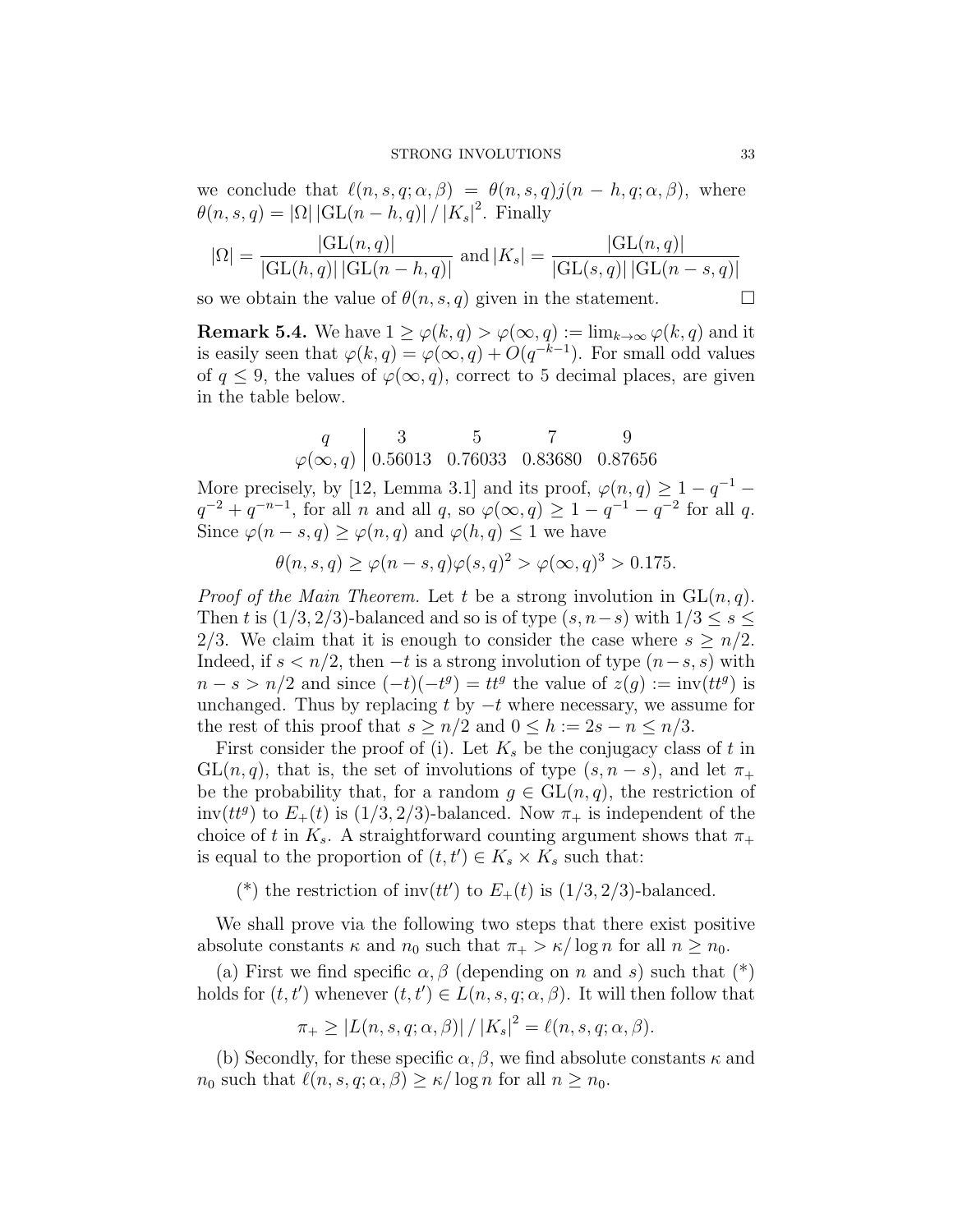We begin with the proof of (a). Let  $0 \leq \alpha < \beta < 1$  be constants which will be determined later and suppose that  $(t, t') \in L(n, s, q; \alpha, \beta)$ . Set  $D := \langle t, t' \rangle, z := inv(tt')$  and let  $(V_1, V_2)$  be the associated pair of subspaces as in Definition 5.2. The following table illustrates the relationships between the subspaces  $E_{+}(t)$ ,  $E_{-}(t)$  and the subspaces  $V_1, V_{2+} := V_2 \cap E_+(z)$  and  $V_{2-} := V_2 \cap E_-(z)$ :

$$
\begin{array}{ccc}\n & E_{+}(t) & E_{-}(t) & V \\
V_{1} & h & 0 & h \\
V_{2+} & k & k & 2k \\
V_{2-} & \ell & \ell & 2\ell \\
V & \frac{1}{2}(n+h) & \frac{1}{2}(n-h)\n\end{array}
$$

where each integer entry is the dimension of the intersection of the subspaces at the heads of the row and column of the entry  $(k \text{ and } \ell \text{ are})$ so far undetermined). Recall that  $h = 2s - n$  so  $s = \frac{1}{2}$  $\frac{1}{2}(n+h)$ . Since  $V_{2+}$  and  $V_{2-}$  are D-invariant subspaces of  $V_2$  it follows from condition (vi) (after Definition 5.2) that they have even dimensions, say  $2k$ ,  $2\ell$ , and that  $\dim(E_+(t) \cap V_{2\varepsilon}) = \frac{1}{2} \dim(V_{2\varepsilon})$ , for  $\varepsilon = \pm$ . Note that  $E_+(t)$ and  $E_{-}(t)$  are invariant under z since z is in the centre of the group  $D$ , but they are not invariant under  $tt'$  except in the trivial case where  $s = h = n$ . The dimensions k and l depend on  $(t, t')$ . Since  $(t, t') \in$  $L(n, s, q; \alpha, \beta)$  the involution  $z_{|V_2}$  is  $(\alpha, \beta)$ -balanced by definition; that is to say,  $E_+(z_{|V_2}) = E_+(z) \cap V_2 = V_{2+}$  satisfies

$$
\alpha \le \frac{\dim(V_{2+})}{\dim(V_2)} = \frac{2k}{2(k+\ell)} = \frac{k}{k+\ell} \le \beta.
$$

On the other hand for  $z_{|E_{+}(t)}$  to be  $(1/3, 2/3)$ -balanced, we require  $E_{+}(z_{|E_{+}(t)}) = E_{+}(z) \cap E_{+}(t) = V_1 \oplus (V_2 \cap E_{+}(t))$  to have dimension satisfying  $1/3 \leq \dim(E_+(z_{|E_+(t)}))/\dim(E_+(t)) \leq 2/3$ , that is to say,  $1/3 \le (h+k)/(h+k+\ell) \le 2/3.$ 

Now define  $\gamma := (n+h)/(n-h)$  and note that, since t is  $(1/3, 2/3)$ balanced and we are assuming that  $h \geq 0$ , we have  $0 \leq h \leq n/3$  and so  $1 \leq \gamma \leq 2$ .

Set 
$$
\alpha := \max \left\{ 0, 1 - \frac{2}{3} \gamma \right\}
$$
 and  $\beta := 1 - \frac{1}{3} \gamma$ 

and note that  $0 \leq \alpha < \beta \leq 2/3$  for all  $\gamma \in [1, 2]$ . We claim that, for these values of  $\alpha$  and  $\beta$ ,  $z_{|E_{+}(t)}$  is  $(1/3, 2/3)$ -balanced whenever  $z_{|V_2}$  is  $(\alpha, \beta)$ -balanced.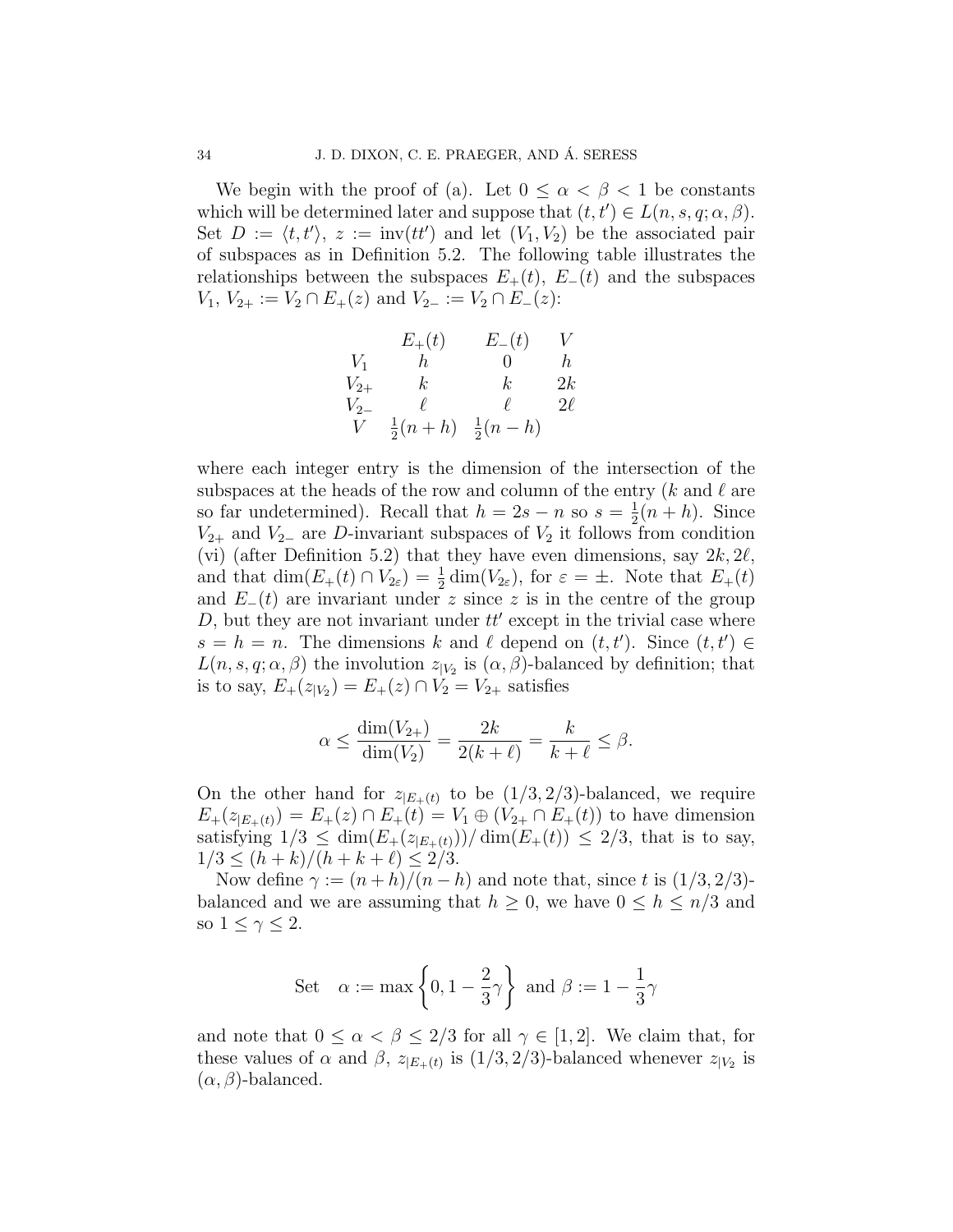Note that  $h + k + \ell = s = \frac{1}{2}$  $\frac{1}{2}(n+h)$  and  $k+\ell = \frac{1}{2}$  $\frac{1}{2}(n-h)$ . Suppose that  $z_{|V_2}$  is  $(\alpha, \beta)$ -balanced. Then

$$
\frac{1}{3}\gamma = 1 - \beta \le 1 - \frac{k}{k+\ell} = \frac{\ell}{k+\ell} = \frac{2\ell}{n-h} = \frac{2\ell\gamma}{n+h} \le 1 - \alpha \le \frac{2}{3}\gamma.
$$

This implies that  $\frac{1}{3} \leq 2\ell/(n+h) \leq \frac{2}{3}$  $\frac{2}{3}$ . On the other hand this last inequality is equivalent to  $\frac{1}{3} \leq 1 - 2\ell/(n+h) = (h+k)/(h+k+\ell) \leq \frac{2}{3}$ 3 which shows that  $z_{|E_{+}(t)}$  is  $(1/3, 2/3)$ -balanced. This proves step (a).

We now find  $\kappa$  and  $n_0$  for which step (b) is true. Suppose that  $n > e^4$ , or equivalently, that  $n > 54$ . Then there exists a unique  $b \geq 4$  such that  $2^{b-2} < \log n \le 2^{b-1}$ , or equivalently, setting  $d := 2^b$ ,  $e^{d/4} < n \le e^{d/2}$ .

We start by proving Theorem 1.1 (i). Lemma 5.1 shows that

$$
j(n-h,q;\alpha,\beta) \ge \frac{0.02147}{d} \left( \log \left( \frac{1-\alpha}{1-\beta} \right) - \frac{4d}{(n-h)(1-\beta)} \right).
$$

Using the definitions of  $\alpha$ ,  $\beta$  and  $\gamma$  we have  $(n-h)(1-\beta) = \frac{1}{3}\gamma(n-h) =$ 1  $\frac{1}{3}(n+h) \geq \frac{1}{3}$  $\frac{1}{3}n$  and

$$
\frac{1-\alpha}{1-\beta} = \begin{cases} 2 & \text{if } 1 \le \gamma \le 3/2 \\ 3/\gamma & \text{if } 3/2 \le \gamma \le 2. \end{cases}
$$

Since  $\log ((1 - \alpha)/(1 - \beta))$  ≥  $\log 3/2 > 0.4054$  and  $1/{(n-h)(1-\beta)}$  ≥  $3/n$  we have

$$
j(n - h, q; \alpha, \beta) \ge \frac{0.02147}{d} \left( 0.4054 - \frac{12d}{n} \right) = \zeta_1(n, d), \text{ say.}
$$

Elementary calculus shows that  $\zeta_1(n, d)$  log n increases with n, for  $d > 0$ and  $n \geq 3$ . First consider the case where  $b = 4$  and  $d = 2^4$  (in this case  $54 = \lfloor e^4 \rfloor < n \leq 2980 = \lfloor e^8 \rfloor$ ). Since  $\zeta_1(700, 16) \log 700 =$  $0.001152...$ , we have  $\zeta_1(n, 16) \log n > 0.001152$  for all  $n \ge 700$ . On the other hand, when  $b \geq 5$ ,  $d := 2^b$  and  $e^{d/4} < n \leq e^{d/2}$ , we have  $d/n < e^{-d/4}d \leq 32e^{-8} < 0.01074$  and  $\log n > d/4$ . Thus  $\zeta_1(n, d) \log n > d/4$ 0.02147  $\frac{2147}{d}(0.4054 - 12 \cdot 0.01074) \frac{d}{4} = 0.00148...$  in this case. Hence  $j(n$  $h, q; \alpha, \beta) > \frac{0.001152}{\log n}$  $\frac{1001152}{\log n}$  holds for all  $n \geq 700$ . Finally, we have, applying Lemma 5.3 and Remark 5.4,

$$
\pi_+ \ge \ell(n, s, q; \alpha, \beta) = \theta(n, s, q)j(n - h, q, \alpha, \beta)
$$
  
 
$$
\ge \frac{0.175 \times 0.001152}{\log n} > \frac{0.0002}{\log n}
$$

for all  $n \geq 700$ . This proves (i).

The proof of Theorem 1.1 (ii) is similar. In this case we we can take  $\alpha = 1/3$  and  $\beta = 2/3$  since the table shows that  $z_{|V_2}$  is an involution of type  $(2k, 2\ell)$  and  $z_{|E_{-}(t)}$  of type  $(k, \ell)$  so the former is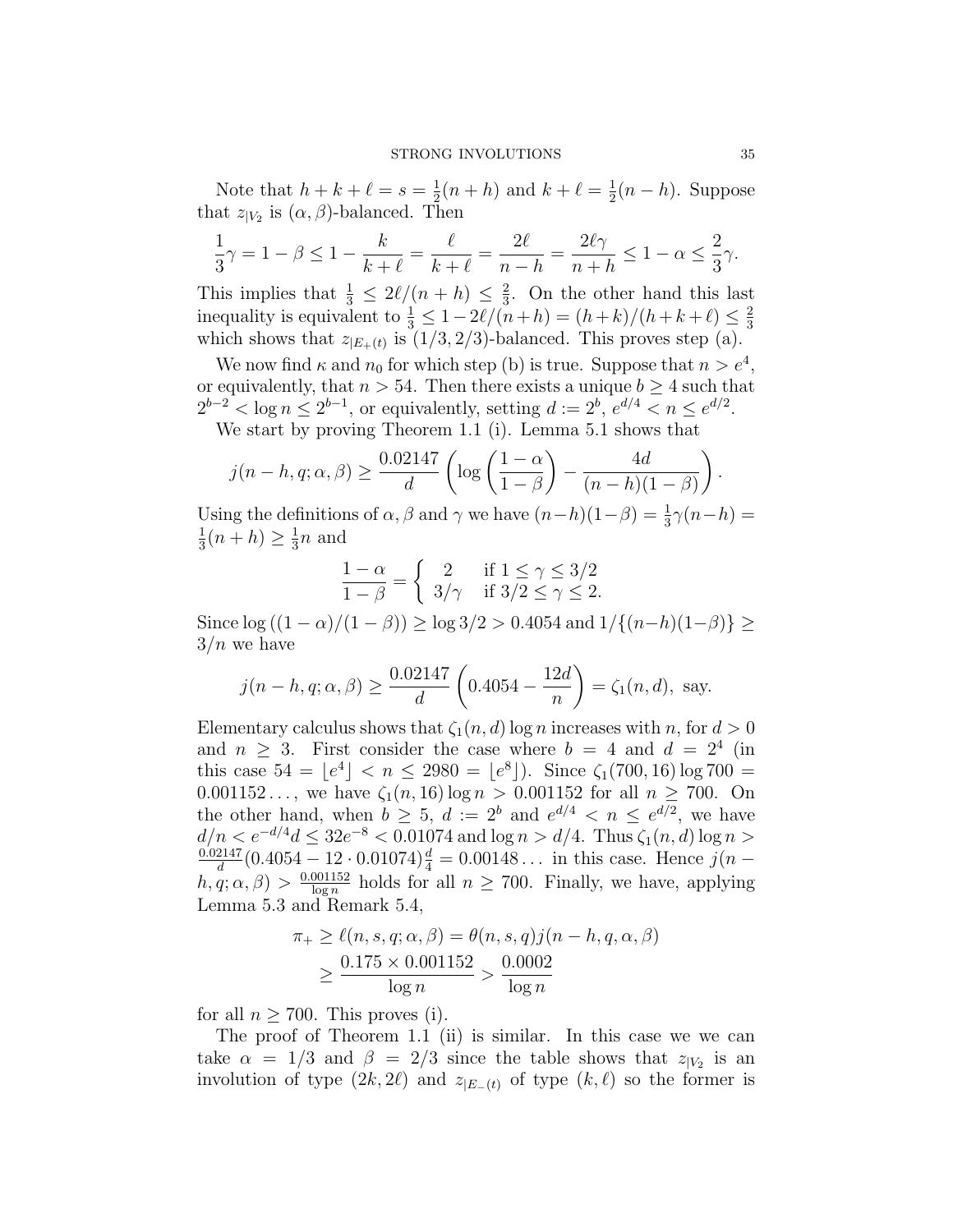$(1/3, 2/3)$ -balanced exactly when the latter is. A similar estimate for  $j(n-h, q; 1/3, 2/3)$  shows that, for all  $n \geq n_0 = 700$ , and d chosen as the power of 2 such that  $e^{d/4} < n \le e^{d/2}$ , we have

$$
j(n - h, q; 1/3, 2/3) \ge \frac{0.02147}{d} (\log 2 - \frac{18d}{n}) = \zeta_2(n, d), \text{ say.}
$$

Again we find that  $\zeta_2(700, 16)$  log  $700 = 0.00247...$  and conclude that  $\zeta_2(n, 16)$  log  $n > 0.00247$  for  $n > 700$ . Furthermore an argument similar to the one above shows that when  $b \geq 5$  and  $e^{d/4} \leq n \leq e^{d/2}$  then  $\zeta_2(n,d) \log n > \frac{0.02147}{d} (0.6931 - 18 \times 0.01074)^{\frac{d}{4}} = 0.00268 \dots$  Hence for all  $n \geq 700$  we have

$$
j(n-h,q;1/3,2/3) > \frac{0.00247}{\log n}
$$

and so

$$
\pi_{-} \ge \ell(n, s, q; 1/3, 2/3) > \frac{0.175 \times 0.00247}{\log n} > \frac{0.0002}{\log n}.
$$

This proves (ii) and completes the proof of Theorem 1.1 with  $\kappa :=$ 0.0002 and  $n_0 := 700$ .

### **REFERENCES**

- [1] C. Altseimer and A. Borovik, Probabilistic recognition of orthogonal and symplectic groups. In: Groups and Computation III. Editors: W.M. Kantor and A. Seress, de Gruyter, Berlin, New York (2001), pp. 1–20. With corrections ´ in http://www.ma.umist.ac.uk/avb/pdf/alt-avb4.pdf.
- [2] J. N. Bray, An improved method for generating the centralizer of an involution. Arch. Math. (Basel) 74 (2000), 241–245.
- [3] Jason Fulman. Cycle indices for the finite classical groups. J. Group Theory 2 (1999), 251–289.
- [4] Jason Fulman, Peter M. Neumann and Cheryl E. Praeger. A generating function approach to the enumeration of matrices in classical groups over finite fields. Memoirs Amer. Math. Soc. 176 (2005) No. 830.
- [5] R. Guralnick, T. Penttila, C. E. Praeger, and J. Saxl, Linear groups with orders having certain large prime divisors. Proc. London Math. Soc. 78 (1999), 167–214.
- [6] P. E. Holmes, S. A. Linton, E. A. O'Brien, A. J. E. Ryba and R. A. Wilson. Constructive membership in black-box groups. J. Group Theory 11 (2008), 747–763.
- [7] C.R. Leedham-Green and E.A. O'Brien, Constructive recognition of classical groups in odd characteristic. J. Algebra  $322$  (2009), 833–881.
- [8] F. Lübeck, A. C. Niemeyer and C. E. Praeger, Finding involutions in finite Lie type groups of odd characteristic. J. Algebra 321 (2009), 3397–3417.
- [9] Alice C. Niemeyer and Cheryl E. Praeger. A recognition algorithm for classical groups over finite fields. Proc. Lond. Math. Soc. 77 (1998), 117–169.